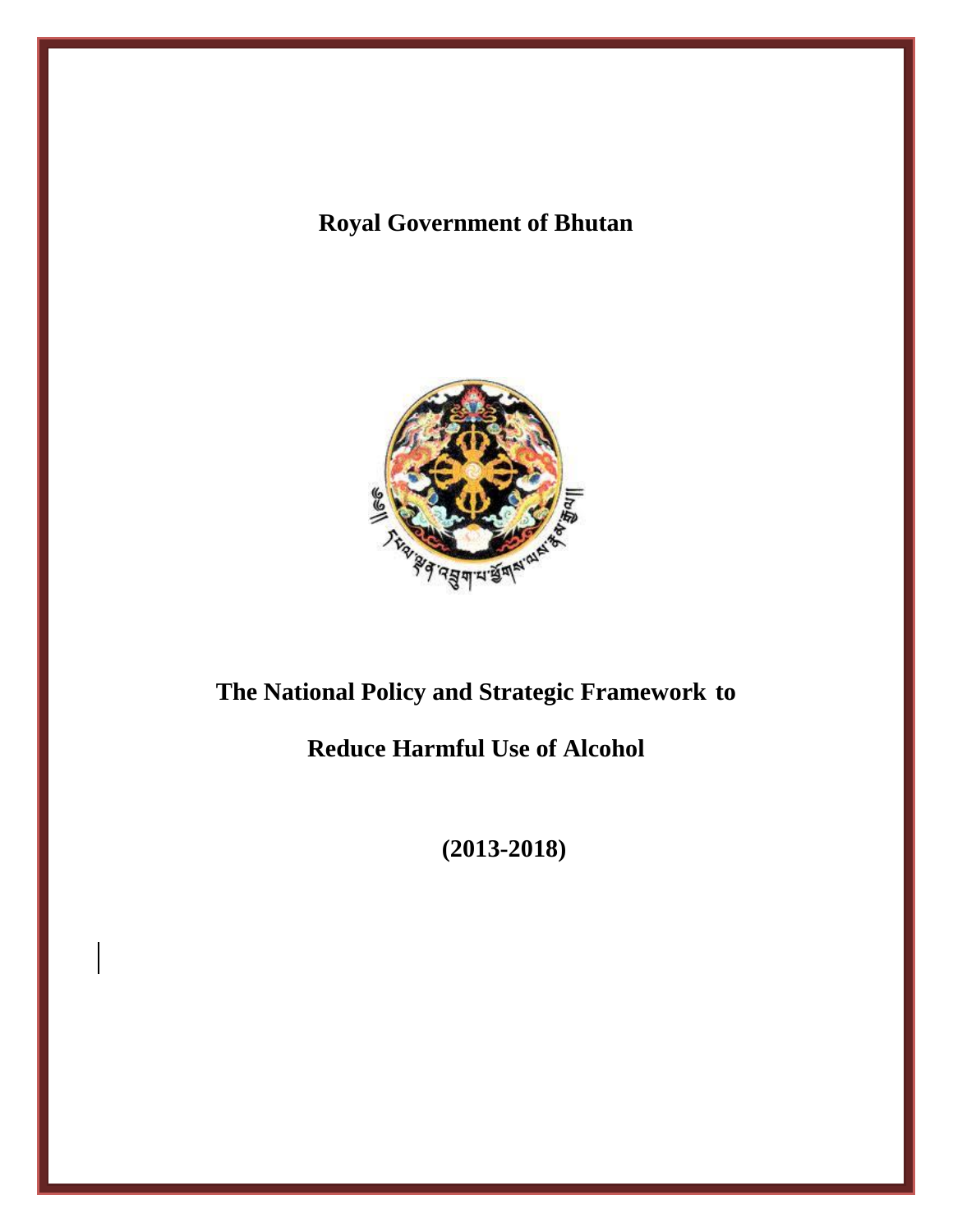| A)<br>B)<br>$\mathcal{C}$                                                                                                                                                                                                                                           |  |
|---------------------------------------------------------------------------------------------------------------------------------------------------------------------------------------------------------------------------------------------------------------------|--|
|                                                                                                                                                                                                                                                                     |  |
| SECTION III: GOALS AND STRATEGIES                                                                                                                                                                                                                                   |  |
|                                                                                                                                                                                                                                                                     |  |
|                                                                                                                                                                                                                                                                     |  |
|                                                                                                                                                                                                                                                                     |  |
|                                                                                                                                                                                                                                                                     |  |
| Strategies to reduce harmful use of alcohol are defined under ten broad areas14                                                                                                                                                                                     |  |
| 3.5.5 Area 5: Regulating physical availability and quality of alcohol 17<br>3.5.8 Area 8: Reducing the negative consequences of drinking and alcohol intoxication  19<br>3.5.9 Area 9: Reducing health impacts from illicit alcohol and informally produced alcohol |  |
|                                                                                                                                                                                                                                                                     |  |
|                                                                                                                                                                                                                                                                     |  |
|                                                                                                                                                                                                                                                                     |  |
|                                                                                                                                                                                                                                                                     |  |
|                                                                                                                                                                                                                                                                     |  |
|                                                                                                                                                                                                                                                                     |  |

# **Contents**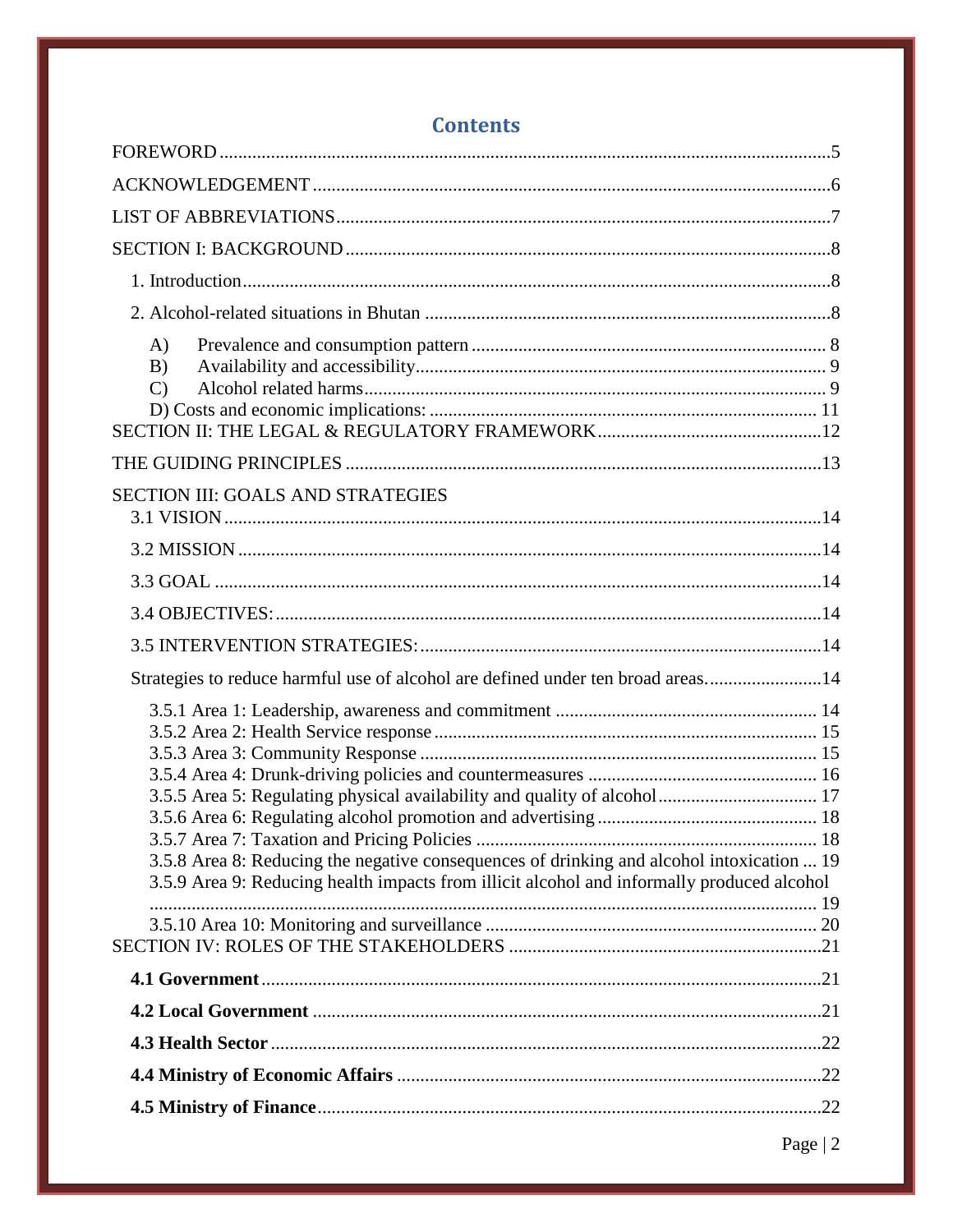| 6.5 Ministry of Home and Cultural Affairs (Royal Bhutan Police): 33 |  |
|---------------------------------------------------------------------|--|
|                                                                     |  |
|                                                                     |  |
|                                                                     |  |
|                                                                     |  |
|                                                                     |  |
|                                                                     |  |
|                                                                     |  |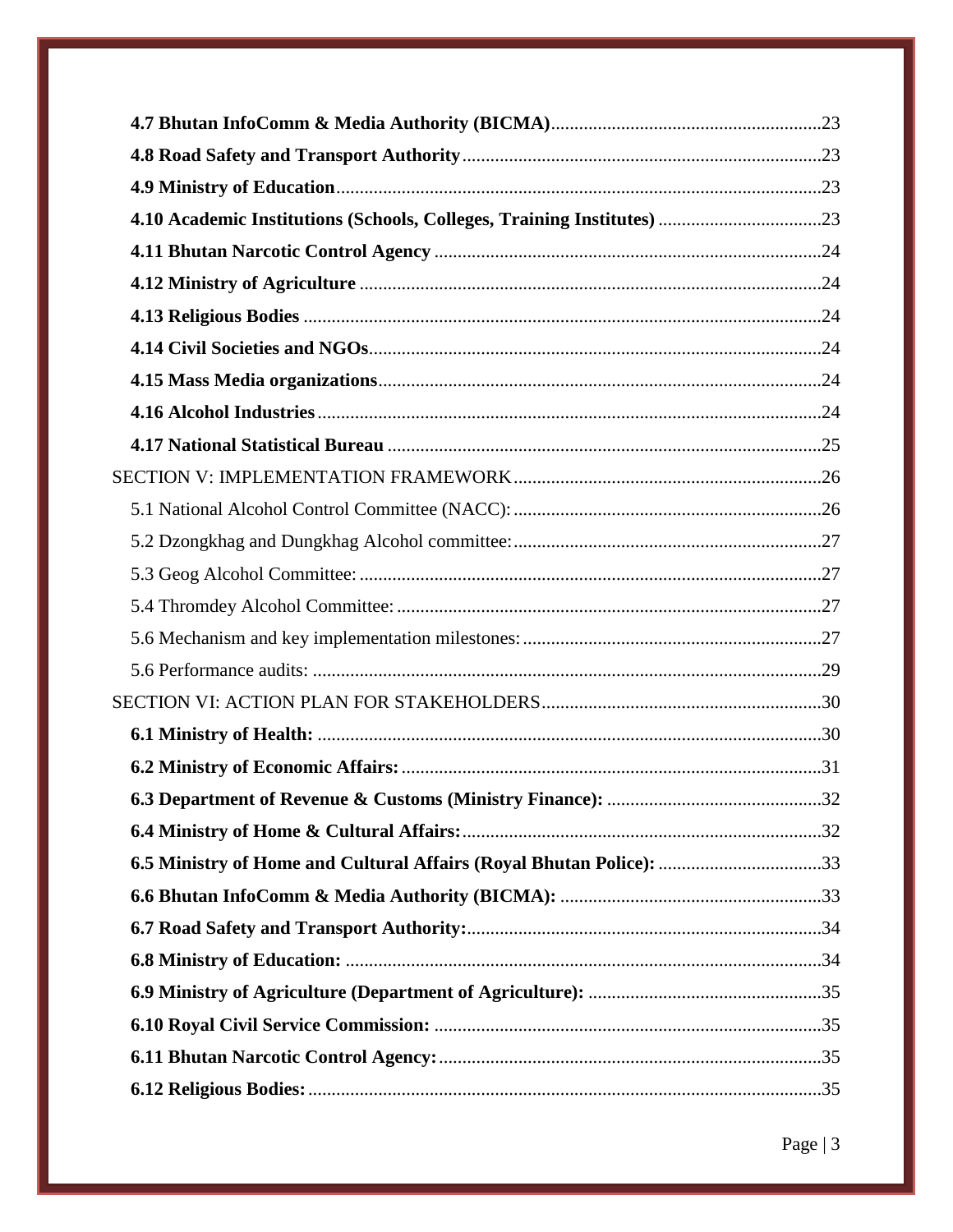| The national response to harmful use of alcohol prevention over the five year period will be |  |
|----------------------------------------------------------------------------------------------|--|
|                                                                                              |  |
|                                                                                              |  |
|                                                                                              |  |
| Annexure 1: LIST OF NOTIFICATIONS AND RELATED ALCOHOL POLICIES42                             |  |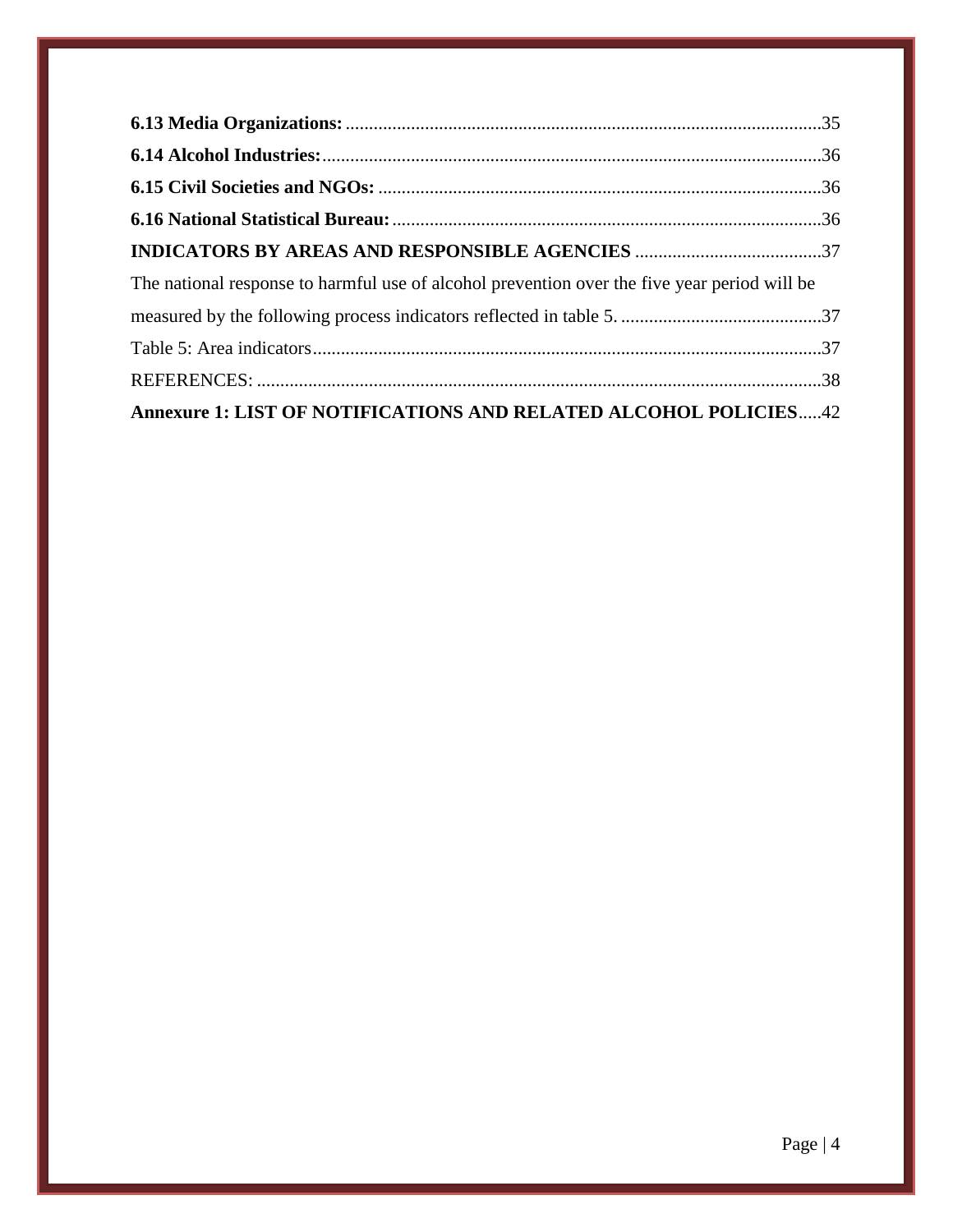#### **FOREWORD**

<span id="page-4-0"></span>Alcohol is deeply rooted in our festivals, culture and tradition and its use is socioculturally accepted. Increase access and use of alcohol has direct proven links to youth crime, domestic violence, road crashes. Furthermore, adverse health and economic consequences of excessive alcohol use to an individual, family and society is well documented. In 2010, there were 138 deaths, 118 vehicle accidents, 61 injuries and 296 cases of domestic violence, all related to alcohol use. The direct cost of treating one alcoholic patient is estimated at Nu1,22,000, contributing to the escalation of increasing health care costs. It is a deep concern that Bhutan is experiencing these downside implications of alcohol. Alcohol use therefore poses a serious threat to achieving our national vision of the Gross National Happiness.

Elimination of alcohol products and its consumption is neither desirable nor feasible. However, we must adopt sound measures to minimize consumption and reduce alcohol related harms in the population. Alcohol harm reduction policies must be carefully designed considering cultural sensitivities, political realities and economic feasibilities of the country. Our priority is to strengthen enforcement of the existing alcohol regulations in all the twenty dzongkhags.

Implementation of alcohol harm reduction requires a muti-sectoral coordination and response. Approaches defined in this strategic framework provide opportunity for stakeholders to exercise their responsibility.

Towards this end, the Royal Government of Bhutan is pleased to endorse the National Policy and Strategic Framework to Reduce Harmful Use of Alcohol (2013-2018). I am hopeful that we will see our commitments bear visible outcomes of saving lives, protecting youths, reducing crimes and violence, and preventing road crashes and injuries thus making our society a Happier place to live in.

Tashi Delek!

Prime Minister March, 2013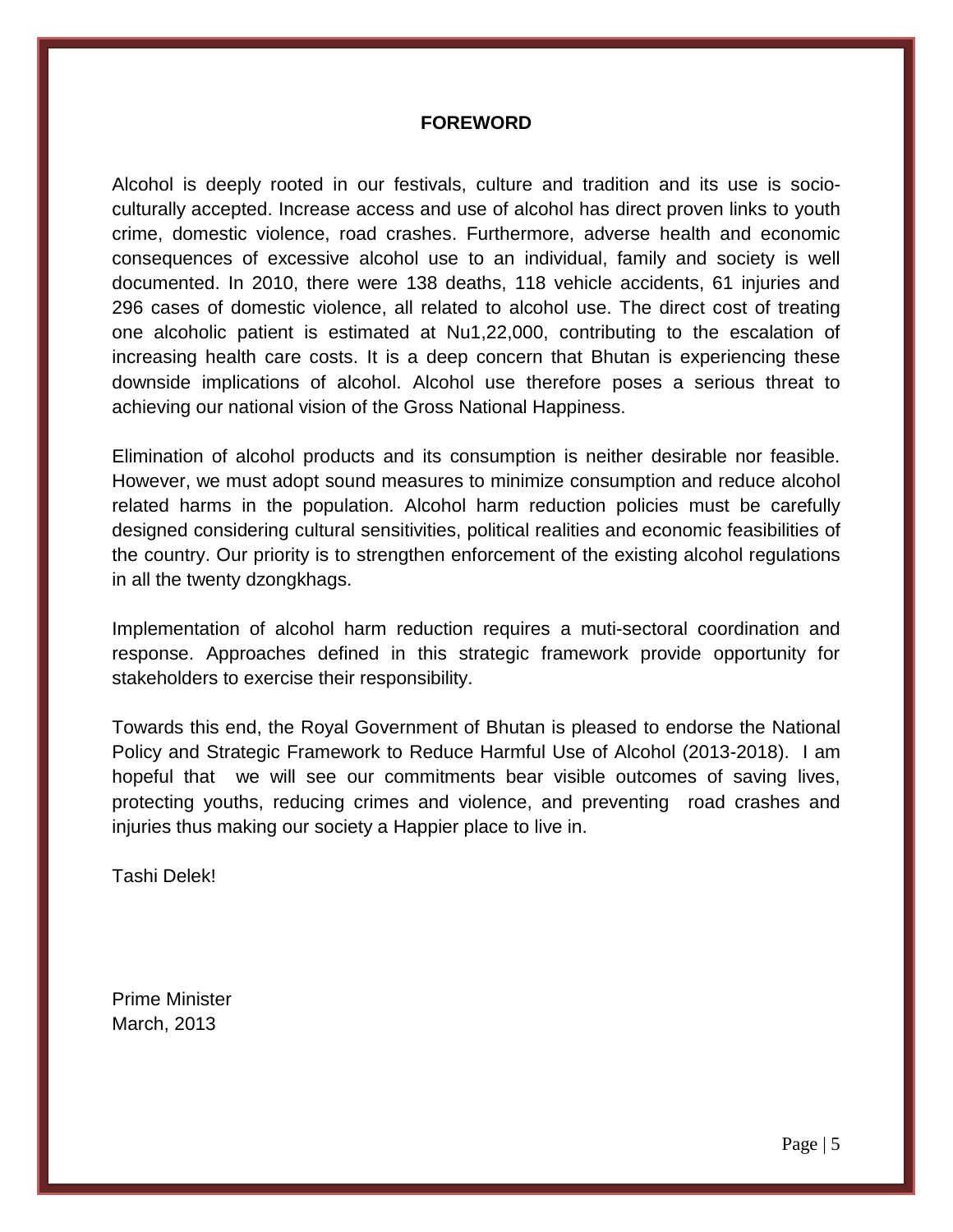#### **ACKNOWLEDGEMENT**

<span id="page-5-0"></span>The following agencies have participated in the development of this document: Gross National Happiness Commission Department of Trade and Industry, Ministry of Economic Affairs Department of Revenue and Customs, Ministry of Finance Department of Youth and Sports, Ministry of Education Ministry of Health Royal Institute of Health Science, Royal University of Bhutan Ministry of Agriculture Bhutan Narcotic Control Agency Road Safety and Transport Authority Traffic Division, RBP National Drug Law Enforcement Unit, RBP Bhutan InfoComm and Media Authority Chithuen Phendhey Association Army Welfare Project National Statistical Bureau Core group members

The document has been prepared with the technical and financial support of the World Health Organization.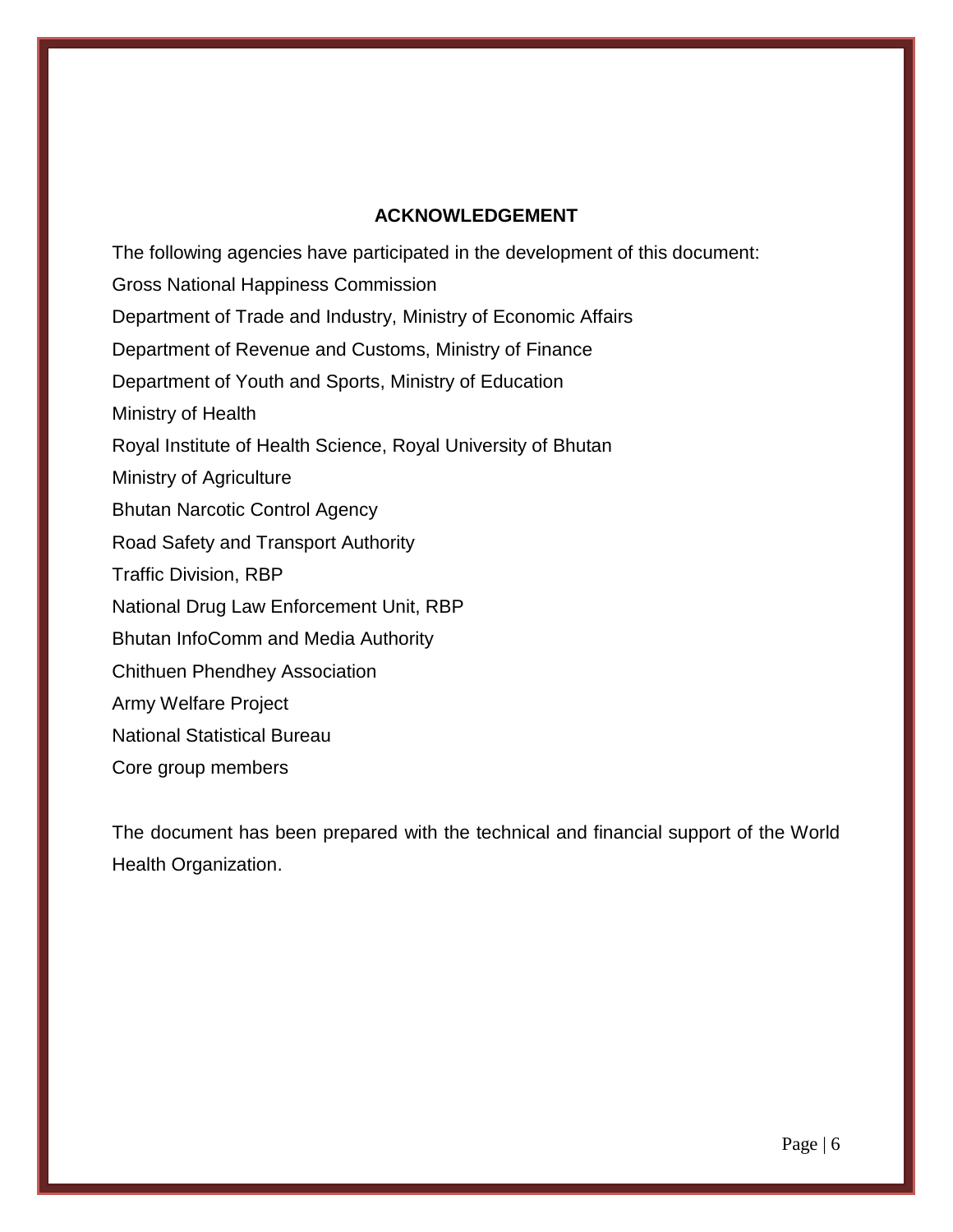## **LIST OF ABBREVIATIONS**

<span id="page-6-0"></span>

| <b>ACR</b>    | <b>Alcohol Control Regulation</b>                |
|---------------|--------------------------------------------------|
| <b>BAC</b>    | <b>Blood Alcohol Content</b>                     |
| <b>BNCA</b>   | <b>Bhutan Narcotic Control Agency</b>            |
| <b>CPI</b>    | <b>Consumer Price Index</b>                      |
| <b>DIC</b>    | Drop in Center                                   |
| <b>DRC</b>    | Department of Revenue and Customs                |
| <b>GNHC</b>   | <b>Gross National Happiness Commission</b>       |
| GT            | Geog Tshogde                                     |
| <b>ICB</b>    | <b>Information Communication Bureau</b>          |
| <b>JDWNRH</b> | Jigme Dorji Wangchuck National Referral Hospital |
| MoEA          | Ministry of Economic Affairs                     |
| MoH           | Ministry of Health                               |
| <b>MoHCA</b>  | Ministry of Home and Cultural Affairs            |
| <b>MPA</b>    | Minimum Purchasing Age                           |
| <b>MSTF</b>   | <b>Multi-Sectoral Task Force</b>                 |
| <b>MNS</b>    | <b>Monitoring and Surveillance</b>               |
| <b>NACC</b>   | <b>National Alcohol Control Committee</b>        |
| <b>NCD</b>    | <b>Non-Communicable Diseases</b>                 |
| <b>NFE</b>    | <b>Non-Formal Education</b>                      |
| <b>NGO</b>    | Non-Governmental Organization                    |
| <b>RBP</b>    | <b>Royal Bhutan Police</b>                       |
| <b>RENEW</b>  | <b>Respect Educate Nurture and Empower Women</b> |
| <b>RSTA</b>   | Road Safety and Transport Authority              |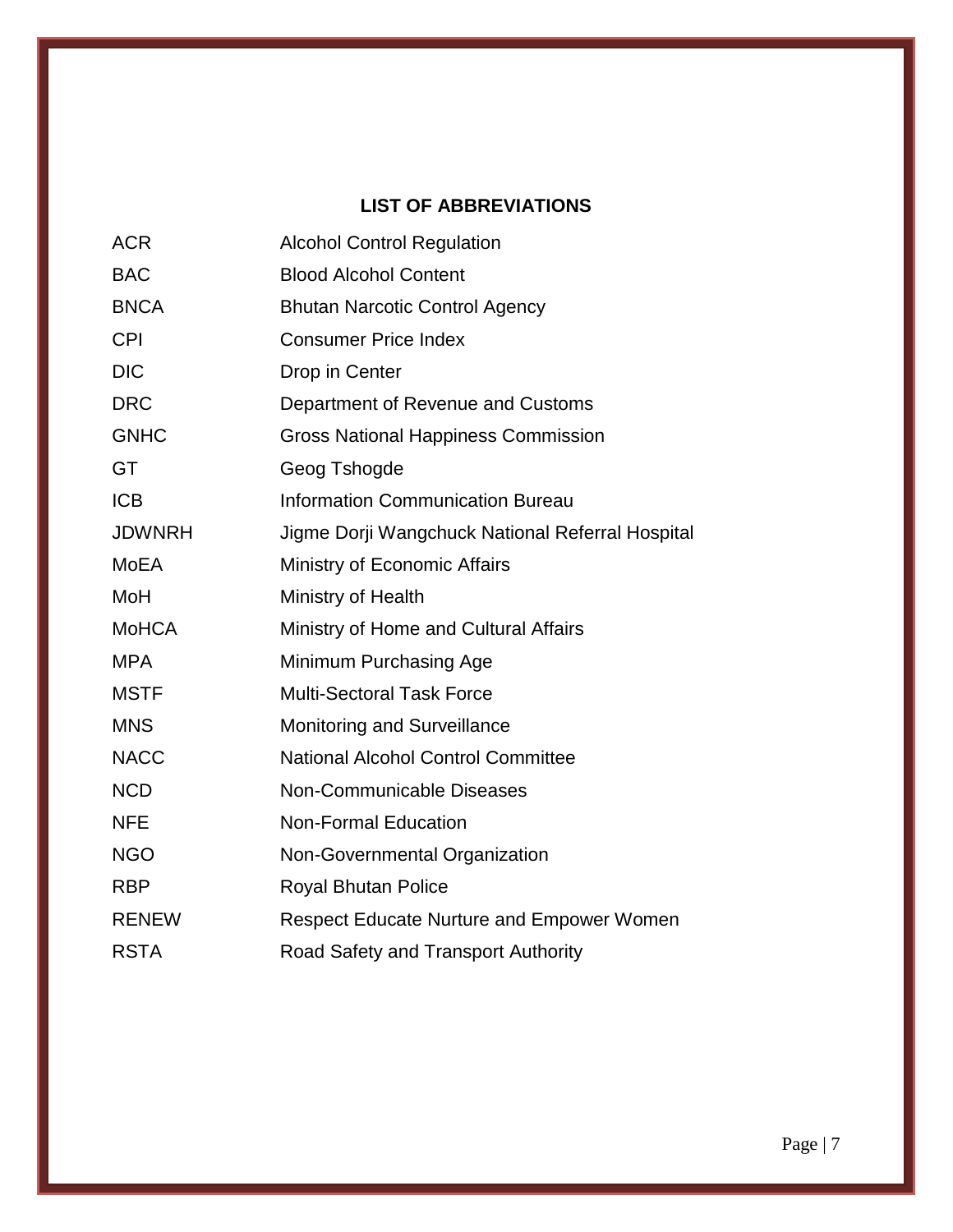#### **SECTION I: BACKGROUND**

#### <span id="page-7-1"></span><span id="page-7-0"></span>1. Introduction

 $\overline{a}$ 

Alcohol use is deeply rooted in the Bhutanese tradition and culture. For instance, offering of *marching*<sup>1</sup> to begin an important task, or welcoming a guest at home begins with an offer of an alcoholic drink. Excessive use of alcohol can result in serious health problems; affect interpersonal relationships, increase violence, accidents and road crashes. Alcohol use also has adverse socio-economic consequences due to loss of productivity due to premature deaths and disabilities. Alcohol related harms pose a significant public health problem in Bhutan. In order to reduce the harms related to alcohol, the regulations and policies in existence must be diligently enforced through forging partnerships among multi-sector agencies and communities to ensure a sustained response to alcohol harm reduction.

#### <span id="page-7-2"></span>2. Alcohol-related situations in Bhutan

#### <span id="page-7-3"></span>**A) Prevalence and consumption pattern**

Public consumption of alcohol is high. Alcohol abstention rate among the Bhutanese population 15 years and older is 64.7%, notably lower than the South East Asian rate of 80.4%.(5) A survey conducted in 2001 in eastern Bhutan found that more than 58 percent of the respondents were alcoholics; of which 50 percent of the males were the sole bread earners in their families.[\(2\)](#page-37-1) In urban Thimphu, of the 36.4 % of the adults who had consumed alcoholic beverages in the past year, 10.5% engaged in binge drinking [\(3\)](#page-37-2). High school surveys showed that 37.3% among Grade 7-8 and 48.3% among Grade 9-10 and 59.1% consumed alcohol [\(4\)](#page-37-3), indicating that underage drinking may be common. Studies by the Ministry of Agriculture and the Ministry of Trade and Industry point out that as much as 50 percent of the grain harvests of each household are used to brew alcohol each year. The home based alcohol production, such as *ara, bangchang, sinchang and tongba*, is estimated to exceed the amount produced by the alcohol manufacturers according to the Bhutan Living Standard Survey.

<sup>&</sup>lt;sup>1</sup> Marchang is a symbolic offering of an alcoholic drink to the gods, goddesses and local deities to mark the beginning of an important event or an undertaking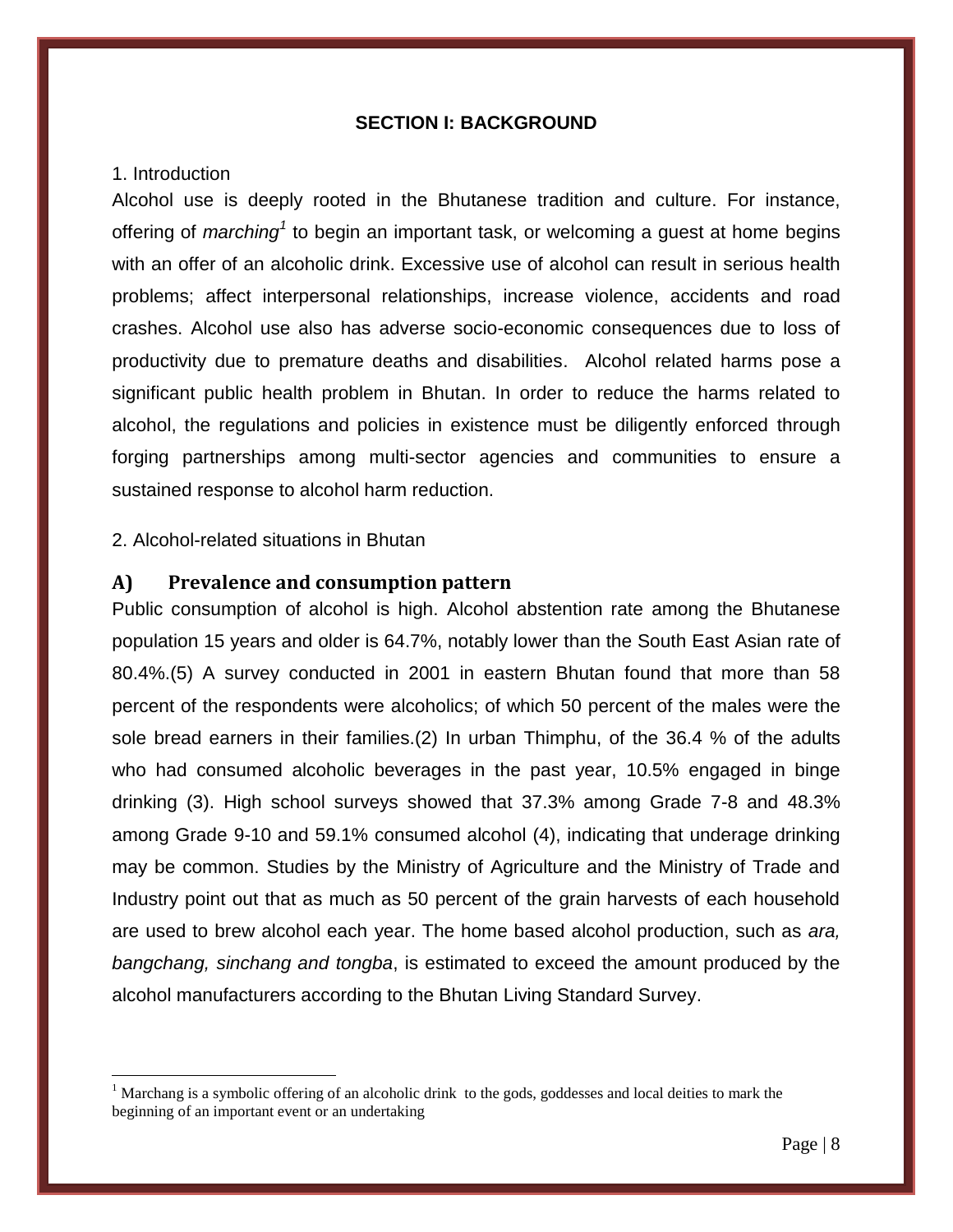## <span id="page-8-0"></span>**B) Availability and accessibility**

In Bhutan, there are two domestic sources of alcohol: homebrewed alcohol and commercially manufactured alcohol. Home brewed alcohol is the most widely consumed in the rural regions while industrially manufactured alcohol is available in alcohol outlet establishments. Yet another source of alcohol is imported liquor. Alcohol is cheaply available in Bhutan than in some of the neighboring countries such as India due to low taxation. Alcohol outlets have steadily increased over the years due to liberal licensing policies. There are more than 3,000 bars in Bhutan [\(6\)](#page-38-0).

The exponential growth of alcohol market in Bhutan is demonstrated by increased production and increased domestic consumption of alcohol. The sale of alcohol in the domestic market has risen dramatically as compared to the export market. More than 63,000 cases of liquor were supplied to liquor outlets in the capital between 2003 – 2004 which increased to 67,000 cases between July 2005 and June 2006 [\(9\)](#page-38-1).The production of popular Red Panda beer by the Bumthang Brewery Limited has increased from 300 litres a week to 1200 litres a week because of increasing demand[\(11\)](#page-38-2).

## <span id="page-8-1"></span>**C) Alcohol related harms**

#### **(i) Effects on health**

Alcoholic liver disease was the leading cause of mortality in Bhutan from 2006 through 2010(refer to figure1).[\(13\)](#page-38-3) There was a fourfold increase in admissions with alcohol dependence from 2004 through 2009 in the Jigme Dorji Wangchuck National Referral Hospital (14)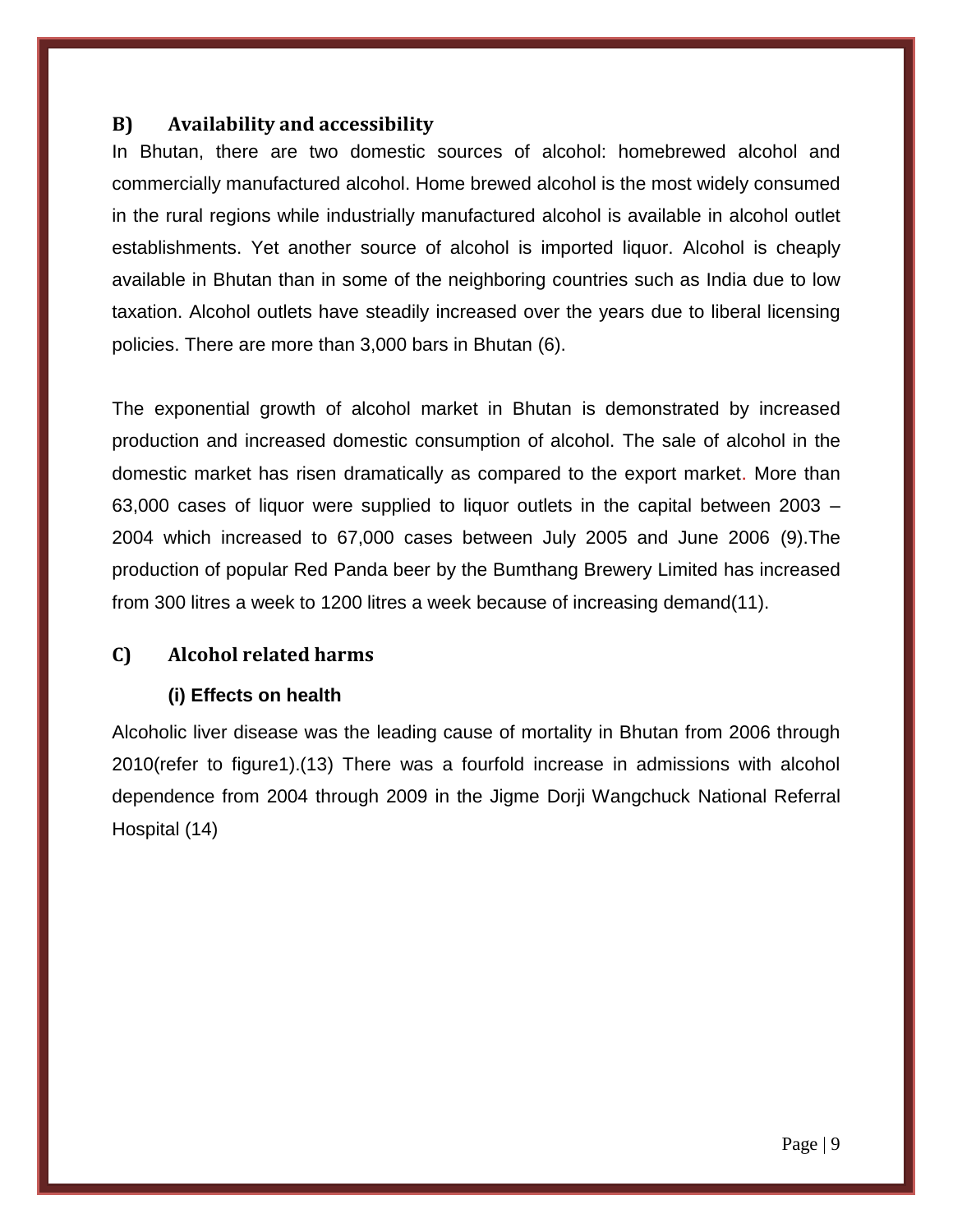



#### (ii) **Road safety, violence, crime and social disorder**

Approximately 7% of road traffic accidents in Bhutan were attributed to drink driving. [\(21\)](#page-39-0) Police records reveal that alcohol related motor vehicle accidents increased from 112 in 2009 to 151 cases in 2010, and this increasing trend is predicted to continue through 2011 (120 cases till July 2011).The Forensic unit of JDWNR Hospital in 2010 reported 1,093 cases of domestic violence, majority of which were precipitated by alcohol consumption.[\(23\)](#page-39-1) The United Nations Office of Drug and Crimes (UNODC) reported the homicide rate in Bhutan at 2.78 cases per 100,000 population in 1998 and cited alcohol as the aggravating factor in many of them.[\(24\)](#page-39-2) The Royal Bhutan Police report corroborates this by showing an increasing trend in crime categorized as assault, battery and related offences, with an average of 485 cases between 2007 through 2009. The number of homicide cases was 48 over the same period. Alcohol was a contributing factor in most cases. [\(7\)](#page-38-4) Incidence of crime related to drugs/narcotics observed a fourfold rise seen from 2001 to 2005. The report of the Royal Bhutan Police show an increasing trend in crime committed by adolescents, mostly under the influence of alcohol in urban areas.[\(26\)](#page-39-3)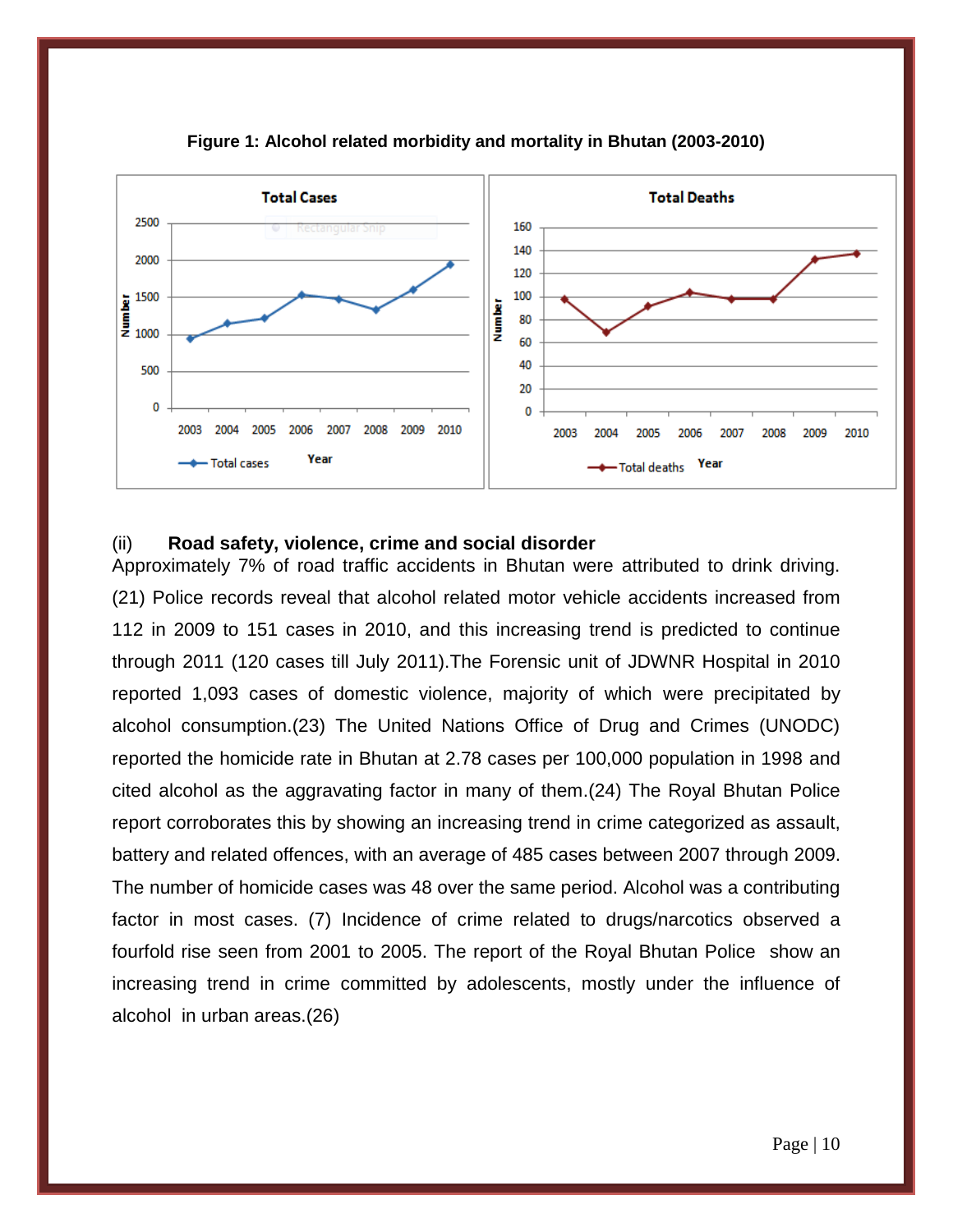#### *(iii) Family matters and domestic violence*

RENEW reported that there were 324 victims of domestic violence victims and 119 victims till July 2011 of which70% of perpetrators were under the influence of alcohol[\(27\)](#page-39-4). The Ministry of Labour and Human Resources reports 1.54 % of the population as being divorced and separated [32]. The number of matrimonial case in the Royal Courts of Justice increased sharply in 2010. For instance, 37% of the cases were matrimonial in Pema Gatshel Dzongkhag court. Alcoholism, adultery, and domestic violence were the three main reasons for divorce [\(28\)](#page-39-5).

#### **(iv)** *Education and adolescence matters*

Alcohol use is a predisposing factor for teenage pregnancy because of its negative effect on negotiating or adopting contraceptives. Teenage pregnancy, many of them unwanted and occurring predominantly among rural women accounts for 11 percent of all births in Bhutan [35]. A report showed that 58% of high school students (15-20 yrs)were sexually active in 2000 [\(26\)](#page-39-3).

Alcohol can also aggravate the HIV/AIDS epidemic by its negative influence on ability to have safe sex. The continuing spread of HIV/AIDS can present a serious obstacle to Bhutan's development as more than 60 percent of the country's population is less than 25 years [\(26\)](#page-39-3).

## <span id="page-10-0"></span>**D) Costs and economic implications:**

The direct cost of providing medical and health care to one alcohol dependent patient was estimated to be as high as Nu 120,000 and a three month rehabilitation would cost another Nu 48,000 [\(15\)](#page-38-5). Alcohol consumption and production could be one of the causes of rural poverty in Eastern Bhutan, where staple grains are used for home brewing of alcohol. This is further compounded by spending their meager cash income to purchase commercially produced alcohol such as whiskey and beer[\(29\)](#page-39-6). While revenue from sale of alcohol is substantial, alcohol revenues do not compensate the economic losses incurred as a result of alcohol-related burden, loss of productivity and premature deaths occurring in our society.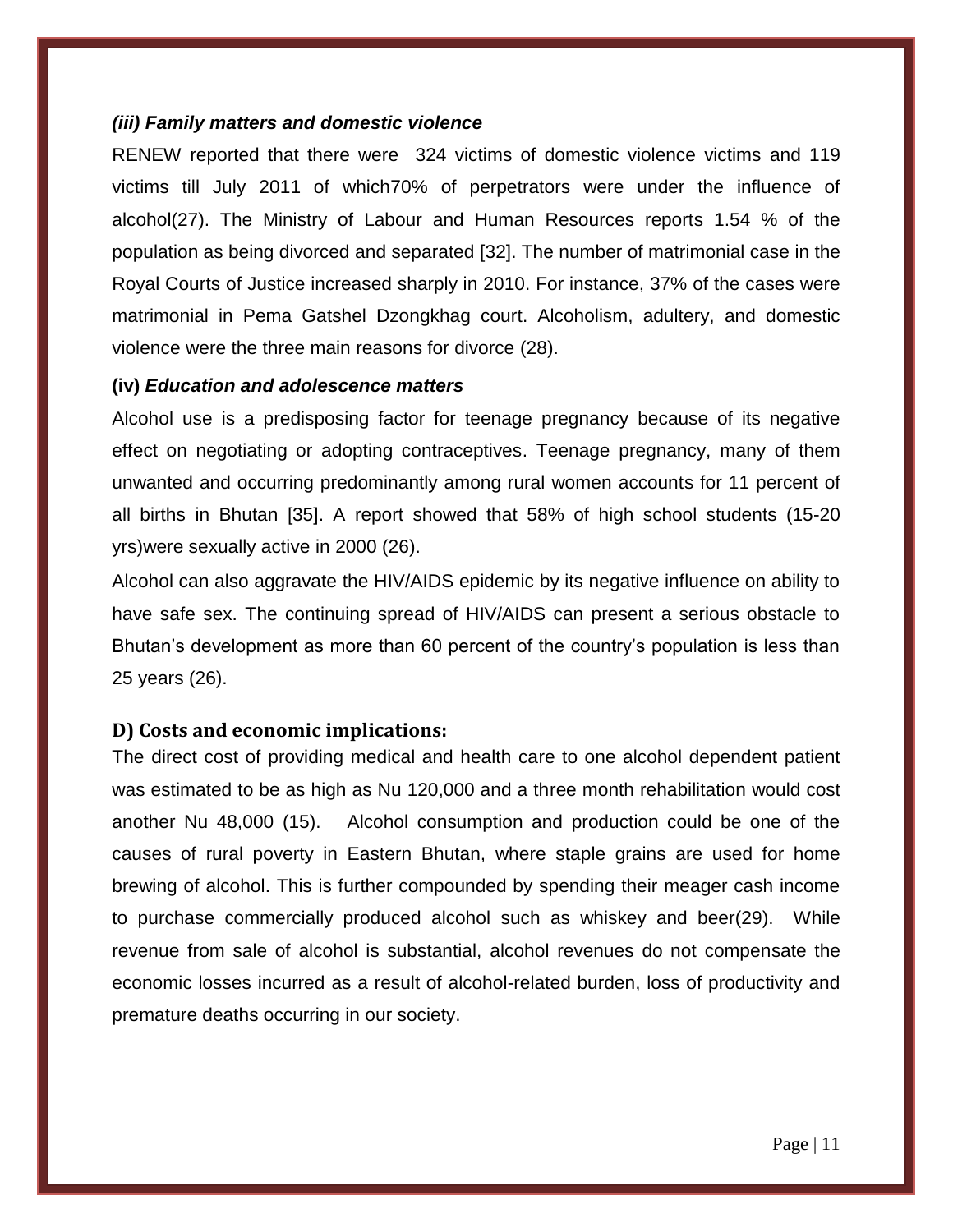#### **SECTION II: THE LEGAL & REGULATORY FRAMEWORK**

<span id="page-11-0"></span>The  $7<sup>th</sup>$  session of the first parliament held on  $6<sup>th</sup>$  June 2011 directed to strengthen alcohol use prevention programs focusing on demand and supply reduction policies to improve the well being and happiness of the people to create a GNH nation, free from alcohol menace. (8) This document has been developed based on this directive of the parliament. The strategy will focus on strengthening the enforcement of existing alcohol policies pertaining to minimum legal drinking age, hours of operations, places of sale, and advertisement and promotion of alcohol products. These policies were framed by a series of the National Assembly sessions  $(20<sup>th</sup>, 30<sup>th</sup>$  and  $50<sup>th</sup>$ ), executive orders of the ministries and other relevant acts. The sources from which alcohol policies emerged are presented in the following table 1:

Table 1: Sources of alcohol policies

|                                            | <b>Clause reference</b>                                          | <b>Policy areas</b>                     |
|--------------------------------------------|------------------------------------------------------------------|-----------------------------------------|
| Child Protection Act 2011, Bhutan          |                                                                  | Sale and gifting of alcohol to underage |
| Bhutan Penal Code 2004                     | 383 and 390                                                      | Underage, timing of operation and       |
|                                            |                                                                  | public intoxication                     |
| <b>BICMA Act</b>                           |                                                                  |                                         |
| RSTA Act 1999, Ministry of Communication   |                                                                  |                                         |
| Sales Tax, Customs and Excise Act 2000,    | Chapter 4, clause 17                                             | Fines, penalties and disposal           |
| Ministry of Finance                        |                                                                  |                                         |
| Local Governnment Act 2009                 | Chapter 2, clause 5, Chapter 4, clause 48                        |                                         |
|                                            | $(a, e, i, l)$ , 50 $(a, e)$ , 53 $(a)$ , 61 $(a)$ , 62 $(b, c)$ |                                         |
|                                            | (e, )                                                            |                                         |
| Rules and Regulations For Establishment    | Rule 3                                                           | Fronting and leasing of license         |
| And Operation of Industrial And Commercial |                                                                  |                                         |
| Ventures in Bhutan 1995                    | Rule 17                                                          | Minimum legal age for sale and gift of  |
|                                            |                                                                  | alcoholic beverages                     |
| Bhutan Civil Service Rules and Regulations | Chapter 3, Code of Conduct and Ethics                            | Consumption of alcohol and drugs        |
| 2012                                       |                                                                  | disallowed                              |
| Reinforcement circulars and notifications  | Refer Annexure 1                                                 |                                         |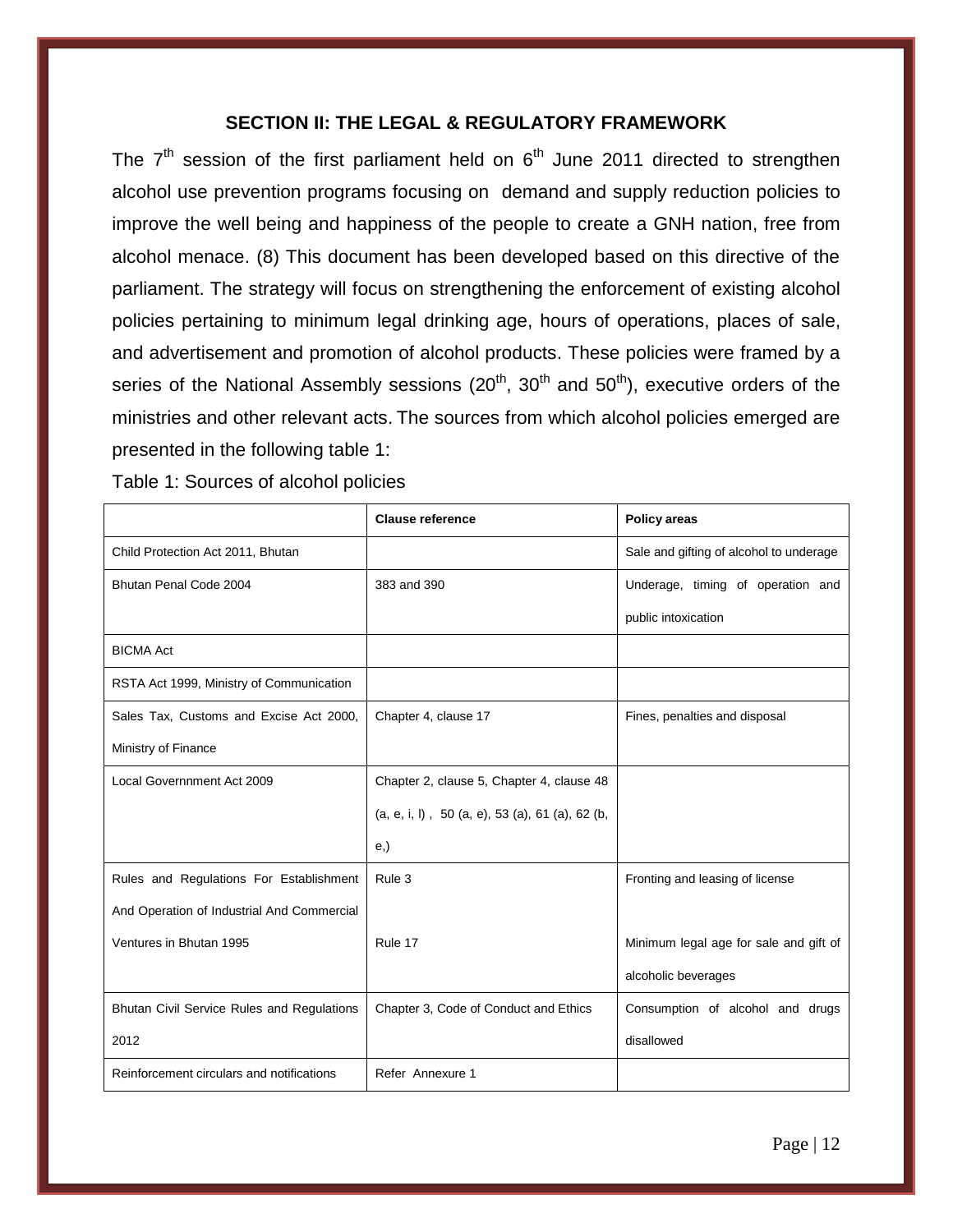#### **THE GUIDING PRINCIPLES**

<span id="page-12-0"></span>The guiding principles that underpin the development and implementation of the current National Strategic Framework to reduce harmful use of alcohol are:

- 1. Harm minimization, a term used to refer to policies and programs aimed at reducing alcohol-related harm for individuals and communities
- 2. Public policy and interventions to prevent and reduce alcohol-related harm are guided and formulated by public health interests and clearly set goals based on best available evidence.
- 3. Policies are equitable and sensitive to the values and principles of the Gross National Happiness
- 4. All involved stakeholders are responsible for acting in ways that do not undermine the implementation of policy and interventions to prevent and reduce harmful use of alcohol.
- 5. Protection of populations at high risk and vulnerable population of alcoholattributable harm and those exposed to the effects of harmful drinking by others are an integral part of policies addressing the harmful use of alcohol.
- 6. Individuals and families affected by the harmful use of alcohol have access to affordable and effective prevention and care services.
- 7. Children, teenagers and adults who choose not to drink alcohol beverages have the right to be supported in their non-drinking behavior and protected from pressures to drink.
- 8. Policy and interventions to prevent and reduce alcohol-related harm encompass all alcoholic beverages and surrogate alcohol.
- 9. Balanced approach that adopts concurrent supply-reduction, demand-reduction and harm-reduction strategies with emphasis on integrating alcohol related law enforcement and crime prevention into all health and other strategies aimed at reducing alcohol related harm.
- 10.An evidenced-based practice where supply-reduction, demand reduction and harm-reduction strategies are formulated on scientific evidence following rigorous research and evaluation, including assessment of the cost-effectiveness of interventions.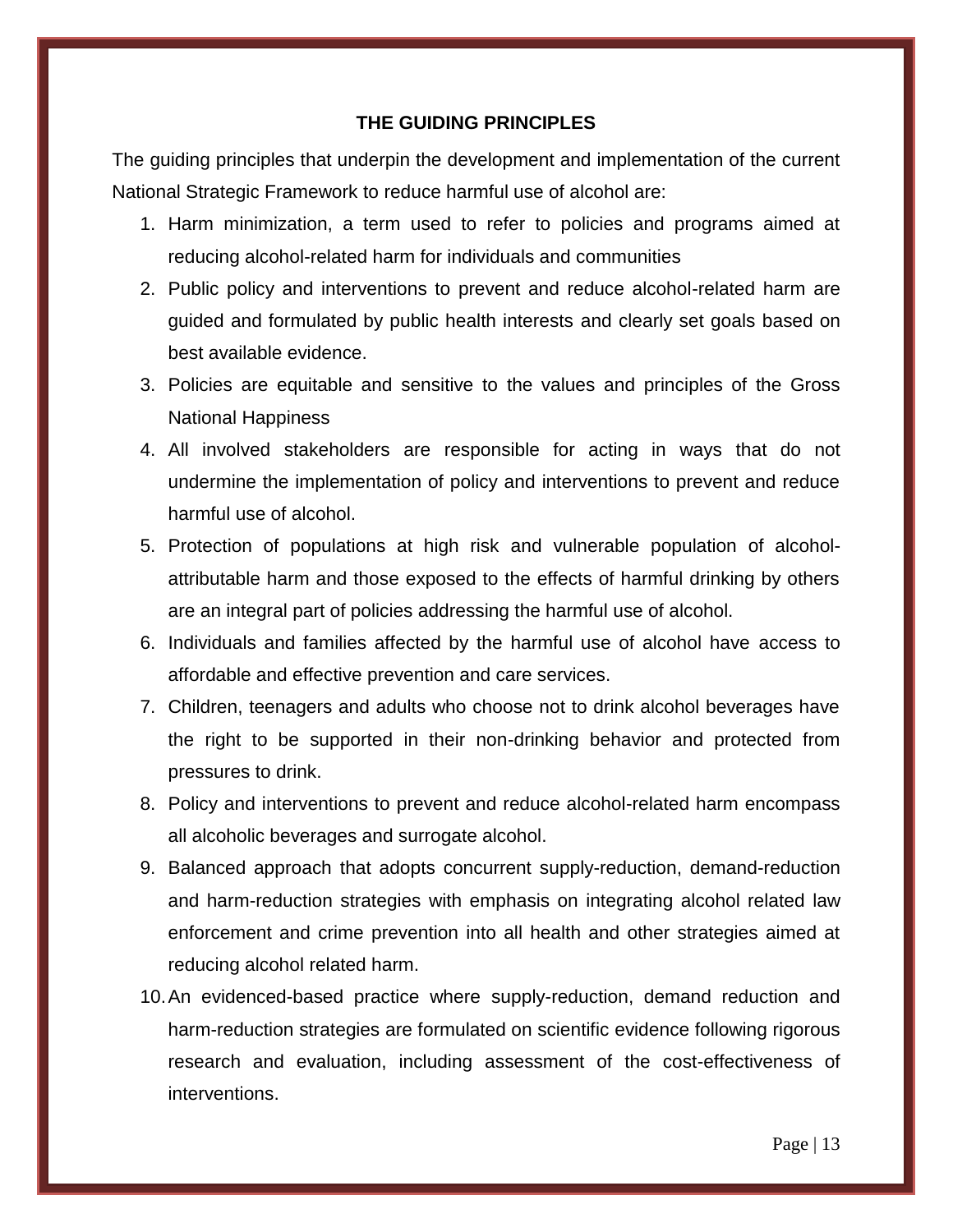## **SECTION III: GOALS AND STRATEGIES**

#### <span id="page-13-0"></span>3.1 VISION

BHUTAN: A nation free of alcohol menace

#### <span id="page-13-1"></span>3.2 MISSION

To improve health, social and economic outcomes of Bhutanese society by preventing and reducing the harmful use of alcohol

#### <span id="page-13-2"></span>3.3 GOAL

To reduce harmful use of alcohol and it's related problems in Bhutan through an effective multi-sectoral response by 2025

#### <span id="page-13-3"></span>3.4 OBJECTIVES:

- 1. To strengthen enforcement of all existing alcohol policies and legal provisions
- 2. To reduce morbidity and mortality from harmful use of alcohol
- 3. To empower communities in reducing harmful use of alcohol

#### <span id="page-13-4"></span>3.5 INTERVENTION STRATEGIES:

<span id="page-13-5"></span>Strategies to reduce harmful use of alcohol are defined under ten broad areas.

#### <span id="page-13-6"></span>**3.5.1 Area 1: Leadership, awareness and commitment**

Sustainable action for reducing harmful use of alcohol in Bhutan requires strong political leadership and commitment, and resources to implement comprehensive national and sub-national strategies by involving appropriate Governmental, Non Governmental agencies and other economic operators.

The interventions are:

- a) Integrate well funded, time bound comprehensive national and sub-national action plans to reduce the harmful use of alcohol.
- b) Enhance inter-sectoral coordination to implement alcohol policies at all levels by establishing a National Alcohol Control Committee (NACC) at the national level,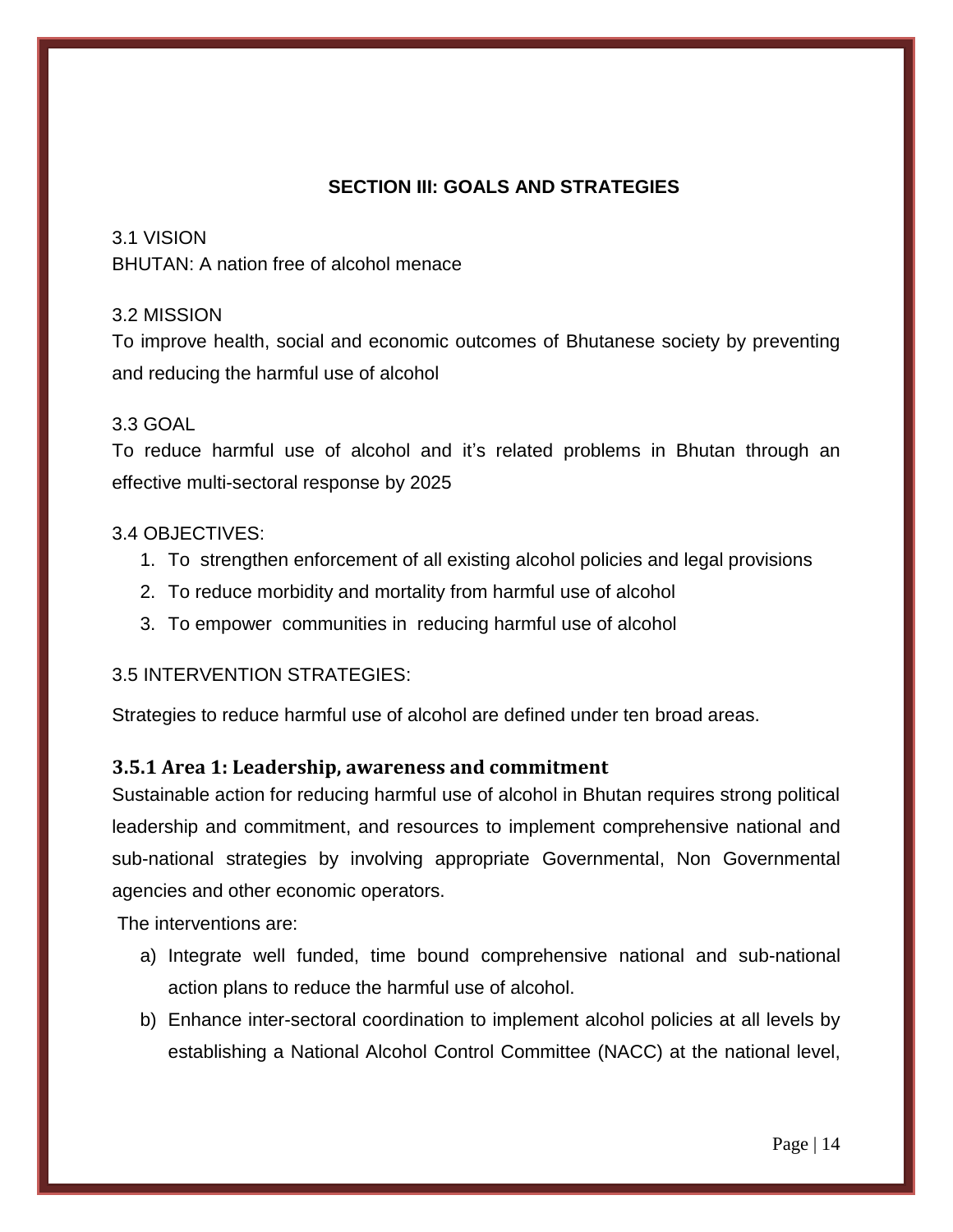Dzongkhag committee, Thromdey committee and Geog Committee chaired by Prime Minister, Dzongda, Thrompon and Gup respectively .

- c) Build partnership with mass media organizations to raise awareness on harms associated with alcohol use.
- d) Allocate adequate funds to implement alcohol policies.

## <span id="page-14-0"></span>**3.5.2 Area 2: Health Service response**

The Health Service will focus on prevention, treatment and early intervention to support individuals, families and communities in their effort to reduce the harmful use of alcohol and coordinate in the rehabilitation of chronic alcoholics. The interventions are:

- a) Enhance capacity of the health sector to deliver prevention, treatment and care programs including building self-help programs
- b) Support initiatives for early identification of problem drinkers (including pregnant women and women of child bearing age) and provide brief interventions to address hazardous and harmful drinking at primary health care settings
- c) Strengthen treatment, care and rehabilitation services for alcohol use disorders and other co-morbid conditions such as drug use disorders, depression, suicides, HIV/AIDS and tuberculosis;
- d) Establish surveillance system to monitor alcohol related morbidity and mortality.
- e) Incorporate management of alcohol disorders, identification of problem drinkers and design of community alcohol prevention programs in the training curriculum of RIHS and other relevant training institutes.
- f) Introduce workplace intervention through employee assistance programme
- g) Conduct awareness and education campaigns to inform general public on ill effects of alcohol
- h) Technical support to other organizations and capacity building

#### <span id="page-14-1"></span>**3.5.3 Area 3: Community Response**

The impact of harmful use of alcohol on communities can foster local initiatives to generate solutions to local problems. Communities can be supported and empowered by government and other stakeholders, to use their local knowledge and expertise in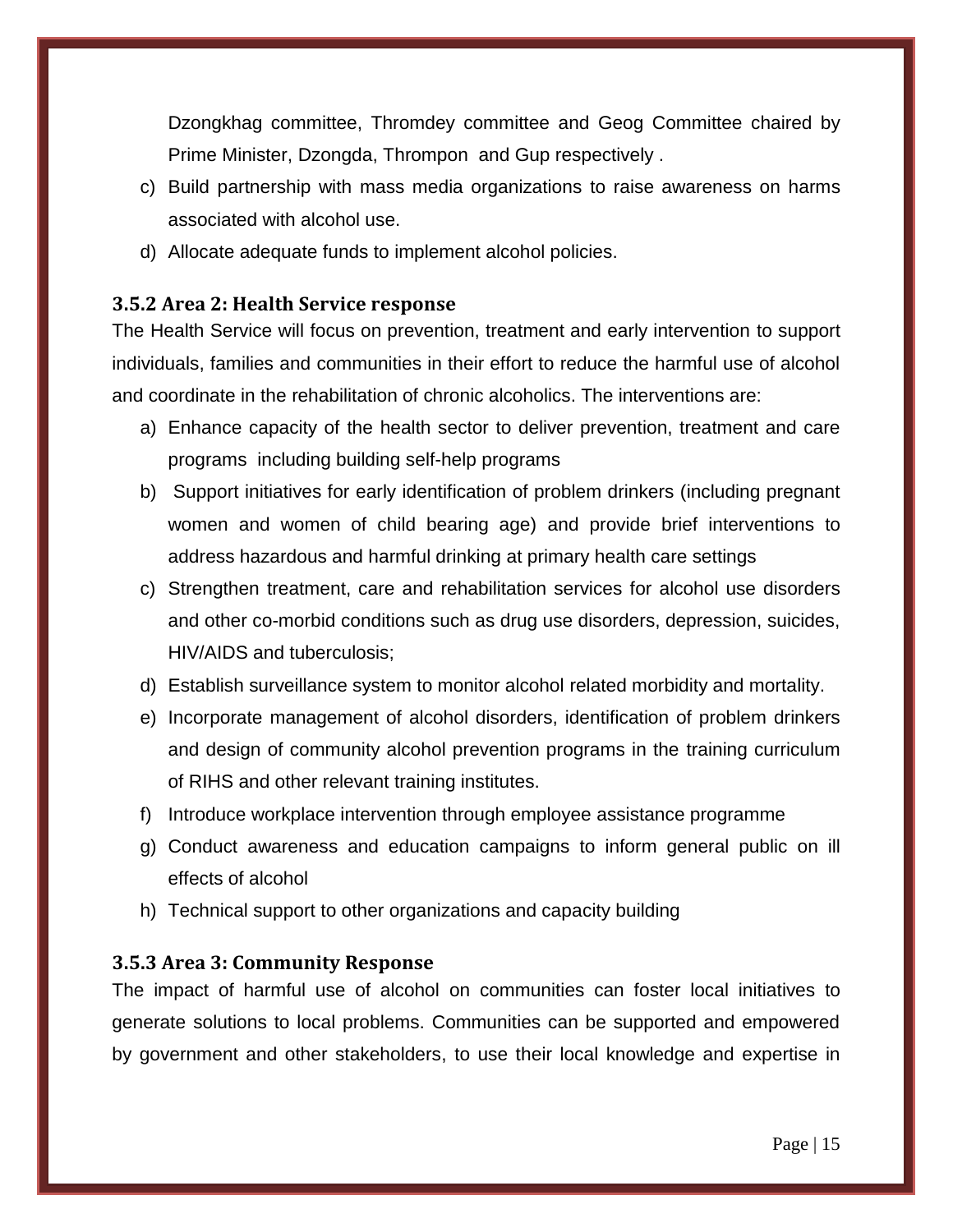adopting effective approaches to preventing and reducing the harmful use of alcohol within the context of their cultural norms, beliefs and values systems.

The interventions are:

- a) Conduct rapid assessments in order to identify gaps and priority areas for interventions at the community level;
- b) Facilitate community based education programs to increase awareness of alcohol-related harm at the local level and to promote appropriate, cost-effective responses to the local determinants of harmful use of alcohol and related problems;
- c) Strengthen capacity of local authorities and encourage them to take coordinated and concerted community action to develop local action to reduce harmful use of alcohol;
- d) Motivate communities to prevent the sale of alcohol to, and underage consumption, and to develop and support alcohol-free environments especially for youth and other at-risk groups;
- e) Build community-based care and support services for affected individuals and their families;
- f) Support community-based programs and policies that prevent and discourage production/distribution of illicit or informal alcoholic beverages and disallowing alcohol consumption at local events such as sporting events, festivals and rituals etc.
- g) Design interventions to test home detoxification model and promoting community involvement as a complimentary program for rehabilitation.

#### <span id="page-15-0"></span>**3.5.4 Area 4: Drunk-driving policies and countermeasures**

Driving under the influence of alcohol seriously affects a person's judgment, coordination and other motor functions. It is a significant public health problem that affects both the drinker and the public. Strategies to reduce harm associated with drinkdriving should include measures that aim to deter a person from driving under the influence of alcohol and in creating a safe road traffic environment that is free from alcohol induced accidents.

The interventions are: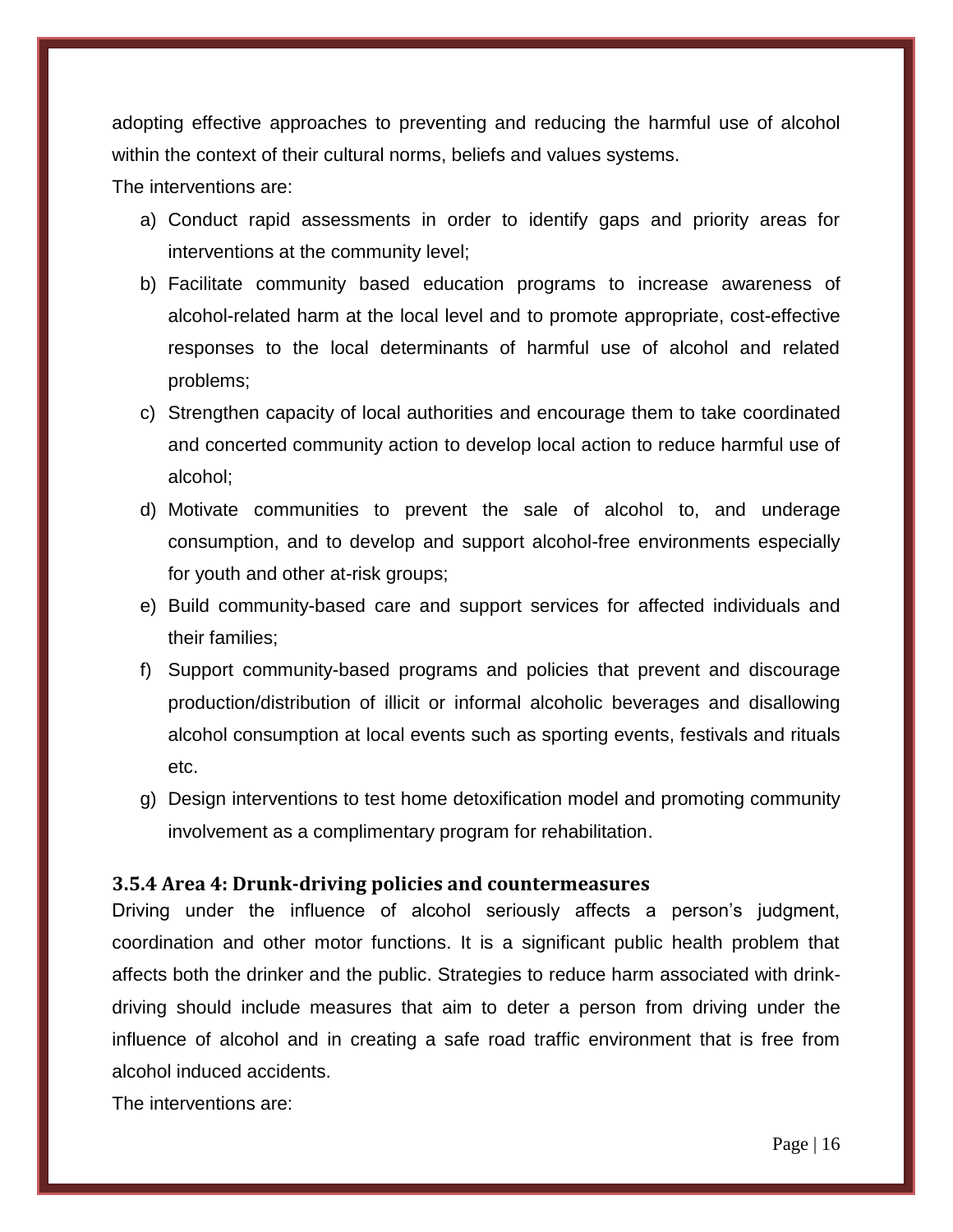- a) Enforce Blood Alcohol Content testing for drink drivers and implement as per the Road Safety Regulations of the Kingdom of Bhutan
- b) Introduce sobriety checks and random breath-testing program
- c) Administer stricter driving licenses rules
- d) Introduce rigorous and standard licensing procedures for novice drivers that advocate zero-tolerance for drink-driving;
- e) Strengthen coverage of mandatory driver-education program
- f) Conduct public awareness and information campaigns on responsible driving behaviors in order to increase the deterrence effect of the alcohol regulations;
- g) Streamline data sharing within traffic police and RSTA

## <span id="page-16-0"></span>**3.5.5 Area 5: Regulating physical availability and quality of alcohol**

As physical accessibility to alcohol within a community increases, overall alcohol consumption and related problems also increase. Regulations for controlling access to alcohol should address both commercially manufactured liquor and illicit/informal/home produced alcohol.

The interventions are:

- a) Strengthen enforcement of restriction of alcohol sale timings
- b) Develop licensing policies to regulate outlet density of alcohol premises
- c) Restrict availability of alcohol at specific locations and events.
- d) Strengthen enforcement of prohibition of alcohol services on premises to underage children (below 18 years)
- e) Designate "alcohol free zones" as determined by local authorities
- f) Monitor establishment of new alcohol industries in the country
- g) No domestic market expansion both in terms of domestic and imports
- h) Control alcohol import by reducing import of foreign alcoholic beverages
- i) Institute public ownership of wholesale marketing mechanism that ensures distribution of alcohol through legal channels only
- j) Enforce restriction of home brewed alcohol for commercial sale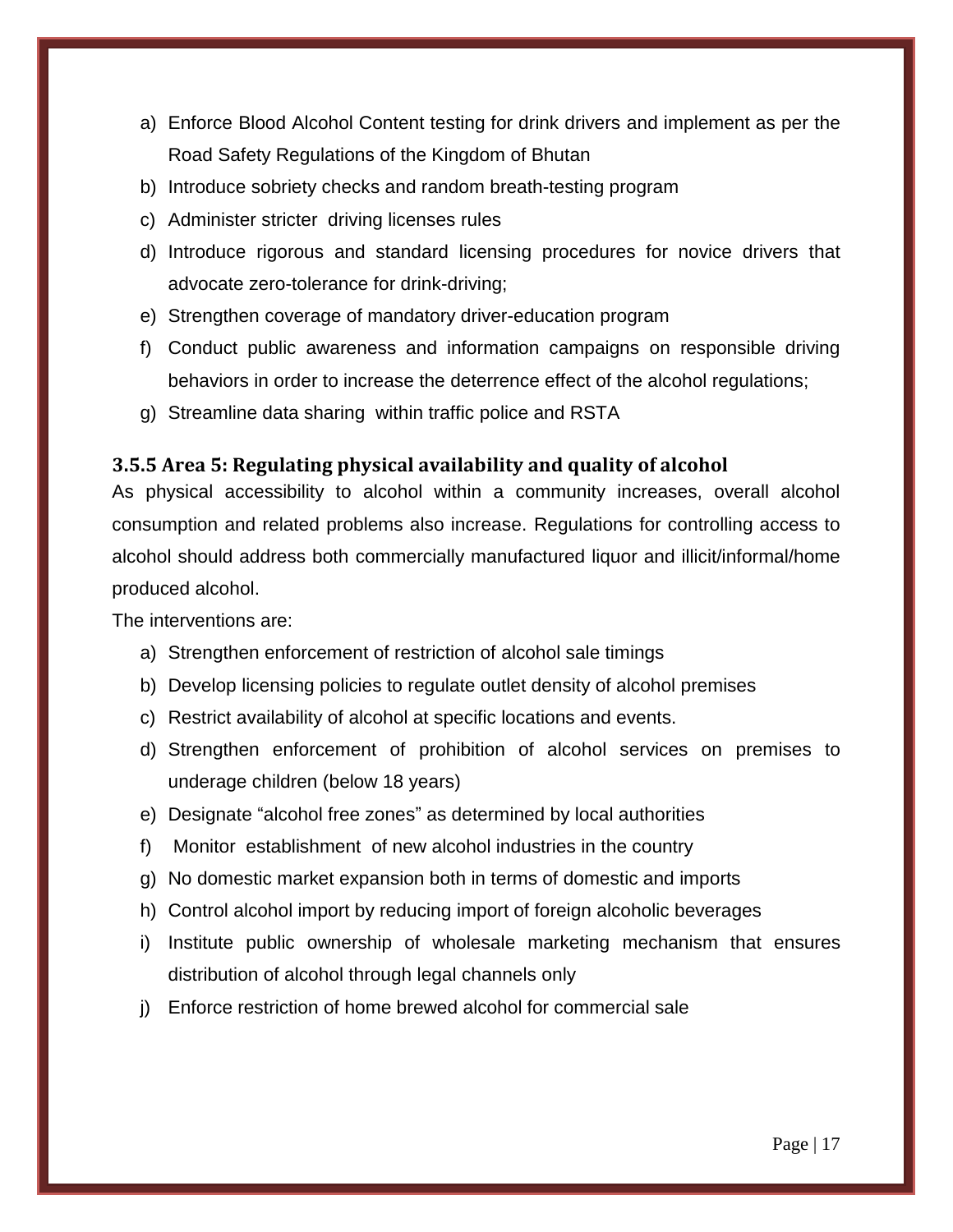### <span id="page-17-0"></span>**3.5.6 Area 6: Regulating alcohol promotion and advertising**

Reducing the impact of alcohol marketing particularly among young people is an important consideration to reduce harmful use of alcohol. Manufacturers and retailers are known to use sophisticated marketing techniques that target young people by linking alcohol brands to sports, music and cultural activities. They sponsor mega events that attract young people and advertise their products strategically through the use of mass media that are popular such as emails, SMS testing, Pod casting, social media and other high tech communication techniques. The transmission of pro-alcohol messages across national borders via satellite television and internet which lack legal jurisdiction is emerging as a serious concern.

The interventions are:

- a) Impose ban on any form of advertisement on alcohol as per the BICMA Act
- b) Enforce labeling requirements of health hazard messages of alcohol consumption on all types of alcohol products including the percentage volume of alcohol contents
- c) Monitor sponsorship activities that are promoted by alcohol beverage companies
- d) Institute surveillance systems to monitor media information on alcohol
- e) Monitor direct or indirect marketing of alcohol in all forms of media
- f) Advocate restrictions of alcohol services in official functions

#### <span id="page-17-1"></span>**3.5.7 Area 7: Taxation and Pricing Policies**

Demand for alcohol consumption is sensitive to market price. Rise in price tends to decrease consumption. The evidence also indicates that heavy drinkers and young people in particular are more affected by price changes. When increasing the tax on alcohol extra vigilance must be paid on alternate sources of illicit marketing within and outside the country. Information and awareness building measures along with collaboration are crucial to getting support from consumer groups, retailers and suppliers.

The interventions are:

a) Raise taxes, fees and charges for all alcohol products and impose appropriate taxation system to reduce the harmful use of alcohol considering income changes.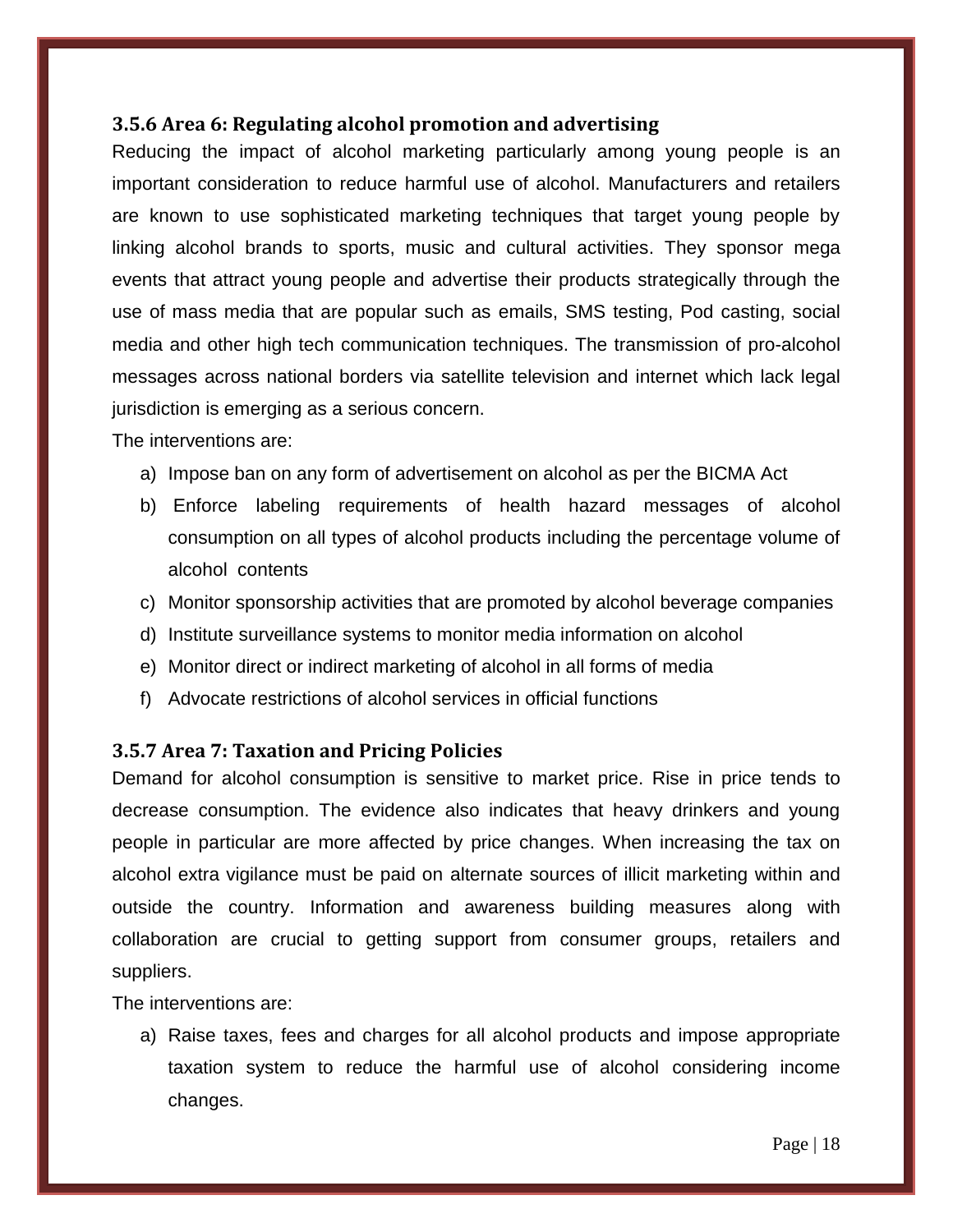b) Freeze the sanction of subsidies to business establishments dealing with alcohol trade

## <span id="page-18-0"></span>**3.5.8 Area 8: Reducing the negative consequences of drinking and alcohol intoxication**

Different drinking behavior and culture determine the level of risks. In Bhutan drinking alcohol usually takes place during social, cultural and community events. Modifying certain aspects of this environment will prevent excessive use of alcohol and thereby avoid its harmful consequences. Such harm-reducing strategies are important elements of a sustainable alcohol control program as they are generally more socially and politically accepted.

The interventions are:

- a) Promote alcohol free social and community events
- b) Institute responsible alcohol service program in licensed premises such as bars, hotels, lodges, and *drayangs* where alcohol is sold.
- c) Provide appropriate care/shelter for severely intoxicated people;
- d) Enforce monitoring and compliance check of alcohol service policies

## <span id="page-18-1"></span>**3.5.9 Area 9: Reducing health impacts from illicit alcohol and informally produced alcohol**

Consumption of illicit alcohol products has additional negative health consequences due to a higher ethanol content and potential contamination with toxic substances, such as methanol. Good scientific, technical and institutional capacity should be in place for the planning and implementation of appropriate local and national control measures. Good knowledge on the market and insight into the composition and production of informal or illicit alcohol are important for developing appropriate legislative framework and active enforcement.

The interventions are:

- a) Develop specific local action plans to advocate prohibition of commercial production and sale of home brewed alcohol
- b) Build cooperation and exchange of relevant information on combating illicit alcohol among stakeholders at local and national level;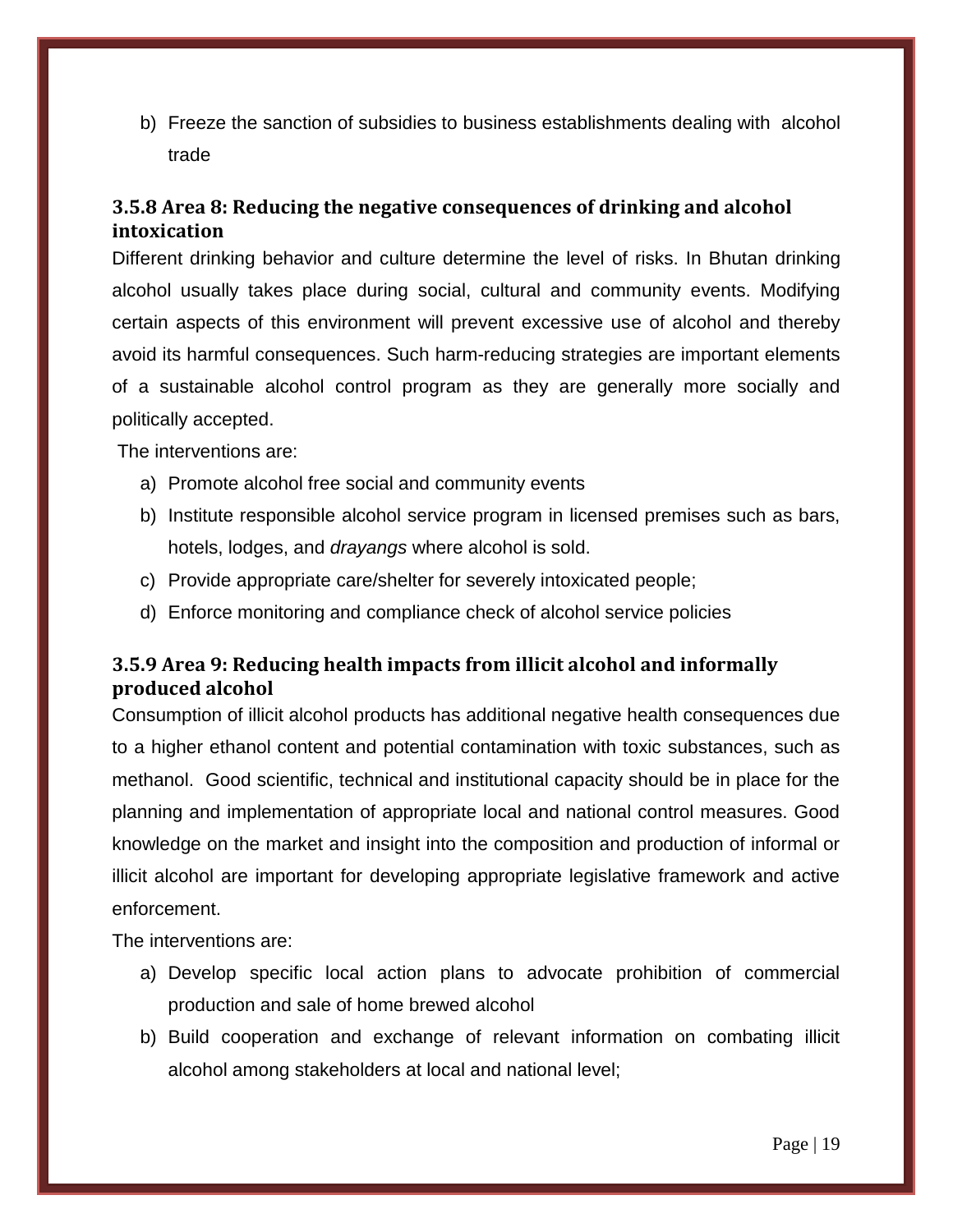- c) Issue public warnings about contaminants and other health threats from informal or illicit alcohol
- d) Promote income generation activities to reduce sale of home brewed alcohol
- e) Control sale of illicit alcoholic beverages by taking legal actions against defaulters.

### <span id="page-19-0"></span>**3.5.10 Area 10: Monitoring and surveillance**

Monitoring and surveillance data are needed to monitor the magnitude and trends of alcohol related harms, strengthen advocacy, and formulate appropriate programmatic plans and to assess impact of interventions. Systematic collection, collation and analysis of data; timely dissemination of information and feedback to policy-makers and other stakeholders should be an integral part of the implementation of any policy and intervention to reduce harmful use of alcohol.

The interventions are:

- a) Identify a national monitoring and surveillance coordination unit to monitor generate annual surveillance information
- b) Build a repository of data to track nationally and internationally agreed set of indicators on harmful use of alcohol
- c) Conduct evaluation of alcohol use prevention programs.
- d) Build capacity for monitoring and evaluation of alcohol-related programs
- e) Evaluate the impact on the drinking pattern of people following any intervention by different sectors
- f) Conducting periodic surveys on consumption of illicit and informally produced alcohol
- g) Conduct periodic national surveys on alcohol consumption and alcohol-related harm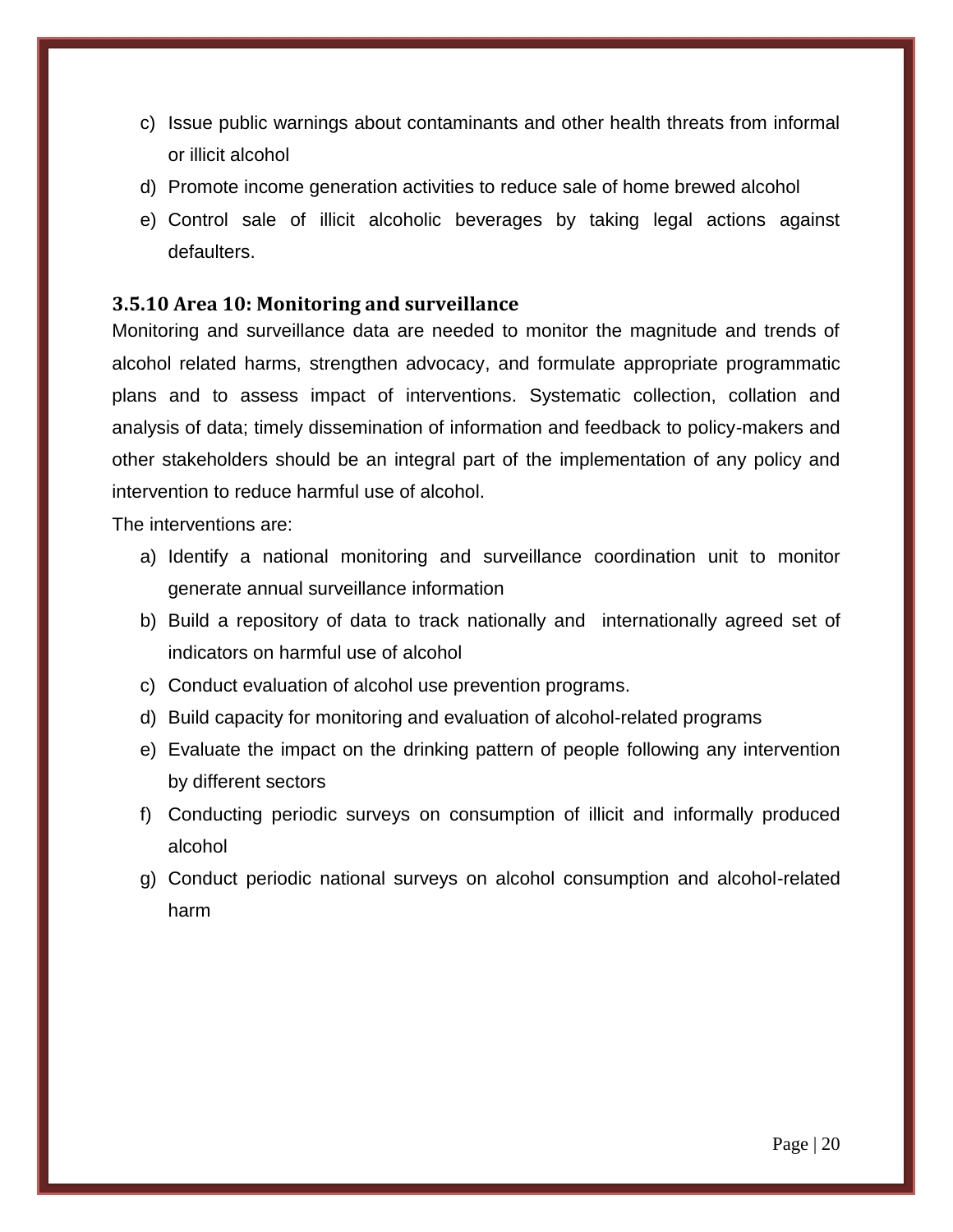### **SECTION IV: ROLES OF THE STAKEHOLDERS**

<span id="page-20-0"></span>Stakeholder roles are specified in the following section to promote an effective multisectoral coordination and response to reduce harmful use of alcohol.

#### <span id="page-20-1"></span>**4.1 Government**

Comprehending the situation of alcohol consumption and its related problems, including associated factors as an essential component to formulate efficient and cost-effective alcohol control measures, the government shall:

- Exhibit commitment to support the national alcohol harm reduction policies and strategies
- Guarantee allocation of adequate funds to carry out alcohol harm reduction activities
- Ensure effective implementation of the policies among the stakeholders
- Promote engagement of academia, civil society, NGOs having no conflict of interest, in the process of alcohol policy formulation, implementation and evaluation.

#### <span id="page-20-2"></span>**4.2 Local Government**

Consistent with the functions empowered by Local Government Act 2009, of the Kingdom of Bhutan, Chapter 2, clause 5, Chapter 4, clause 48 (a, e, i, l) , 50 (a, e), 53 (a), 61 (a), 62 (b, e,) dzongkhags, geogs and thromdeys shall:

- Support the implementation of the national alcohol policy at local level
- Promote local interventions to discourage alcohol use relevant to local context and resources, identify alcohol free zones, endorse alcohol free events, and support alcohol responsible retailing programs among licensed premises
- Develop guidelines for tax and price interventions, retail licenses, identifying alcohol free zones in the locality and organize alcohol-free events
- Declare the prevalence of alcohol consumption in the community and its related problems as a performance indicator for the local government
- Monitor the situation on alcohol consumption and related problems in the locality
- Regulate advertisement and promotion of alcohol at local level in accordance with the BICMA Act ( Local Government Act 2009, 50 (e))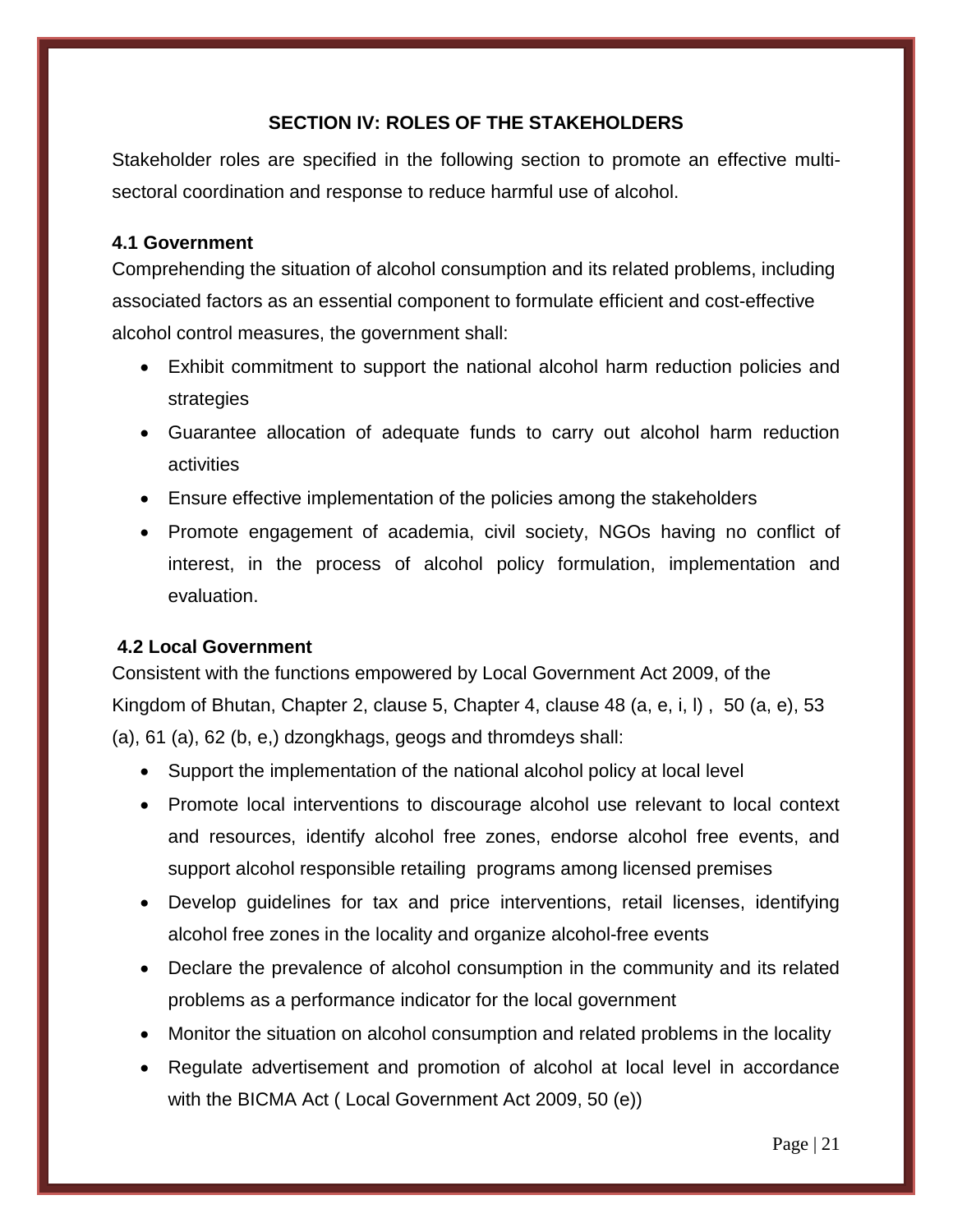#### <span id="page-21-0"></span>**4.3 Health Sector**

- Spearhead policy processes and advocacy related to reducing alcohol related harms
- Provide alcohol screening services, detoxification, counseling and treatment facilities
- Build the capacity of health workers and support relevant sectors and NGOs to provide appropriate health care, and advocacy related to alcohol use and dependency.
- Conduct studies on alcohol related problem in the country to strengthen evidence-based alcohol harm reduction program

## <span id="page-21-1"></span>**4.4 Ministry of Economic Affairs**

• Implement regulations on licensing of retail, wholesale, industrial, bar, import business to reduce physical availability of alcohol

#### <span id="page-21-2"></span>**4.5 Ministry of Finance**

- Allocate adequate funds to support the national alcohol harm reduction interventions
- Enforce sales tax, customs and excise act of the kingdom of Bhutan 2000.
- Review and propose revision and increase of duties, fines and penalties to Ministry of Finance on alcohol beverages from time to time.
- Regulate liquor vendor license to reduce physical availability of alcohol outlets based on relevant agencies recommendations

#### **4.6 Ministry of Home and Cultural Affairs (Royal Bhutan Police)**

- Enforce prohibition of alcohol services to underage children (below 18 years), prohibit alcohol sale to impaired customers
- Enforce trading hours of bars (including drayang, discotheques) and alcohol establishments.
- Enforce prohibition of drinking in public places and public intoxication.
- Enforce road safety and transport act provisions related to drink driving.
- Liaise with relevant agencies to implement the regulations.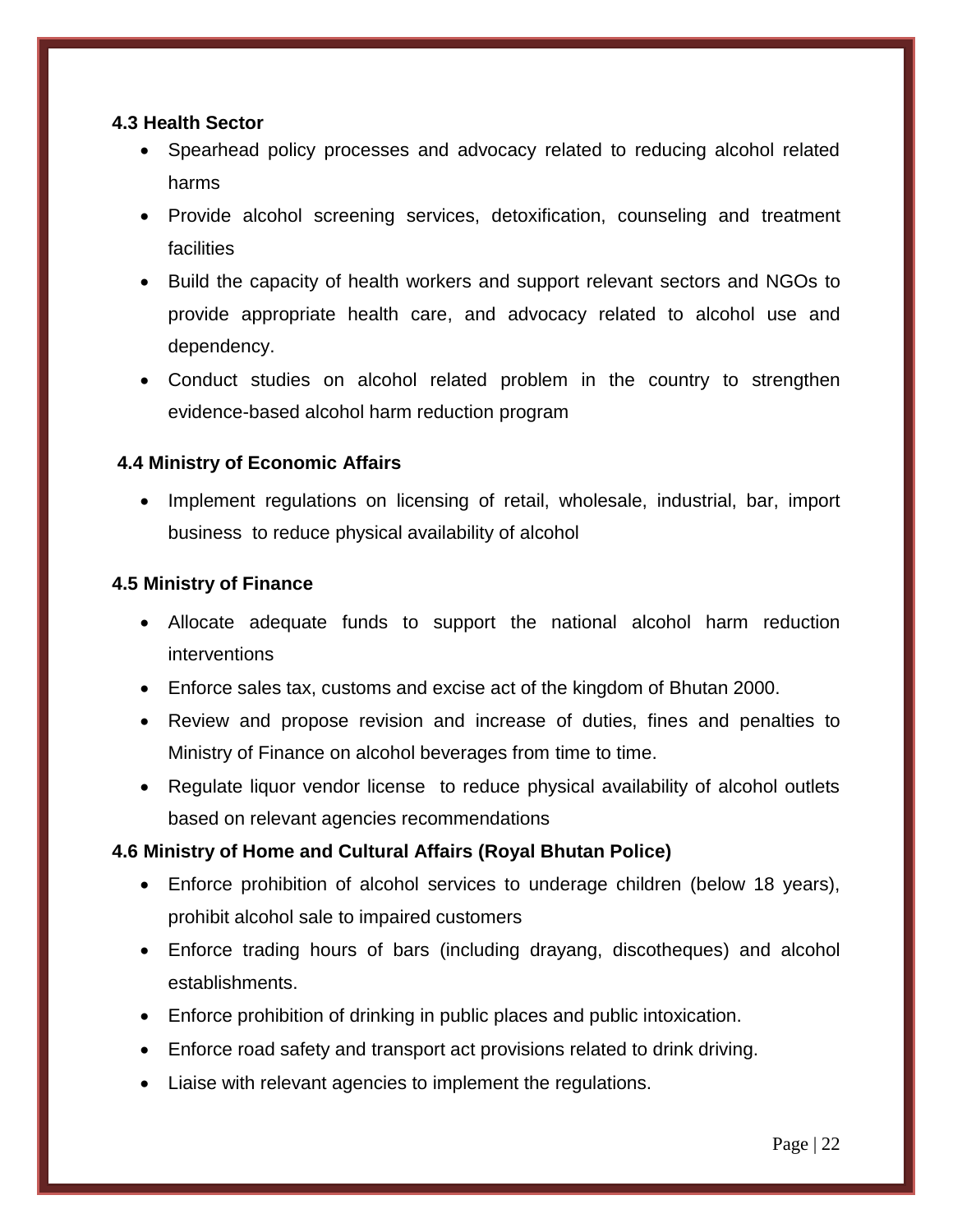## <span id="page-22-0"></span>**4.7 Bhutan InfoComm & Media Authority (BICMA)**

- Enforce prohibition of advertisement, promotion and sponsorship for alcohol beverages in print, broadcast media and films. ( "Rules on content" and "Filming Guidelines")
- Enforce alcohol trading hours in entertainment centers (drayangs, discotheques)
- Enforce entry restrictions for minors below 18 years into public houses and entertainment places exclusively used for supply of alcohol consumption ( Entertainment Regulations, BIMCA 2009)

## <span id="page-22-1"></span>**4.8 Road Safety and Transport Authority**

- Enforce relevant provisions under RSTA Act and regulations pertaining to drunk driving.
- Impart education and awareness on ill effects of alcohol on driving.

#### <span id="page-22-2"></span>**4.9 Ministry of Education**

- Develop policies to support schools and academic institutions to deter students from using alcohol
- Support restriction of operation of bars in the academic campus and immediate premises
- Promote alcohol regulation awareness and education on harmful effects of alcohol

#### <span id="page-22-3"></span>**4.10 Academic Institutions (Schools, Colleges, Training Institutes)**

- Develop institutional programs and policies to deter use of alcohol among students
- Educate students on rules, regulations and penalties on alcohol sales, consumption and use by underage children
- Participate in awareness raising activities on alcohol policies and promote positive social attitudes towards supporting alcohol control measures in the general public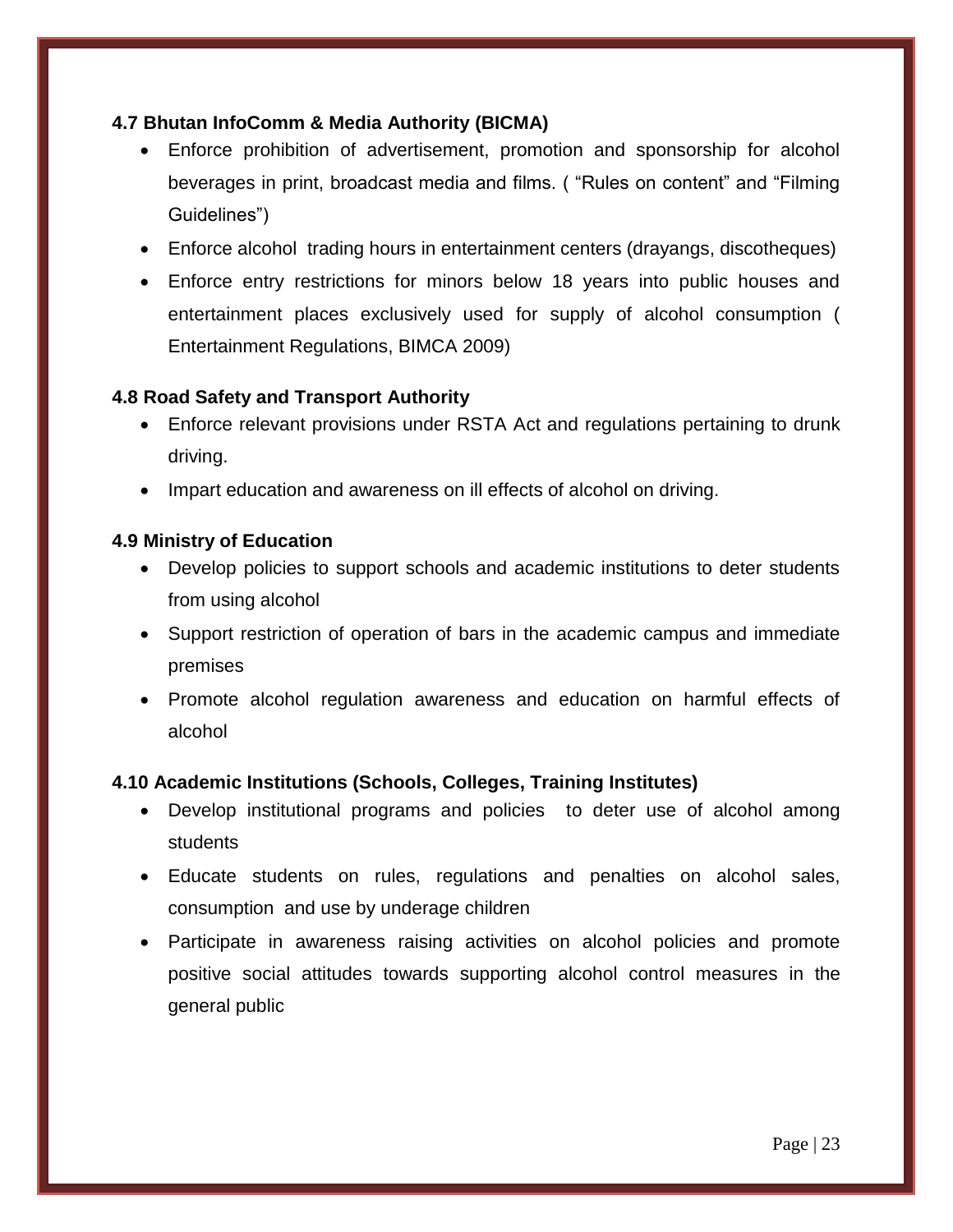### <span id="page-23-0"></span>**4.11 Bhutan Narcotic Control Agency**

- Support counseling and education program on drugs and alcohol abuse prevention
- Identify alcohol dependents and provide early referral for detoxification
- Support rehabilitation service for alcoholics

## <span id="page-23-1"></span> **4.12 Ministry of Agriculture**

 Explore and support alternative sources of income generation among local producers to replace production and sale of illicit and unlicensed alcohol

#### <span id="page-23-2"></span>**4.13 Religious Bodies**

- Promote role-modeling by avoiding drinking and eschewing its use in society.
- Conduct religious preaching and sermons to disseminate information on ill effects of alcohol
- Support efforts to reduce alcohol consumptions during community religious ceremonies and festivals

#### <span id="page-23-3"></span>**4.14 Civil Societies and NGOs**

- Support public sector in the process to address alcohol-related problems
- Establish organizations to deal with alcohol addiction and prevention
- Expand community based approaches to deal with alcohol addiction and alcohol control

#### <span id="page-23-4"></span>**4.15 Mass Media organizations**

- Comply with BICMA "Rules on content" and "film guidelines" by not printing, advertising or glamorizing scenes that promote alcohol use or may be used as a tool to protect commercial interest at the cost of public health
- Participate in dissemination of information on harmful effects of alcohol and alcohol policies to change social norms and attitudes to alcohol use

## <span id="page-23-5"></span>**4.16 Alcohol Industries**

- Comply with national and local level alcohol policies, rules and regulations
- Avoid alcohol marketing and advertisement through channels that are easily accessed by youth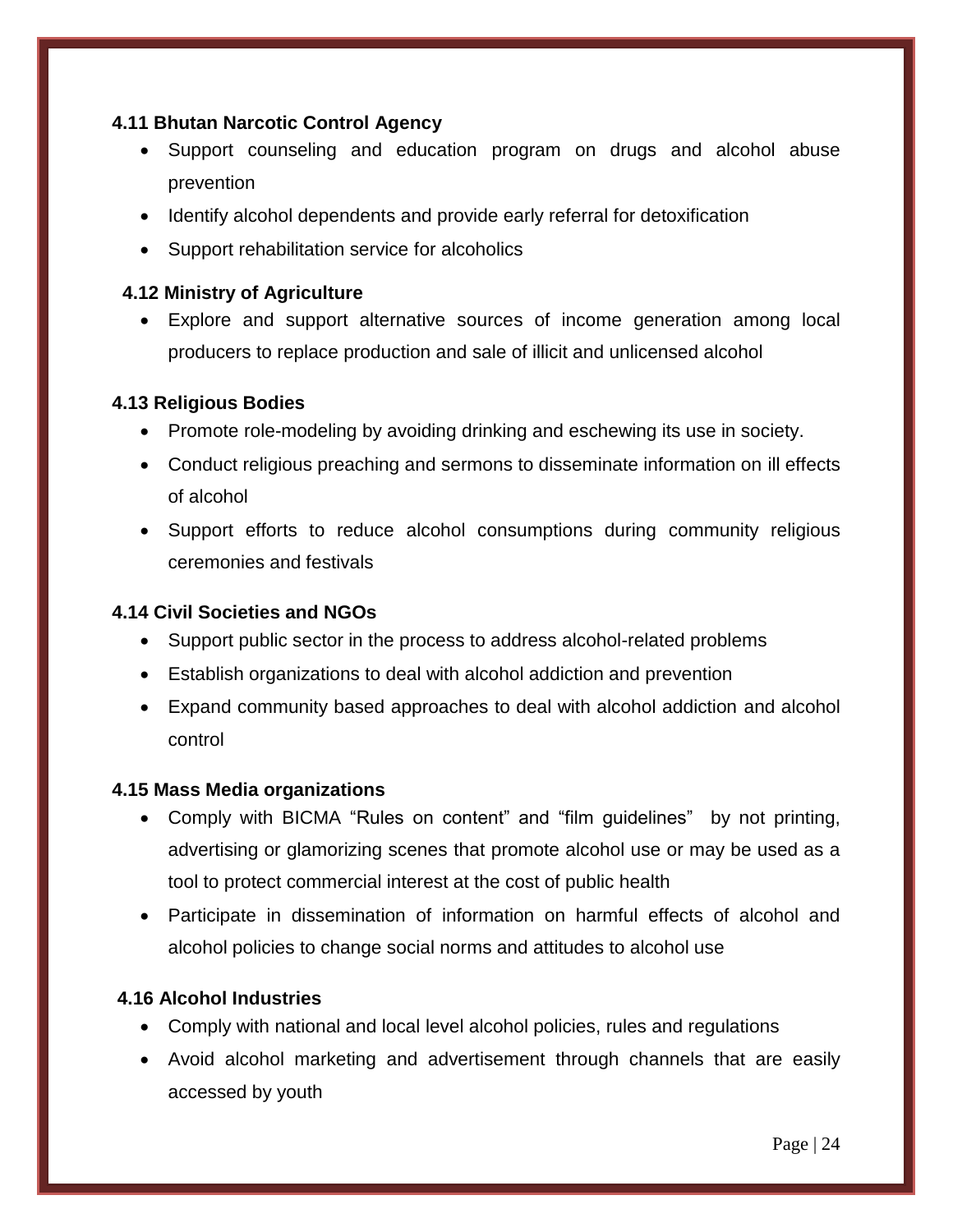- Support alcohol policy processes at national and local levels
- Demonstrate corporate social responsibilities by providing financial contributions exclusive of taxes to promote responsible alcohol retailing programs

#### <span id="page-24-0"></span>**4.17 National Statistical Bureau**

- Advance conceptual work on the GNH indicators accounting on alcohol consumption
- Contribute to development of information system on alcohol consumption and related problems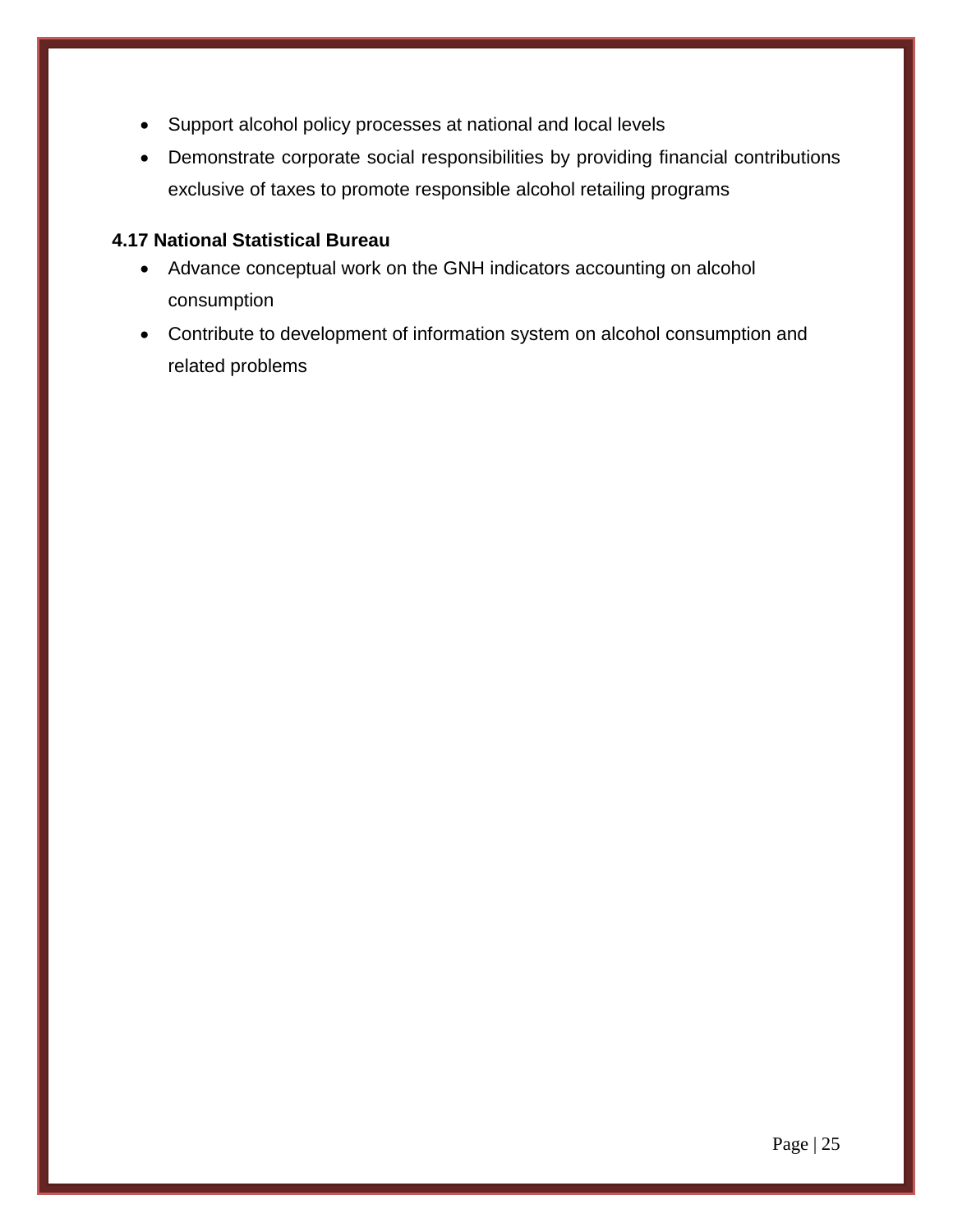## **SECTION V: IMPLEMENTATION FRAMEWORK**

<span id="page-25-0"></span>At the central level, Bhutan alcohol control policies will be implemented under the direction of the prime minister or an appointee of the prime minister. The national implementation of alcohol control program will be embedded within the roles of the dzongkhags,thromdeys and geogs. Alcohol control committees will be instituted at different levels as shown in table 1.

|                | National level         | District level/Thromdey       | Geog level              |
|----------------|------------------------|-------------------------------|-------------------------|
| Chairperson    | <b>Prime Minister</b>  | Dzongdag/Thrompon/DTs         | Gup                     |
| Member         | Cabinet                | Planning                      | Geog Administrative     |
| secretary      | Secretary              | Officer/Executive             | officer                 |
|                |                        | Secretary                     |                         |
| Co-member      | <b>Health</b>          | <b>District Health</b>        | <b>Health Assistant</b> |
| secretary      | Secretary              | Officer/Urban Health          |                         |
|                |                        | <b>Officer or Environment</b> |                         |
|                |                        | Officer                       |                         |
| <b>Members</b> | Ministers and          | Gups, Regional and            | Tshogpas, Mangmis,      |
|                | Secretaries,           | sector in-charges,            | Sector in-charges,      |
|                | head of the            | business/religious body,      | business/religious body |
|                | relevant               | CBO and NGOs                  | representative          |
|                | agencies,              |                               |                         |
|                | NGO <sub>s</sub> & CBO |                               |                         |

|  |  |  |  |  |  | Table 2: The three-tier National Alcohol Control Committee structure |
|--|--|--|--|--|--|----------------------------------------------------------------------|
|--|--|--|--|--|--|----------------------------------------------------------------------|

The key functions of the alcohol control committees are as follows:

<span id="page-25-1"></span>5.1 National Alcohol Control Committee (NACC):

- Frame appropriate alcohol use reduction policies and review and re-strategize the policies as necessary
- Monitor, assess and evaluate the policies and programs carried out by implementing agencies
- Advice relevant stakeholders on the implementation alcohol harm reduction programs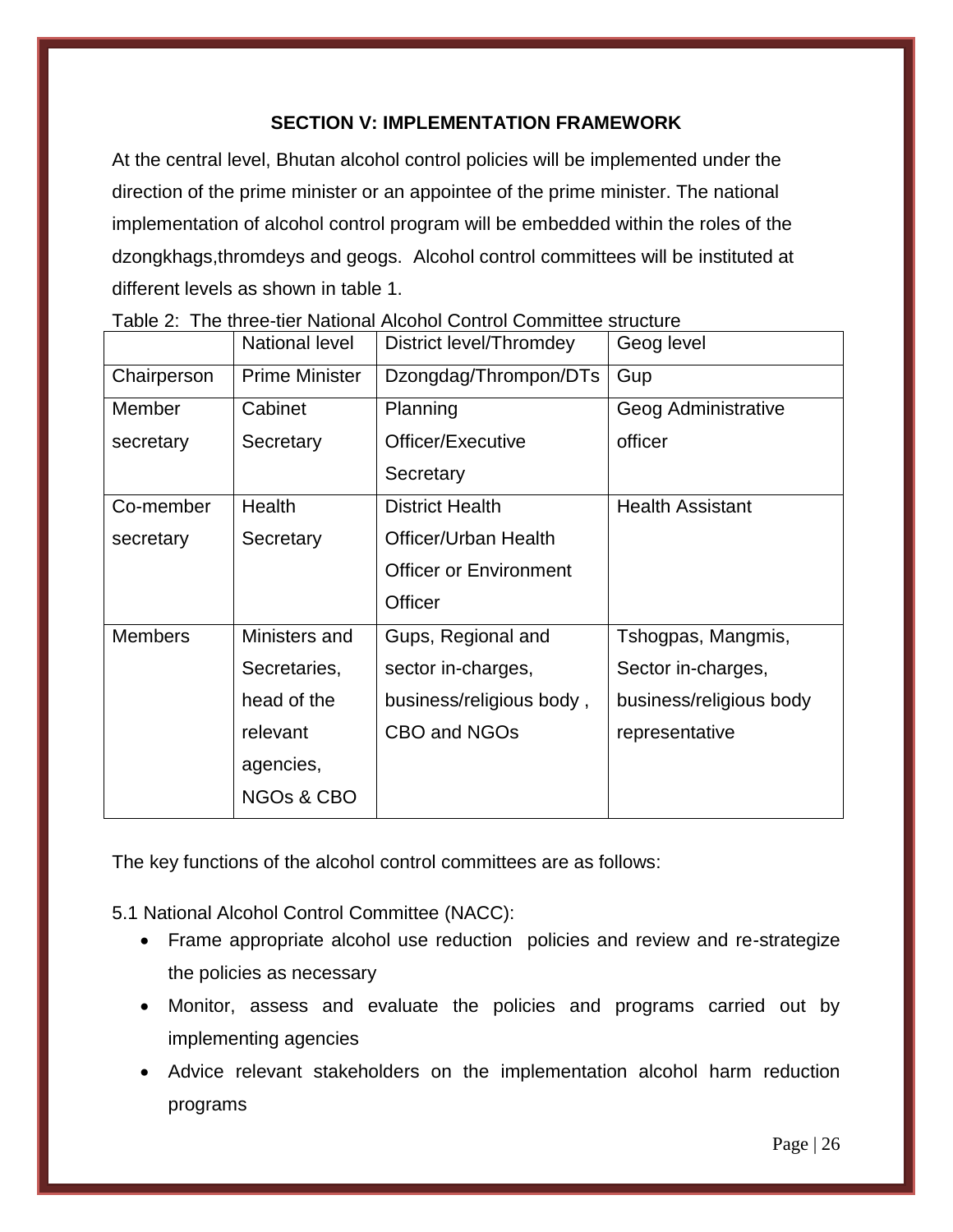- Secure linkages with similar initiatives and reinforce strategic partnerships and alliances for implementing the national alcohol policies
- Advice on research areas relating to alcohol consumption and abuse
- Liaise with government agencies, NGOs and international organizations on issues relating to alcohol

<span id="page-26-0"></span>5.2 Dzongkhag and Dungkhag Alcohol committee:

- Approve dzongkhags/dungkhag annual work plans related to alcohol control
- Monitor the implementation of the national alcohol policy at dzongkhag level
- Review and provide feedback to the implementing agencies at dzongkhag level

<span id="page-26-1"></span>5.3 Geog Alcohol Committee:

- Approve geog annual work plans related to alcohol control
- Monitor the implementation of the local alcohol activities
- Review and provide feedback to the community groups implementing alcohol control activities

<span id="page-26-2"></span>5.4 Thromdey Alcohol Committee:

- Approve thromdey annual work plans related to alcohol control
- Monitor the implementation of the alcohol control policies at thromdey level
- Review and provide feedback to the central or the dzongkhags level

<span id="page-26-3"></span>5.6 Mechanism and key implementation milestones:

The implementation framework will be monitored against the key milestones described as short term, medium term and long term progress indicators. The progress indicators will include but not limited to the lists described in the following tables: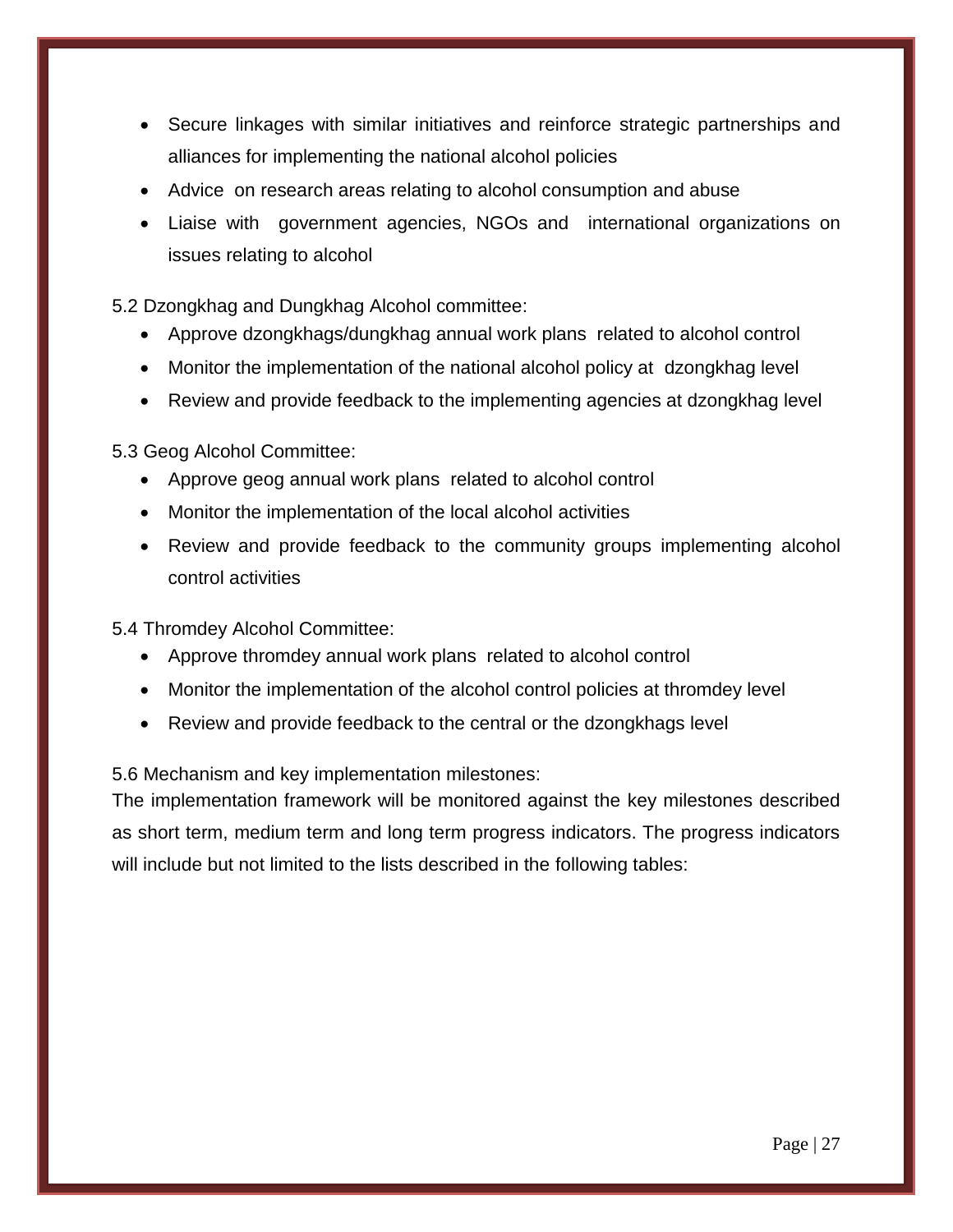Table 3: National level mechanisms and key milestones

| Key mechanisms           | Short term (within 1<br>year) | Medium term (less<br>than 3 years) | Long term $(4-5)$<br>years) |
|--------------------------|-------------------------------|------------------------------------|-----------------------------|
| Engage during the        | $\overline{20}$ districts and | Revise penalties                   | Conduct national            |
| annual gup and           | major thromdeys               | and rules regarding                | alcohol policy              |
| dzongdag<br>conference   | advocated on                  | commercial                         | impact studies on           |
|                          | alcohol policies              | production of home                 | crime, violence,            |
| Form a national          | Alcohol control               | brewed alcohol,                    | road crashes,               |
| team comprising of       | policies discussed            | renewal grace                      | consumption                 |
| MOEA, MOF, MOH           | in the 20 DT, 4               | period for alcohol                 | pattern, health             |
| and RBP to conduct       | thromdey meetings             | license, alcohol                   | morbidities and             |
| the advocacy             | and 205 GT                    | taxation, licensing                | mortalities and             |
|                          | National alcohol              | policy, and approval               | social productivity         |
| Formalize the            | control committees            | of projects under                  |                             |
| secretariat to the       | established                   | 8% volume of                       | <b>National Alcohol</b>     |
| <b>National Alcohol</b>  | Initiate six monthly          | alcohol                            | <b>Control Projects</b>     |
| <b>Control Committee</b> | review meetings of            |                                    | established                 |
|                          | alcohol control               |                                    |                             |
|                          | committee                     | Six monthly                        |                             |
|                          | Conduct annual                | review meeting                     |                             |
|                          | meeting of                    |                                    |                             |
|                          | stakeholders                  |                                    |                             |
|                          | Annual reports                |                                    |                             |
|                          | published on:                 | Annual meeting                     |                             |
|                          | alcohol related               |                                    |                             |
|                          | harms from Police,            |                                    |                             |
|                          | Health, and other             |                                    |                             |
|                          | source, alcohol               | Annual reports                     |                             |
|                          | seizure, penalties            |                                    |                             |
|                          | and violations;               |                                    |                             |
|                          | compliance to                 |                                    |                             |
|                          | regulations by                |                                    |                             |
|                          | establishments                |                                    |                             |

# Table 4: Dzongkhag and thromdey level mechanisms and key milestones

| Key mechanisms    | Short term (within      | <b>Medium term (less</b> | <sup>1</sup> Long term (4-5 |
|-------------------|-------------------------|--------------------------|-----------------------------|
|                   | one year)               | than 3 years)            | years)                      |
| Establish alcohol | <b>Policy framework</b> |                          | Responsible                 |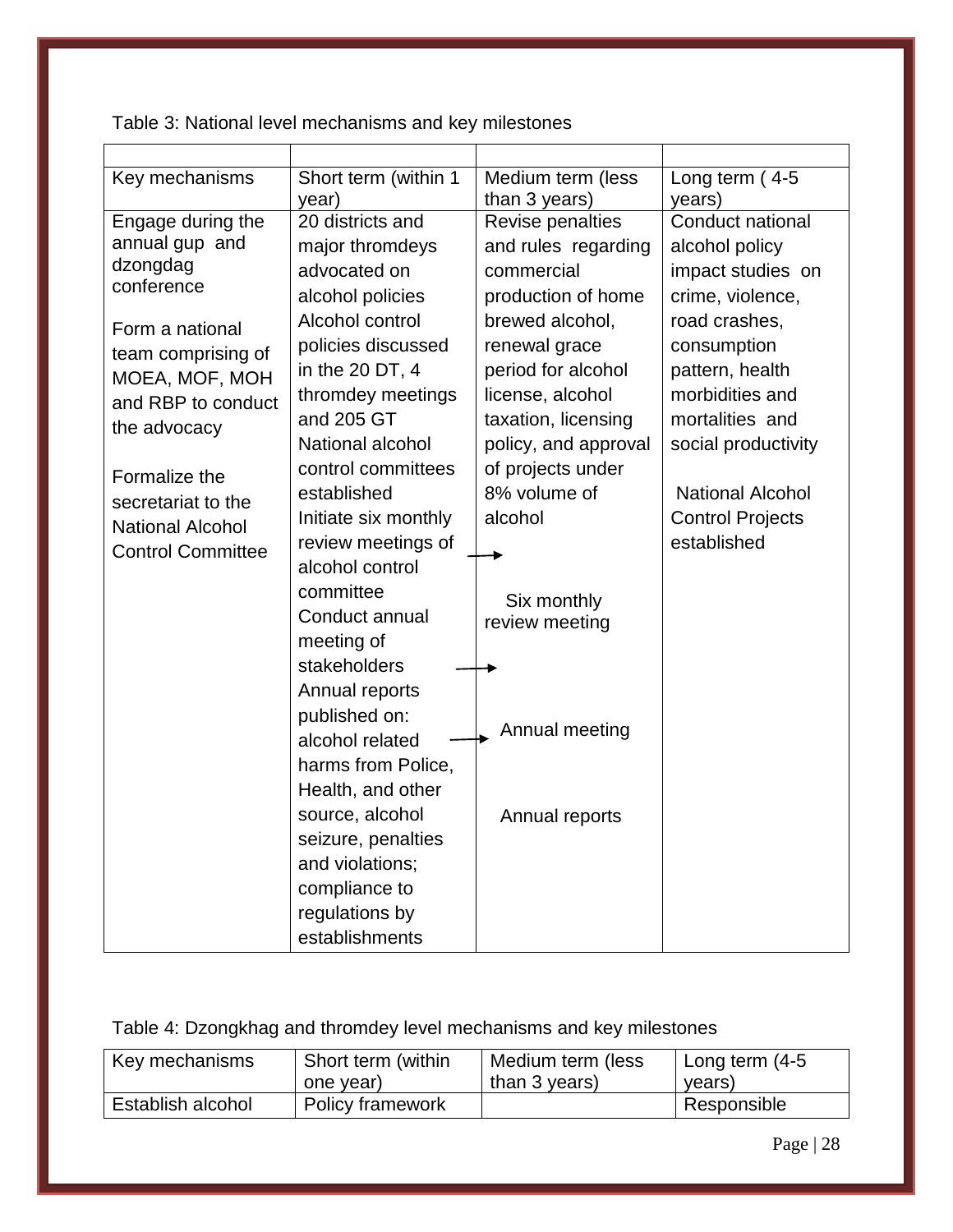| control committee     | advocated in the DT | Responsible retailing | alcohol retailing  |
|-----------------------|---------------------|-----------------------|--------------------|
| Institute six monthly | and Thromdey        | service programs      | service programs   |
| review meetings of    | meetings            | initiated in at least | in all townships   |
| the alcohol control   | <b>Business</b>     | three major           | Impact studies of  |
| committee             | communities in all  | townships             | alcohol control in |
| Conduct annual        | the townships       |                       | the dzongkhags     |
| meeting of the        | educated on the     |                       | and thromdeys      |
| stakeholders          | alcohol service     |                       |                    |
|                       | policies            |                       |                    |
|                       | Responsible         |                       |                    |
|                       | retailing service   |                       |                    |
|                       | programs initiated  |                       |                    |
|                       | in at least one     |                       |                    |
|                       | township            |                       |                    |

#### Table:5: Geog level mechanisms and key milestones

| Key mechanisms        | Short term (within                                           | Medium term (less                                           | Long term $(4-5)$   |
|-----------------------|--------------------------------------------------------------|-------------------------------------------------------------|---------------------|
|                       | one year)                                                    | than 3 years)                                               | years)              |
| Establish alcohol     | Alcohol policies                                             | Scale up community                                          | Sustain             |
| control committee     | advocated in the GT                                          | based alcohol harm                                          | community based     |
| Institute six monthly | meeting                                                      | reduction projects in                                       | alcohol use         |
| review meetings of    | Communities                                                  | the geog                                                    | prevention          |
| the alcohol control   | informed on the                                              |                                                             | projects            |
| committees            | alcohol service                                              | Develop geog                                                | Impact studies of   |
| Institute annual      | policies and                                                 | demonstration                                               | alcohol policies in |
| community             | commercial                                                   | communities for                                             | the communities     |
| representative        | production of home                                           | alcohol control                                             |                     |
| meetings              | brew alcohol                                                 |                                                             |                     |
| Include community     | Alcohol outlets in                                           | Include alcohol                                             |                     |
| members to control    | the geog informed                                            | control policies as                                         |                     |
| alcohol use in        | on alcohol policies                                          | performance                                                 |                     |
| communities           | Annual reports on<br>geog enforcement<br>of alcohol policies | indicators of a geog<br>and generate annual<br>geog reports |                     |

#### <span id="page-28-0"></span>5.6 Performance audits:

The implementation of the national response for prevention of harmful use of alcohol will be subjected to yearly performance monitoring by the national alcohol control committee. An independent team will be instituted to conduct performance audit. Report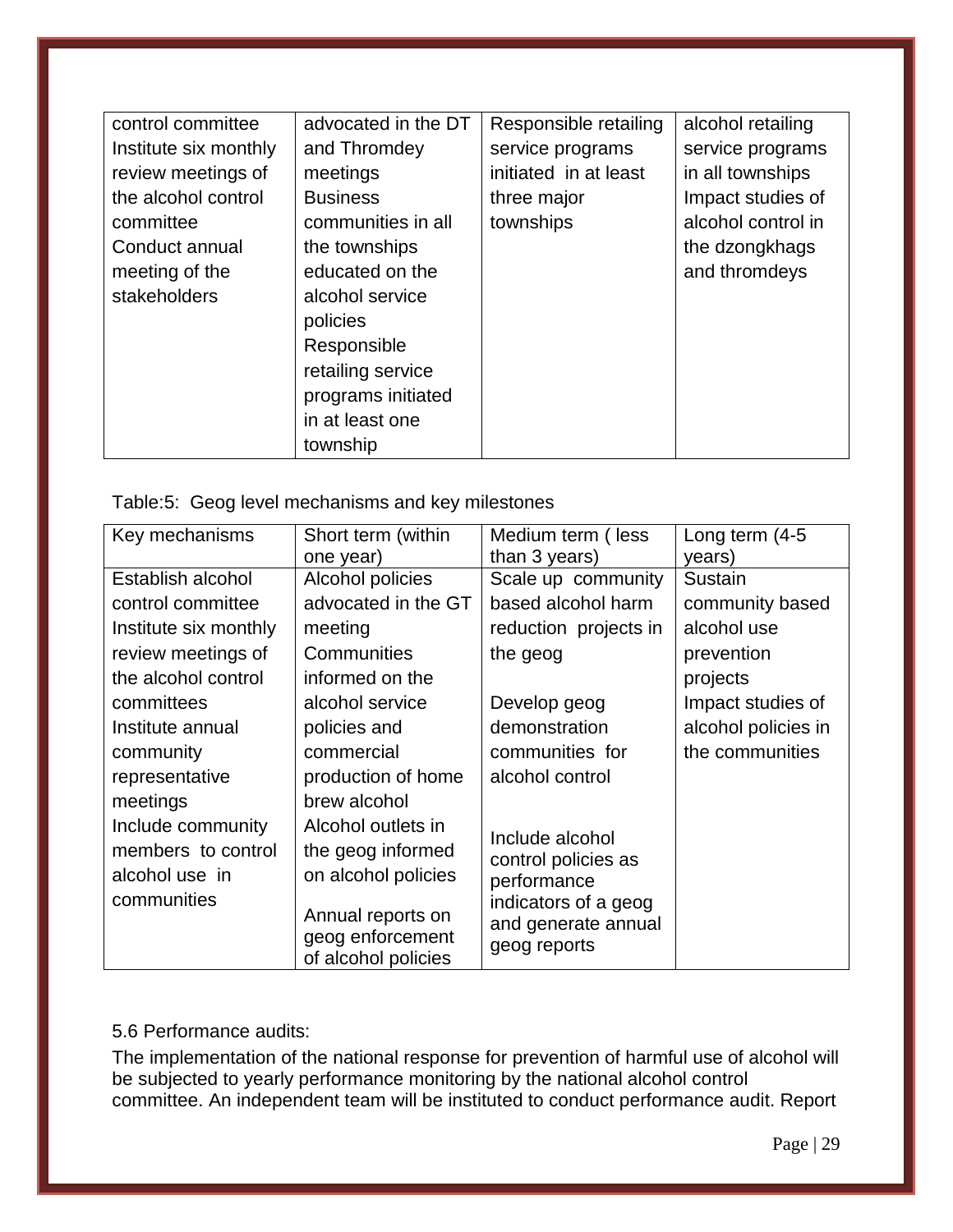<span id="page-29-0"></span>of the performance audit will form the basis for providing directions for the stakeholders by the national alcohol control committee and other committees.

## **SECTION VI: ACTION PLAN FOR STAKEHOLDERS**

#### <span id="page-29-1"></span>**6.1 Ministry of Health:**

*Spearhead policy processes and policy advocacy related to reducing alcohol related harms* 

-Conduct consultative meetings, workshops, seminars among the agencies to formulate policies and review the activities pertaining to reducing harmful use of alcohol

-Conduct National Alcohol Control Committee six monthly meetings as the secretariat to the National Alcohol Control Committee

-Collect and analyze the reports of the dzongkhag, thromdey and geog level alcohol harm reduction committee and update the national implementation state of alcohol control policies

*Provide screening services, detoxification, counseling and treatment facilities*

-Establish detoxification facilities at the regional and district hospitals

-Develop the standard treatment and detoxification guidelines for alcohol & drug users.

-Establish national detoxification center at Gidakom

-Expand brief intervention and screening services up to the BHU level

*Build the capacity of health workers and support relevant sectors and NGOs to provide appropriate health care, advocacy related to alcohol use and dependency*

-Train school teachers, peer counselors, and outreach workers from the NGOs

-Train/advocate law enforcement inspectors from the relevant agencies

-Develop and disseminate public education materials and conduct mass media campaigns on the harmful effects of alcohol

-Expand community based alcohol use reduction program in the priority community districts

*Conduct studies on alcohol related problem in the country to strengthen evidence-based alcohol use prevention program*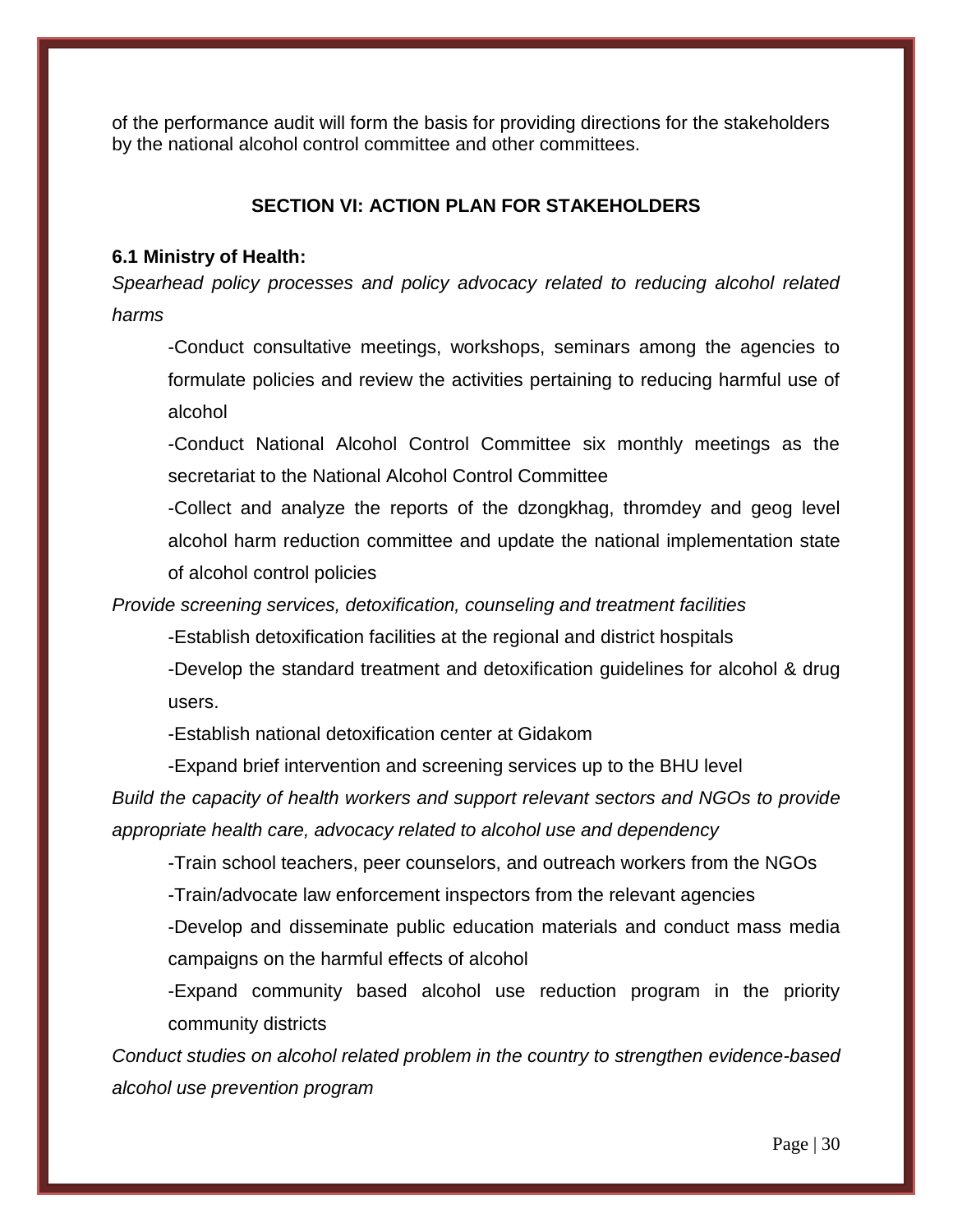-Conduct periodic surveys on prevalence and patterns of alcohol consumption and its ill effects.

-Analyze alcohol related disease and deaths from the health facility records.

-Conduct social and economic cost analysis of alcohol related violence, crime and accidents

#### <span id="page-30-0"></span>**6.2 Ministry of Economic Affairs:**

*Implement regulations on licensing of retail, wholesale, industrial, bar, import business to reduce physical availability of alcohol* 

- 1. Enforce separation of bars from other businesses including grocery shops except in hotels and restaurants
- 2. Enforce licensed alcohol retailers and whole sale shops from selling alcohol for consumption on their premises
- 3. Enforce bar operation timings and participate in joint inspection programs with the relevant partners
- 4. Monitor the sale of illegally imported alcoholic beverages
- 5. Enforce monitoring of change of ownership of bar licenses and develop procedures to identify fronting
- 6. Enforce restriction of bar licenses in the vicinity of dzongs, dratsangs, rabdeys, gomdeys, shedras and educational institutions
- 7. Develop procedural manual to conduct inspections to enforce field inspections for alcohol retail practices among establishments
- 8. Enforce non-issuance of stand-alone bar licenses
- 9. Stop issuance of approval for alcoholic beverages project proposals for above 8% volume of alcohol( $8<sup>th</sup>$  session of the 1<sup>st</sup> parliament of Bhutan)
- 10. Enhance responsibility of establishments through education on alcohol policies and requiring signing of undertaking to abide by the rules
- 11.Develop a joint implementation plan with BICMA to enforce the prohibition of sale of alcohol in entertainment centers by 10 PM

*Conduct the review the following policy issues and propose new measures:*

12.Issuance of bar licenses in the residential houses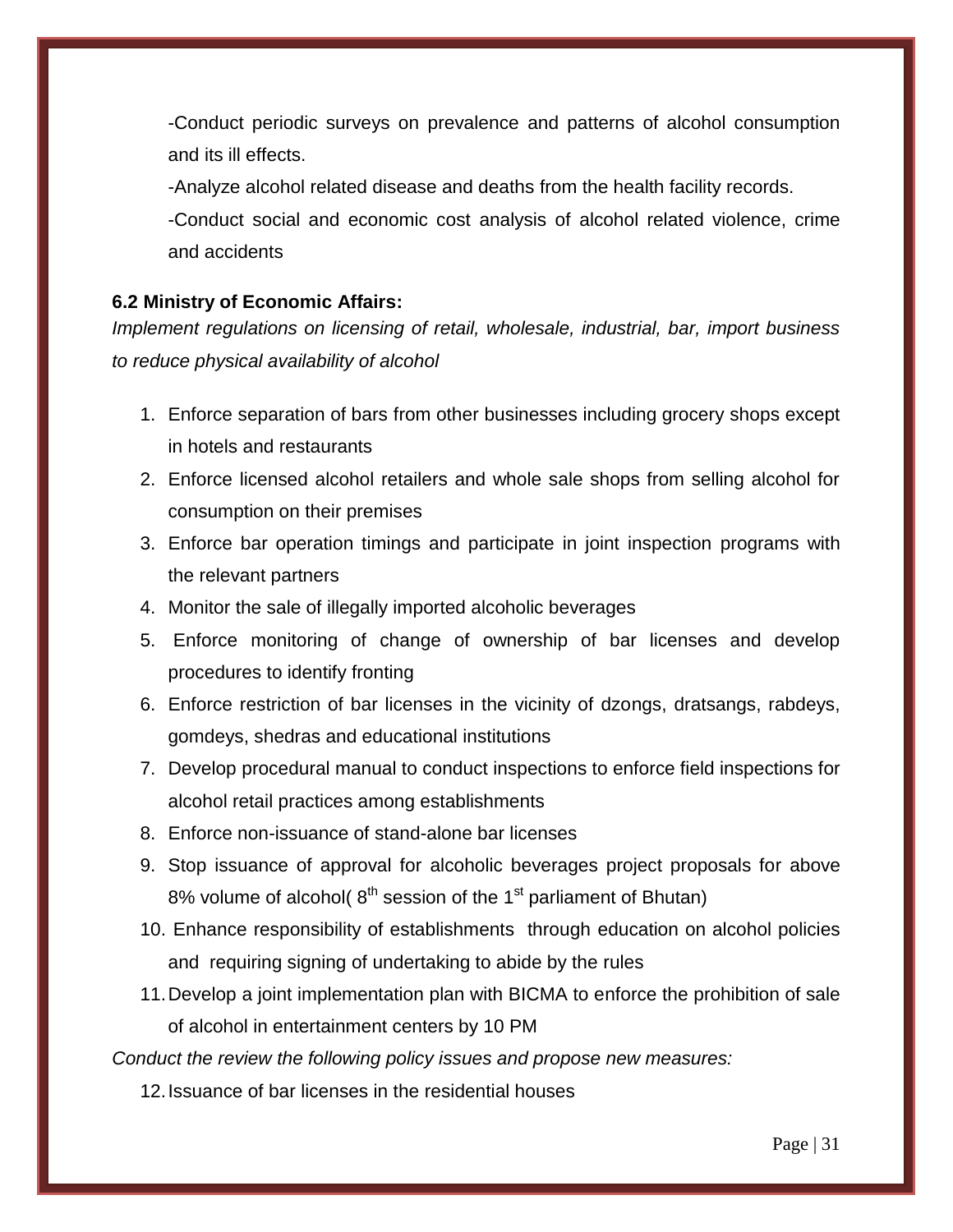- 13. Alcohol production projects of alcohol content below 8% volume
- 14.Licensing alcohol outlets/bars policies on the national highways to decrease outlet density
- 15.Import rules of alcoholic beverages to reduce volume of import
- 16.Reduction of grace period for bar license renewal
- 17.Increase of penalty for violations

## <span id="page-31-0"></span>**6.3 Department of Revenue & Customs (Ministry Finance):**

- Enforce vigilance on import and smuggling of alcoholic beverages at the entry points as an annual work plan of the RRCO
- Enforce vigilance and inspection on production and sale of illicit liquor within the urban areas and along the highways as an annual work plan of the DRC and RRCO
- Cooperate and coordinate with MOEA in alcoholic control excises
- Regulate liquor vendor license to reduce physical availability of alcohol outlets based on relevant agencies recommendations
- Share information on import of alcoholic beverages, sales in the domestic market and confiscation of illicit liquor and other alcoholic beverages
- Review and propose revision and increase of duties, fines and penalties to Ministry of finance on alcohol beverages from time to time
- Review alcohol taxes to decrease the affordability of alcohol

## <span id="page-31-1"></span>**6.4 Ministry of Home & Cultural Affairs:**

Department of local government will coordinate with the dzongkhag administration and geog administration to implement the national strategic frame work to reduce harmful use of alcohol

- 1. GYT members implement alcohol control regulations and promote responsible alcohol services
- 2. Local governments spearhead innovative community based actions to reduce harm from alcohol use.
- 3. District administration enforce regulation & support of community based activities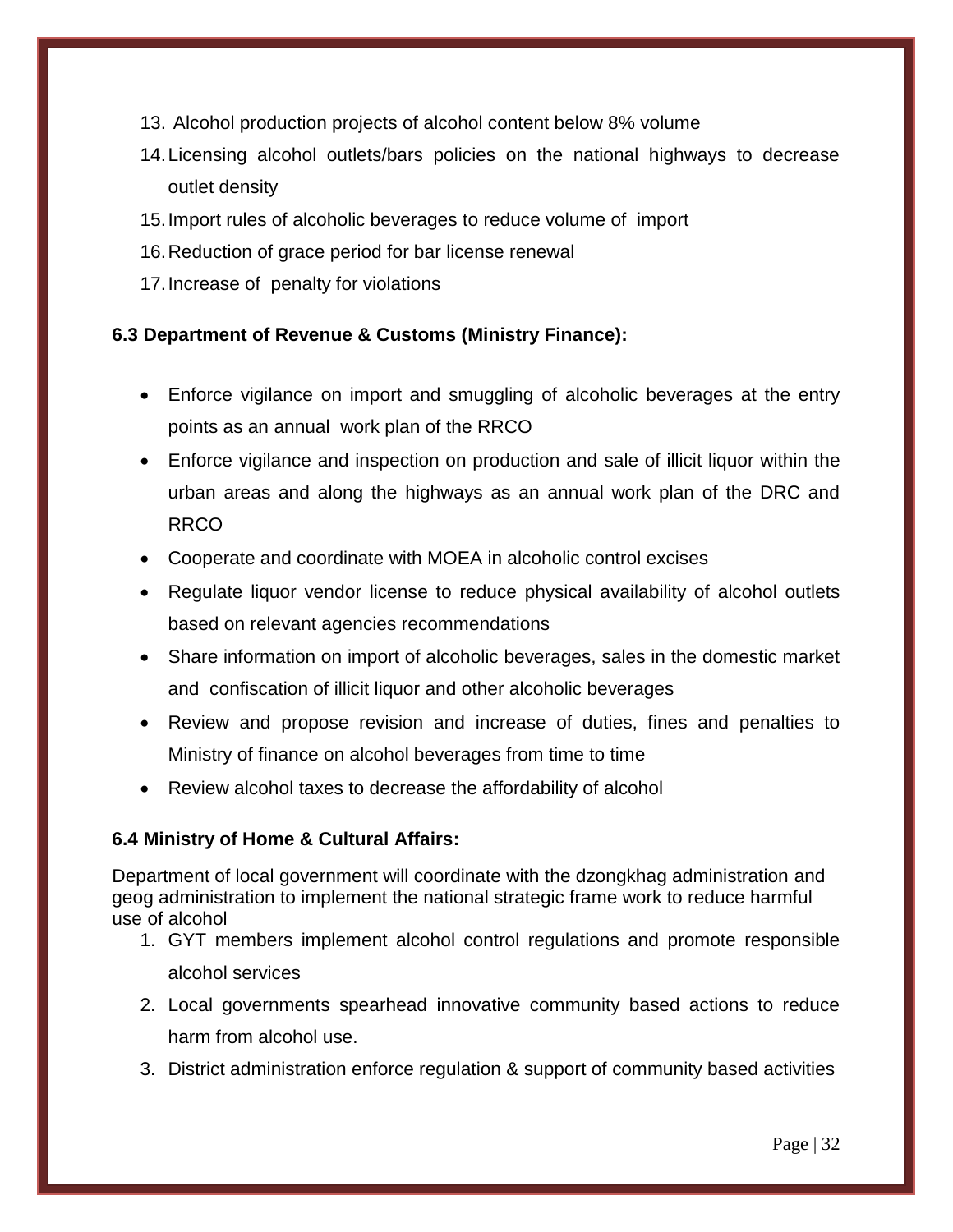### <span id="page-32-0"></span>**6.5 Ministry of Home and Cultural Affairs (Royal Bhutan Police):**

- 1. Enforce prohibition of alcohol to underage children (below 18 years), and prohibition of sale to impaired customers
- 2. Enforce trading hours of bars (including drayang, discotheques) and alcohol establishments in coordination with the relevant agencies
- 3. Enforce prohibition of drinking in public places and public intoxication
- 4. Conduct national highway patrol and other road safety inspections to assess alcohol use while driving
- 5. Enforce Blood Alcohol Concentration limit policies
- 6. Strengthen information system to document alcohol related crimes, crimes emerging from entertainment centers
- 7. Introduce alcohol related harms and harm reduction in the Police Youth Partnership Program as a crime prevention strategy
- 8. The Crime and Operations branch shall liaise with other relevant agencies to include alcohol harm reduction as a crime prevention approach

## <span id="page-32-1"></span>**6.6 Bhutan InfoComm & Media Authority (BICMA):**

*Enforce prohibition of advertisement, promotion and sponsorship for alcohol beverages in print, broadcast media and films. ( "Rules on content" and "Filming Guidelines")*

1. Conduct routine screening of contents of news papers, publications, TV and radio broadcasts

2. Conduct content review of the national and international films

*Enforce the trading hours in entertainment centers (drayangs, discotheques)*

1. Conduct adhoc monitoring visits to drayangs and entertainment venues as an annual work plan

2. Develop joint inspection plan with relevant agencies

3. Conduct coordination meetings with the local governments to discuss on the licensing, enforcement and other regulations governing places of entertainment *Enforce entry restrictions for minors below 18 years into entertainment places such as* 

*night clubs and drayangs exclusively used for supply of alcohol consumption (Entertainment Regulations, BIMCA 2009)*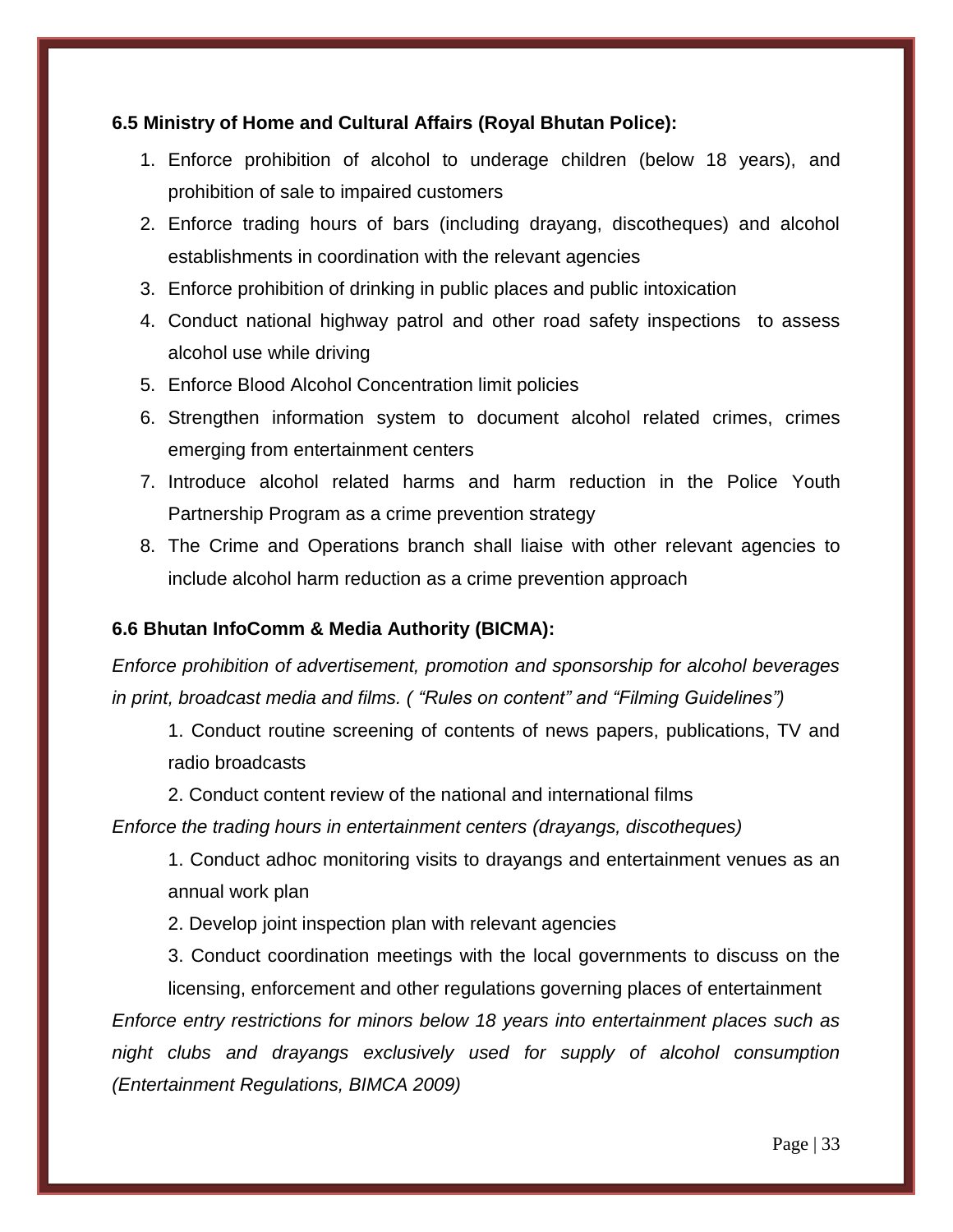1. Send notification to drayangs, night clubs and other places of entertainment where alcohol is sold to conduct age identification checks to restrict underage entry (below 18 years) and to observe timing of operation

2. Develop a joint implementation plan with MOEA to enforce the prohibition of sale of alcohol in entertainment centers by 10 PM

#### <span id="page-33-0"></span>**6.7 Road Safety and Transport Authority:**

- 1. Procure BAC equipment and scale up alcohol random checks
- 2. Enforce relevant provisions under RSTA Act pertaining to drunk driving.
- 3. Conduct driver-education, counseling and refer for appropriate treatment programs
- 4. Conduct public awareness and information campaigns in support of policy to increase the general deterrence effect
- 5. Provide support for inspection and seizure of alcohol beverages transported in commercial quantities in any form of vehicles into or within the country

#### <span id="page-33-1"></span>**6.8 Ministry of Education:**

- 1. Include alcohol prevention policies and programs in school calendars.
- 2. Appoint specialized alcohol abuse counselors in all training institutes
- 3. Conduct awareness and education program on ill effects of alcohol for in and out of school youths
- 4. Conduct alcohol and surveillance assessment in the beginning of every academic year for early detection and counseling services
- 5. Conduct classes on harmful effects of alcohol during value education
- 6. Refer alcohol dependent youths for detoxification and treatment
- 7. Provide counseling services to alcoholic youths
- 8. Provide case history of alcohol dependent students while transferring them to another school
- 9. Strengthen the School Parenting Education Programme (SPEA) to create awareness among parents on signs of alcoholism and to involve them in dealing with alcoholics
- 10.Conduct awareness program on ill effects of alcohol through NFE program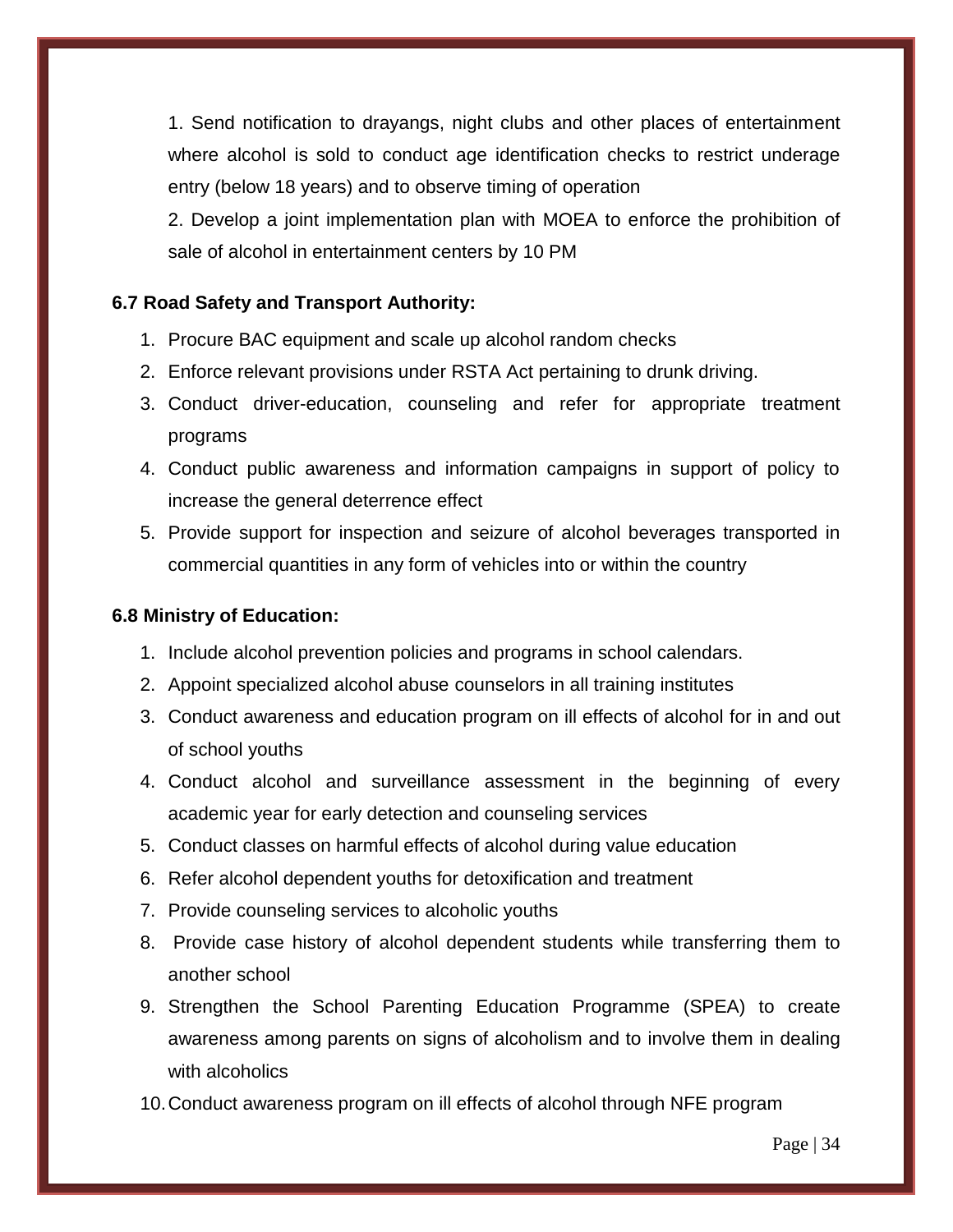## <span id="page-34-0"></span>**6.9 Ministry of Agriculture (Department of Agriculture):**

- 1. Support post-harvest storage of grains to prevent alcohol brewing in rural areas
- 2. Support conversion of grains into other edible snacks & products
- 3. Assist marketing of cereals
- 4. Promote diversification of cultivation

## <span id="page-34-1"></span>**6.10 Royal Civil Service Commission:**

- 1. Identify employees with alcohol use problems and recommend for referral and rehabilitation
- 2. Enforce discouragement of use of alcohol as per the Bhutan Civil Service Commission Rules 2012 (Chapter 3, Code of Conduct and Ethics 3.2.25.2)

## <span id="page-34-2"></span>**6.11 Bhutan Narcotic Control Agency:**

- 1. Create awareness about ill-effects of alcohol in co-ordination with other stakeholders.
- 2. Provide counseling and education through drop in centers
- 3. Identify and early referral of alcohol dependents for detoxification.
- 4. Provide rehabilitation service

#### <span id="page-34-3"></span>**6.12 Religious Bodies:**

- 1. Grant religious decree from His Holiness Jekhenpo on ill effects of alcohol.
- 2. Conduct sensitization and awareness programme among the religious groups
- 3. Participate in community based alcohol prevention programs
- 4. Conduct religious discourses and teaching for reducing harmful use of alcohol

#### <span id="page-34-4"></span>**6.13 Media Organizations:**

- 1. Participate in addressing harm reduction from alcohol use
- 2. Participate in awareness campaign on harm reduction
- 3. Disseminate messages on ill effects of alcohol
- 4. Avoid advertisement of alcoholic beverages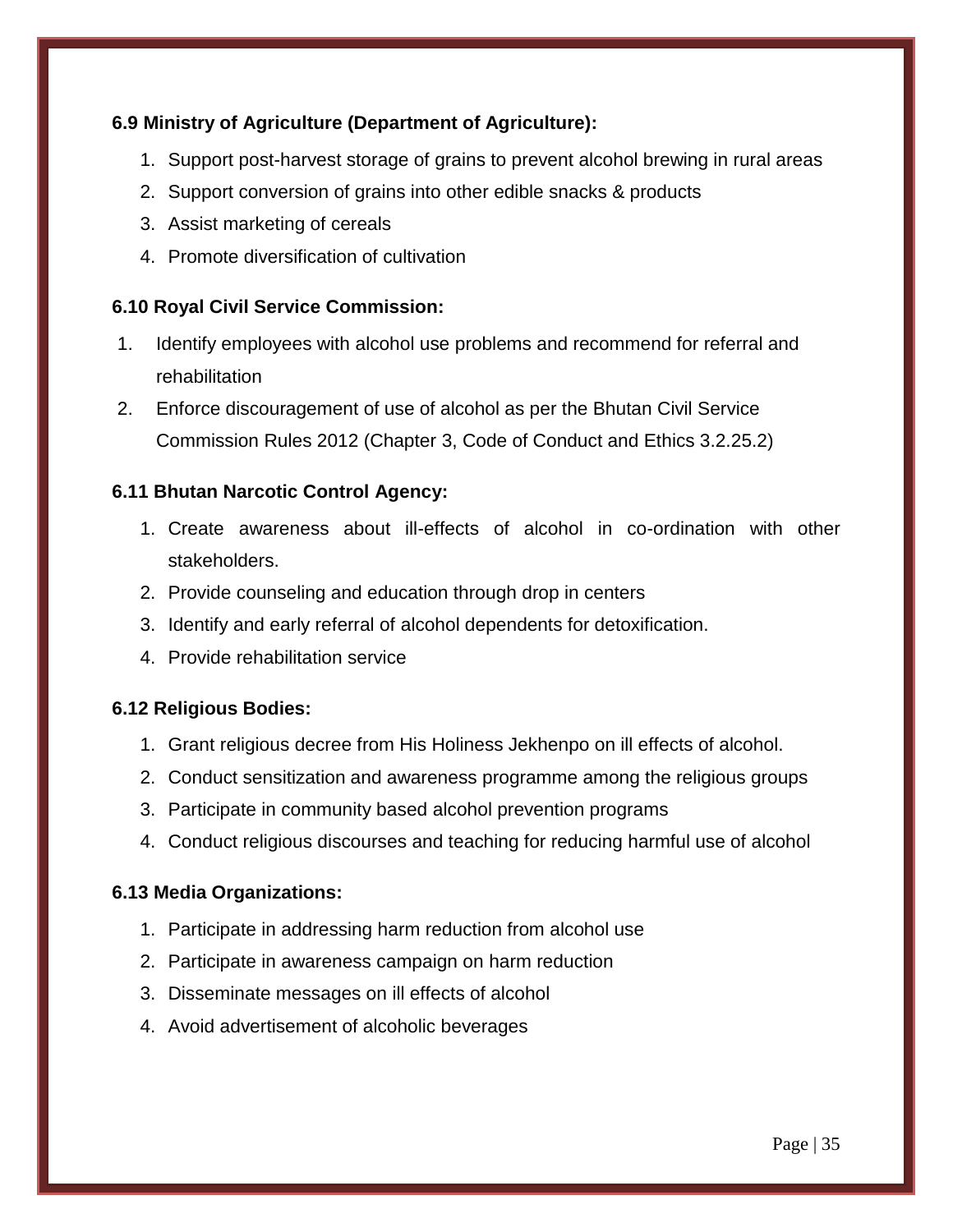### <span id="page-35-0"></span>**6.14 Alcohol Industries:**

- 1. Maintain manufacturing standards as set
- 2. Maintain quality as per prescribed standard set from time to time
- 3. Submit reports on production, sales & warehouse goods
- 4. Ensure correct labeling of goods and health warning labels to be embossed on the alcohol containers

## <span id="page-35-1"></span>**6.15 Civil Societies and NGOs:**

- 1. Participate in public awareness and information campaigns in support of strategy and in order to increase the general deterrence effect
- 2. Participate in education, counseling and rehabilitation of alcohol dependence.
- 3. Establish and expand anonymous groups: Narcotic Anonymous (NA) and Alcoholic Anonymous groups (AA)
- 4. Establish mid-way homes for recovering addicts
- 5. Support income-generating activities, job opportunities for recovering addicts
- 6. Generate funding support for rehabilitation and treatment by applying grants to other agencies
- 7. Support capacity developing and skills for recovering addicts
- 8. Participate in-and-out country training programs for outreach and peer workers
- 9. Advocate the services provided by alcoholic anonymous and narcotic anonymous groups and institutions
- 10.Develop activity information system related to alcohol harm reduction activities

#### <span id="page-35-2"></span>**6.16 National Statistical Bureau:**

- 1. Develop template on data collection from individual stake holders
- 2. Conduct periodic nationwide survey on alcohol related problems.
- 3. Collect and compile alcohol related data and report in annual statistical year book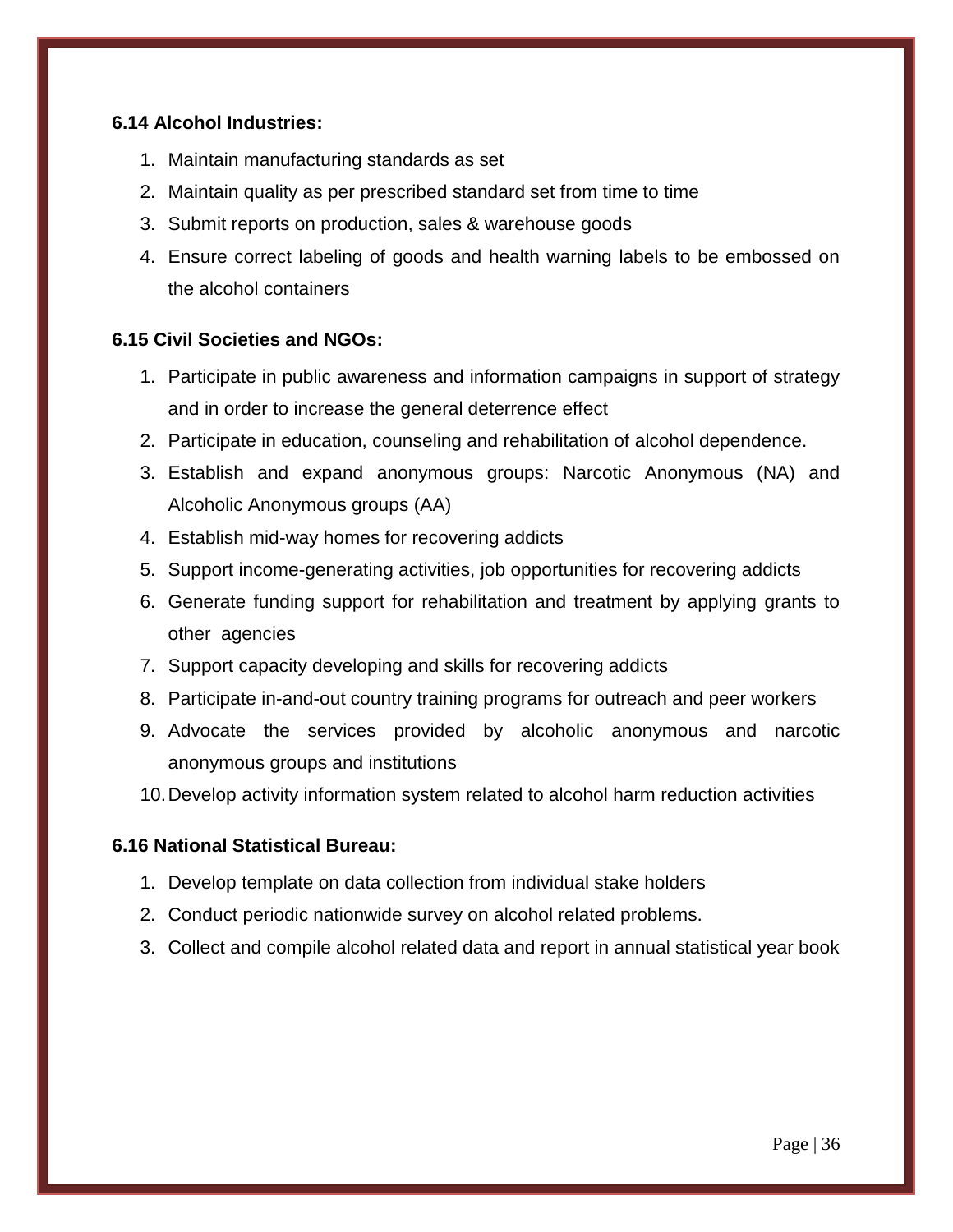## <span id="page-36-0"></span>**INDICATORS BY AREAS AND RESPONSIBLE AGENCIES**

<span id="page-36-1"></span>The national response to harmful use of alcohol prevention over the five year period will be measured by the following process indicators reflected in table 5.

<span id="page-36-2"></span>

|  |  |  |  | Table 5: Area indicators |
|--|--|--|--|--------------------------|
|--|--|--|--|--------------------------|

| No             | Area                   | Key Indicators                                                                         | Responsibility                     |
|----------------|------------------------|----------------------------------------------------------------------------------------|------------------------------------|
| $\mathbf{1}$   | Leadership,            |                                                                                        | <b>RGoB</b>                        |
|                | awareness and          | Alcohol control bill submitted to the parliament<br>$\bullet$                          |                                    |
|                | commitment             | Lead agency for alcohol prevention identified and proposed<br>$\bullet$                |                                    |
|                |                        | Amount of budget approved for alcohol control programs at<br>$\bullet$                 |                                    |
|                |                        | the national, dzongkhags, thromdey and geog levels                                     |                                    |
| $\overline{2}$ | Health service         | Number of detoxification centers established<br>$\bullet$                              | MoH                                |
|                | response               | Number of alcoholic patients treated<br>$\bullet$                                      |                                    |
|                |                        | Number of health workers trained on alcohol detoxification<br>$\bullet$                |                                    |
|                |                        | and rehabilitation services                                                            |                                    |
|                |                        | Number of outreach workers and peer counselors trained<br>$\bullet$                    |                                    |
|                |                        | (NGO/BNCA)                                                                             |                                    |
|                |                        | Number of awareness campaign on harmful effects of<br>$\bullet$                        |                                    |
|                |                        | alcohol conducted                                                                      |                                    |
|                |                        | Alcohol problem screening and brief intervention<br>$\bullet$                          |                                    |
|                |                        | incorporated in the curriculum of Health Training Institute                            |                                    |
|                |                        | Number of patients received brief intervention on alcohol<br>٠                         |                                    |
| 3              | Community action       | Number of alcohol harm reduction pilot projects in the<br>$\bullet$                    | MoH, MoHCA                         |
|                |                        | community implemented                                                                  | Dzongkhag, geog                    |
|                |                        | (including schools)                                                                    | <b>NGOs</b>                        |
|                |                        | Number of districts with community alcohol prevention<br>$\bullet$                     |                                    |
|                |                        | projects                                                                               |                                    |
|                |                        | Number of rehab centers, DICs established<br>$\bullet$                                 | MoH, Dzongkhag,<br>Thromdeys, NGOs |
|                |                        | Number of community action plan receiving government<br>$\bullet$<br>budgetary support |                                    |
|                |                        | Number of towns enforcing responsible alcohol retailing<br>$\bullet$                   |                                    |
|                |                        | programs through enforcement of minimum drinking age,                                  |                                    |
|                |                        | timing of operation and other establishment policies                                   |                                    |
| 4              | Drunk driving          |                                                                                        | <b>RSTA and RBP</b>                |
|                | regulation and         | BAC limit set for all drivers<br>$\bullet$                                             |                                    |
|                | counter measures       | Number of random breath testing conducted<br>$\bullet$                                 |                                    |
|                |                        | Number of sobriety checkpoints established<br>$\bullet$                                |                                    |
|                |                        | Number of driving licenses suspended or cancelled.<br>$\bullet$                        |                                    |
|                |                        |                                                                                        |                                    |
| 5              | Availability of        | Licensing on production and sale of alcohol regulation<br>$\bullet$                    | <b>MoEA</b>                        |
|                | alcoholic beverages    | developed and implemented                                                              |                                    |
|                |                        | Enforcement reports on existing regulation                                             |                                    |
|                |                        | Approved and registered categories of alcoholic beverages<br>$\bullet$                 |                                    |
|                |                        | produced in the country                                                                |                                    |
|                |                        | Number of standalone bar licenses<br>$\bullet$                                         |                                    |
| 6.             | Marketing of alcoholic | Number of alcohol labels reviewed and approved<br>$\bullet$                            | MoEA, BICMA                        |
|                | beverages              | Number of establishments penalized for advertising<br>$\bullet$                        |                                    |
|                |                        | alcohol                                                                                |                                    |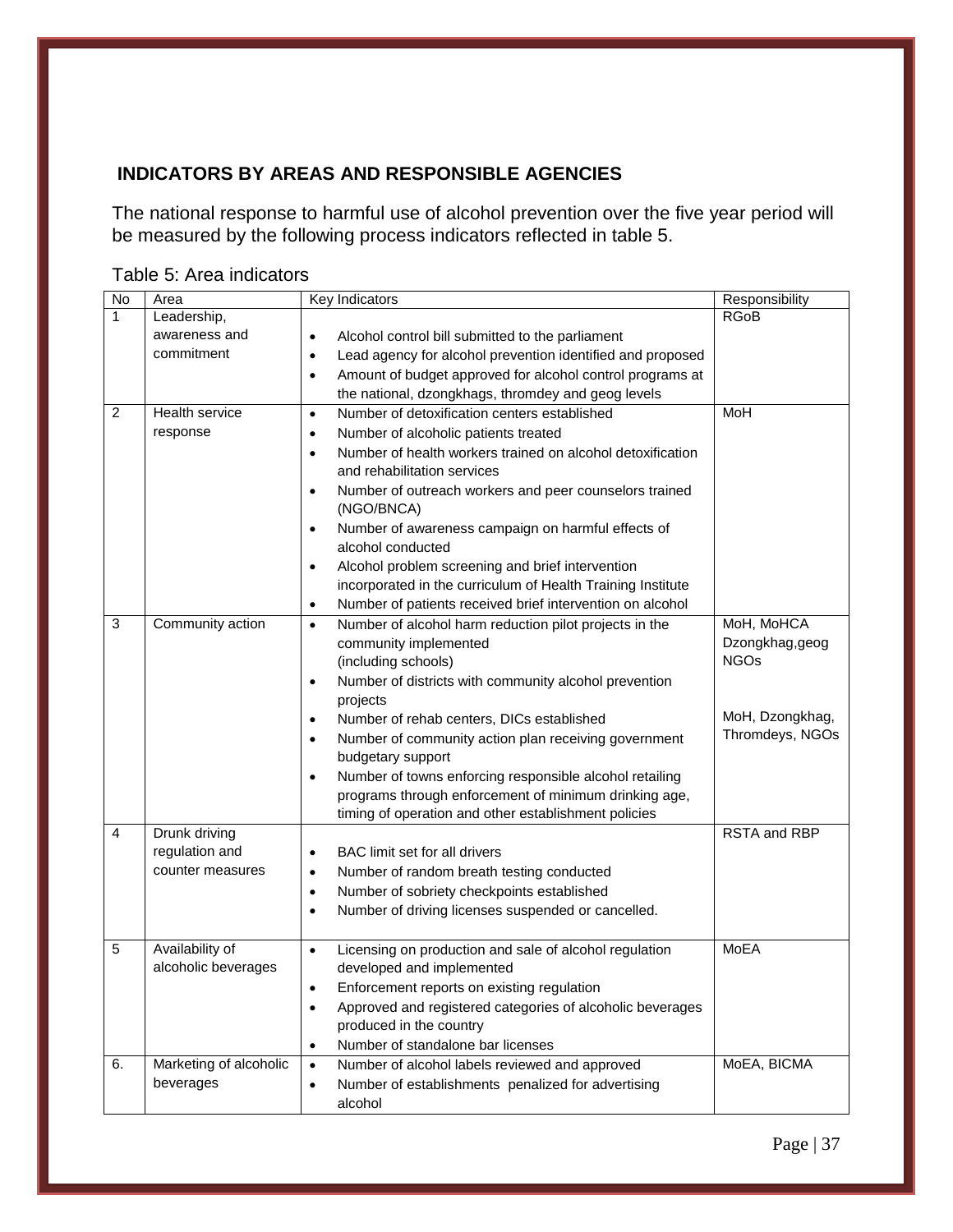|                |                                                                                                                                        | Number of community events prohibiting alcohol use and<br>$\bullet$<br>promotion                                                                                                                                                                                                                                                                                                            |                                                                              |
|----------------|----------------------------------------------------------------------------------------------------------------------------------------|---------------------------------------------------------------------------------------------------------------------------------------------------------------------------------------------------------------------------------------------------------------------------------------------------------------------------------------------------------------------------------------------|------------------------------------------------------------------------------|
| $\overline{7}$ | Pricing                                                                                                                                | Trend in real price of alcoholic beverages relative to<br>$\bullet$<br>consumer price index (CPI) over the past five years studied<br>Impact study on tax revision conducted<br>$\bullet$                                                                                                                                                                                                   | MoEA & DRC                                                                   |
| 8              | Reducing negative<br>consequences of<br>drinking and alcohol<br>intoxication                                                           | Health warning labels on alcohol containers displayed<br>$\bullet$<br>Number of responsible alcohol service trainings conducted<br>$\bullet$<br>for the bar tenders and owners<br>Number of alcohol premise licensed holders oriented on<br>$\bullet$<br>responsible alcohol services before issuing the new license<br>Number of inspection of entertainment venues conducted<br>$\bullet$ | Alcohol industry<br>MoEA & MoH                                               |
| 9              | Reducing public<br>health impact from<br>illicit alcohol and<br>informally produced<br>alcohol                                         | Monitoring system developed to prevent illegal productions<br>$\bullet$<br>& sale of home brewed alcohol<br>Number of geogs committed to implementing ban of home<br>$\bullet$<br>brewed alcohol for commercial sale                                                                                                                                                                        | MoEA & DRC<br>MOH/BNCA                                                       |
| 10             | Monitoring and<br>surveillance                                                                                                         | Annual reports of compliance level of establishments<br>$\bullet$<br>based on decoy shopping<br>Regular alcohol consumption report produced by NSB<br>$\bullet$<br>National baseline data on alcohol consumption<br>$\bullet$<br>Number of people trained on M&E capacity<br>$\bullet$<br>Number of prevalence surveys on home brewed alcohol<br>$\bullet$                                  | MOH, DOI<br>All stakeholders<br><b>National Statistical</b><br><b>Bureau</b> |
| 11             | Promote full and<br>effective multisectoral<br>engagement and<br>coordinated strategic<br>response to reduce<br>harmful use of alcohol | Number of Alcohol Control Committees formed<br>$\bullet$<br>Number of district/ Thromdey/geog Alcohol Control<br>$\bullet$<br>coordination meetings conducted                                                                                                                                                                                                                               | Secretariat for<br><b>National Alcohol</b><br><b>Control Committee</b>       |

#### <span id="page-37-0"></span>REFERENCES:

- 1. World Book 2002. 2002;vol 1:p 337.
- <span id="page-37-1"></span>2. Report on IECH survey 2001, Department of Public Health, Ministry of Health, Bhutan. June 2001.
- <span id="page-37-2"></span>3. Report on 2007 STEPS survey for risk factors and prevalence of noncommunicable diseases in Thimphu. 2009, Ministry of Health, Royal Government of Bhutan. .
- <span id="page-37-3"></span>4. Bhutan Narcotic Control Agency and United Nations Office on Drugs and Crime, Drug and Controlled Substance Use in Bhutan- at a glance. 2009, Bhutan Narcotic Control Agency, United Nations Office on Drugs and Crime.
- 5. World Health Organization, Global Status Report on Alcohol 2011. 2011, World Health Organization: Geneva.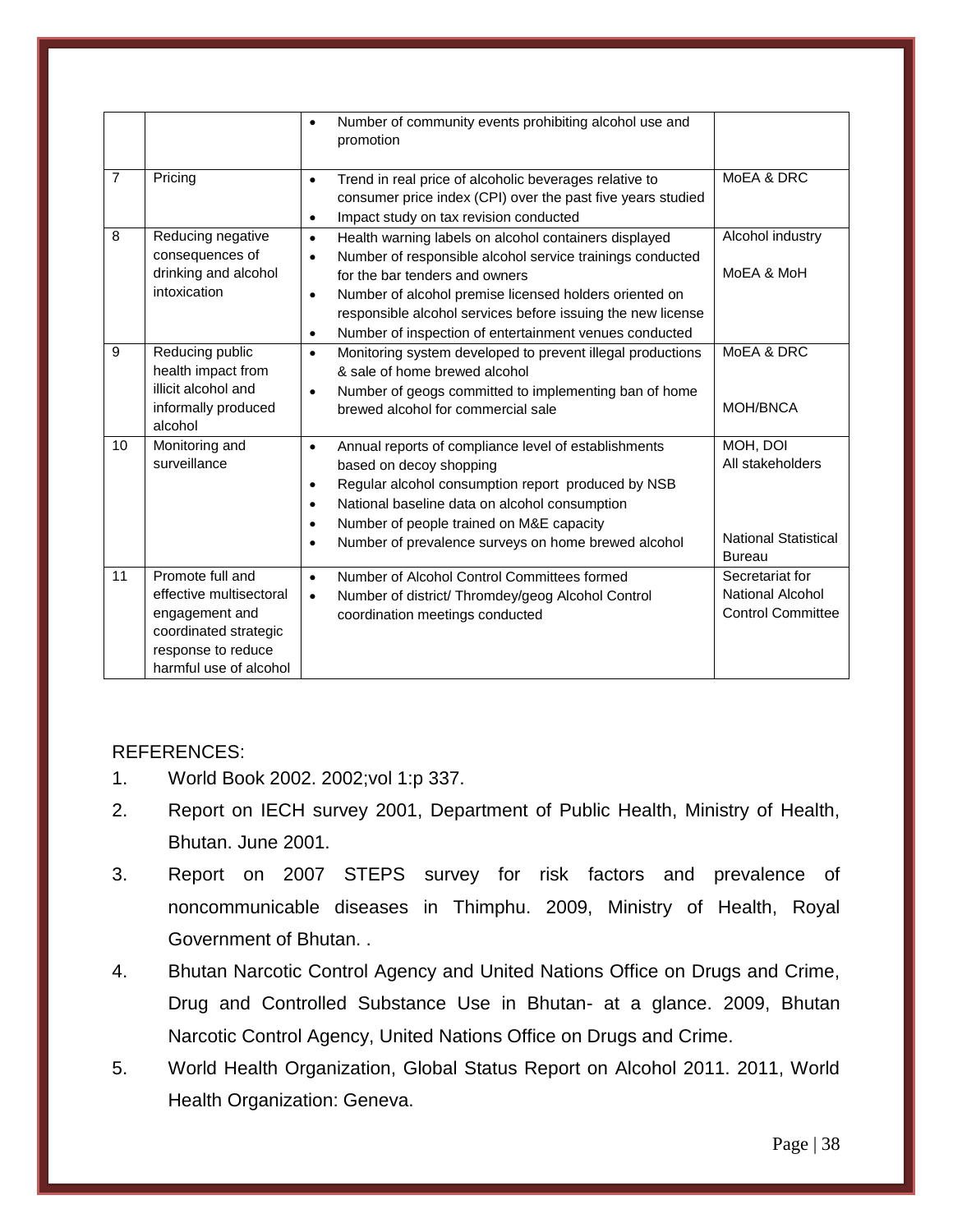- <span id="page-38-0"></span>6. Kuenselonline. Bhutan alcoholism related deaths increasing, 1 March 2007. 2007 [cited 2011 31 July]; Available from: [http://www.bhutanmajestictravel.com/news/2007/bhutan-alcoholism-related](http://www.bhutanmajestictravel.com/news/2007/bhutan-alcoholism-related-deaths-increasing.htm)[deaths-increasing.htm.](http://www.bhutanmajestictravel.com/news/2007/bhutan-alcoholism-related-deaths-increasing.htm)
- <span id="page-38-4"></span>7. National Statistic Bureau, The Statistical Yearbook of Bhutan 2010. 2010, National Statistic Bureau, Royal Government of Bhutan.
- 8. National Statistic Bureau, Bhutan Living Standard Survey 2007 Report. 2007, National Statistic Bureau, Royal Government of Bhutan.
- <span id="page-38-1"></span>9. Kuenselonline. Bhutan alcoholism related deaths increasing, 1 March 2007. 2007 [cited 2011 31 July]; Available from: [http://www.bhutanmajestictravel.com/news/2007/bhutan-alcoholism-related](http://www.bhutanmajestictravel.com/news/2007/bhutan-alcoholism-related-deaths-increasing.html)[deaths-increasing.html.](http://www.bhutanmajestictravel.com/news/2007/bhutan-alcoholism-related-deaths-increasing.html)
- 10. Royal Monetary Authority of Bhutan, Annual Report 2007/8. 2009, Royal Monetary Authority of Bhutan,.
- <span id="page-38-2"></span>11. Kuenselonline. Red Panda expands production, 1 January 2007. 2007 [cited 2011 31 July].
- 12. Casswell, S., et al., The range and magnitude of alcohol"s harm to others: selfreported harms experienced by a representative sample of New Zealand adults. New Zealand Medical Journal, 2011. 124(1336).
- <span id="page-38-3"></span>13. Annual Health Bulletin, Ministry of Health, 2011.
- 14. Bhutan Health Management Information System, Annual Health Bulletin 2010. 2010, Health Management Information System, Ministry of Health, Royal Government of Bhutan.
- <span id="page-38-5"></span>15. Chogyel, T., Mental Health and Substance Abuse Program. 2011, Deparment of Public Health, Ministry of Health.
- 16. Bhutan Health Management Information System, Annual Health Bulletin 2011. 2011, Health Management Information System, Ministry of Health, Royal Government of Bhutan.
- 17. Bhutan Health Management Information System, Annual Health Bulletin 2006. 2006, Health Management Information System, Ministry of Health, Royal Government of Bhutan.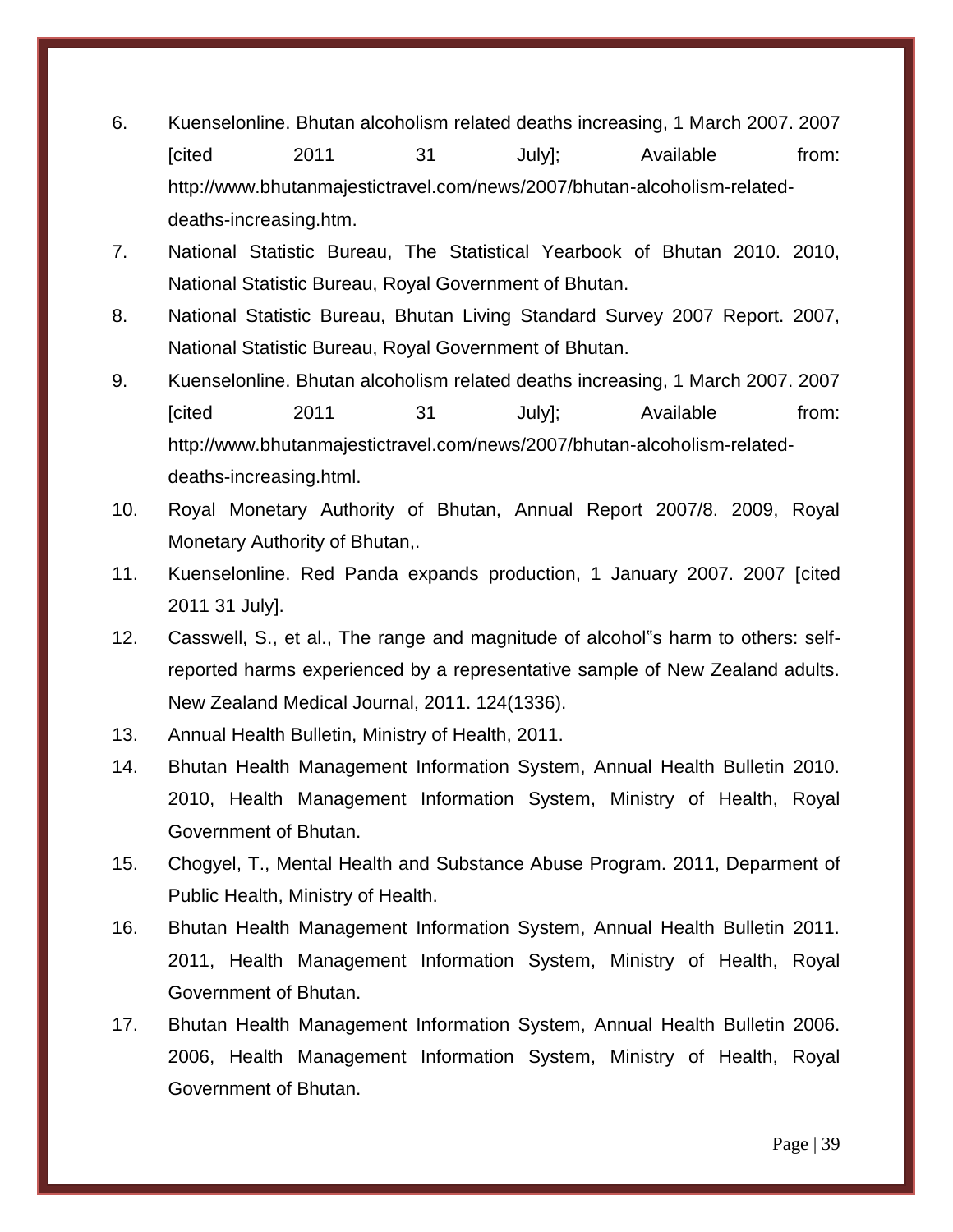- 18. Bhutan Health Management Information System, Annual Health Bulletin 2007. 2007, Health Management Information System, Ministry of Health, Royal Government of Bhutan.
- 19. Bhutan Health Management Information System, Annual Health Bulletin 2008. 2008, Health Management Information System, Ministry of Health, Royal Government of Bhutan.
- 20. Bhutan Health Management Information System, Annual Health Bulletin 2009. 2009, Health Management Information System, Ministry of Health, Royal Government of Bhutan.
- <span id="page-39-0"></span>21. Royal Government of Bhutan: Commitment to the Decade of Action for Road Safety (2011-2020), RSTA, May 26, 2011.
- 22. Thamarangsi, T., et al., Interview with Major Pasang Dorji, Head of Traffic Division, Royal Bhutan Police, 28 July 2011. 2011.
- <span id="page-39-1"></span>23. 2010 Record of Forensic Unit, JDWNRD, Thimphu, Bhutan.
- <span id="page-39-2"></span>24. United Nations Office of Drug and Crimes, South Asia Regional Profile. 2005, UNODC Regional Office for South Asia.
- 25. National Statistic Bureau, The Statistical Yearbook of Bhutan 2007. 2007, National Statistic Bureau, Royal Government of Bhutan.
- <span id="page-39-3"></span>26. Ministry of Health, Adolescent Health and Development. 2008, Ministry of Health, Royal Government of Bhutan.
- <span id="page-39-4"></span>27. Thamarangsi, T., et al., Interview with Ms Karma Choden and Ms Bokho, Counselling Manager, 25 July 2011. 2011.
- <span id="page-39-5"></span>28. Bhutan Observer, Dzongkhag court sees rise in matrimonial cases, people blame development Bhutan Observer, 5 April 2011.
- <span id="page-39-6"></span>29. Bhutan Observer, More than 50 of disputes in villages are alcohol related Bhutan Observer, 11 January 2011.
- 30. Global strategy to reduce the harmful use of alcohol, WHO, 2010
- 31. The Annual RENEW Records, 2010
- 32. Proceedings and Resolutions of the National Assembly; 7th Session of the First Parliament, 20 May to 8 July 2011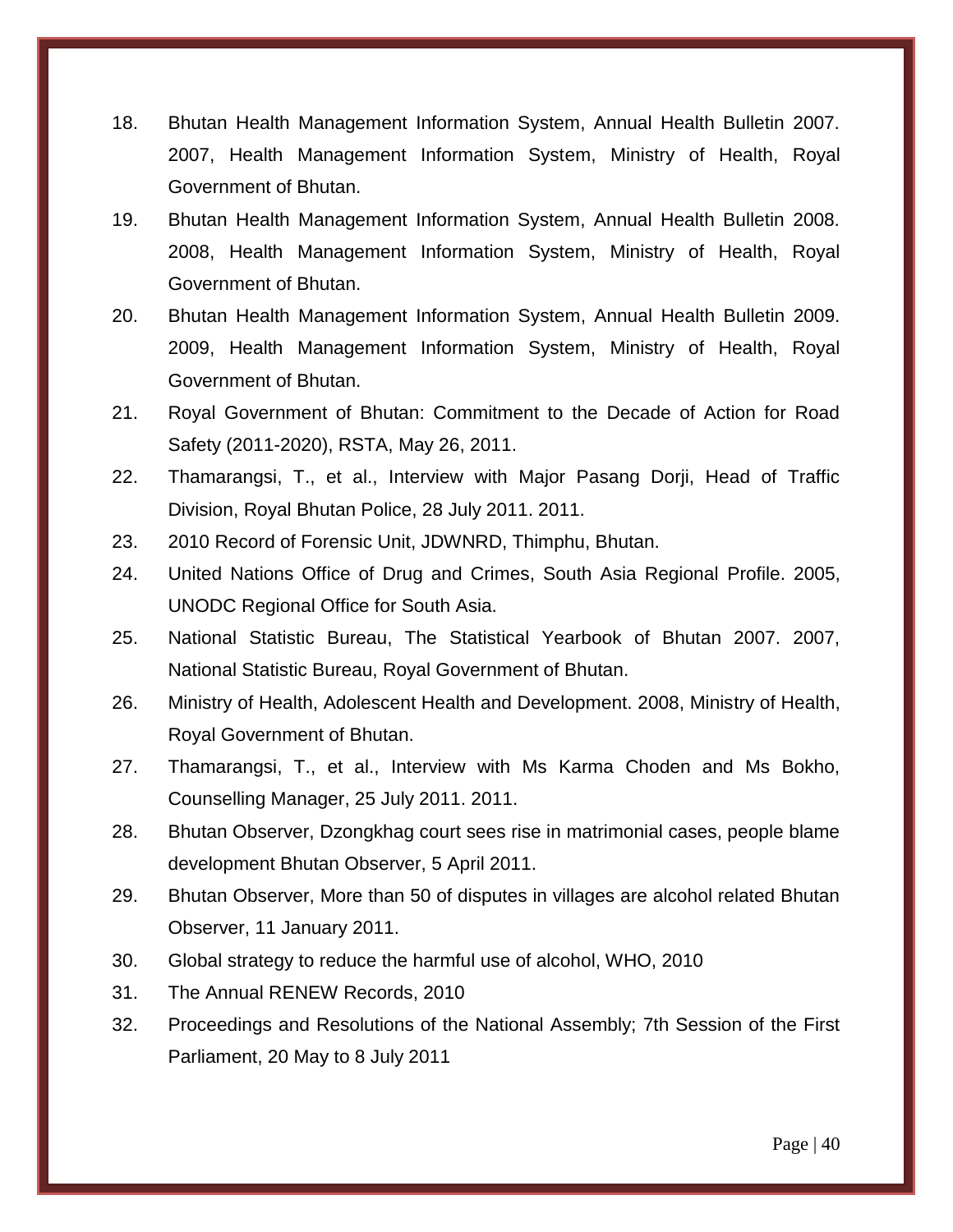- 33. 2008-2013 Action Plan for the Global Strategy for the Prevention and Control of Non Communicable Diseases, WHO
- 34. Addressing the harmful use of alcohol: A guide to developing effective alcohol legislation, WHO, Western Pacific Region
- 35. Alcohol and drug harm in Australia
- 36. Alcohol and Public Health in the Americas: A Case for Action. Pan American Health Organization, WHO,2007
- 37. An Alcohol Harm Reduction Strategy for Swindon 2008-2010
- 38. Alcohol use in Bhutan, Dr Jeanette Henderson, October 2008
- 39. Alcohol: a missed opportunity. A survey of all accident and emergency departments in England, R Patton, J Strang, C Birtles, M J Crawford
- 40. Alcohol: No Ordinary Commodity; Research and Public Policy, WHO, Pan American Health Organization, 2010
- 41. Best Practices in Prevention (Australia)
- 42. Bhutan Socio economic status 1990-2006, United Nations
- 43. Community Action on Alcohol Project, Blackburn Annual Report, Scotland, Charles Bryceland, Jennifer Curran, 11 February 2008 to 31 January 2009
- 44. Community Action to Reduce Harm from Alcohol Use Report on Meeting of Experts, Bangkok, Thailand, WHO, SEARO, 22-23 April 2009
- 45. Drug use situation and responses in schools and communities: A rapid assessment in Phuntsholing, Bhutan, Samiran Panda, Lipi Chowdhury, Tandin Dendup, Sobha Pahari, 2009
- 46. Evidence for the effectiveness and cost effectiveness of interventions to reduce alcohol related harm, WHO, Europe, 2009
- 47. Fact Sheets on Alcohol
- 48. Global status report on alcohol and health; WHO 2011.
- 49. Handbook for action to reduce alcohol related harm, WHO Europe, 2009
- 50. Alcohol-use disorders: preventing the development of hazardous and harmful drinking, National Institute for Health and Clinical Excellence, Issue Date: June 2010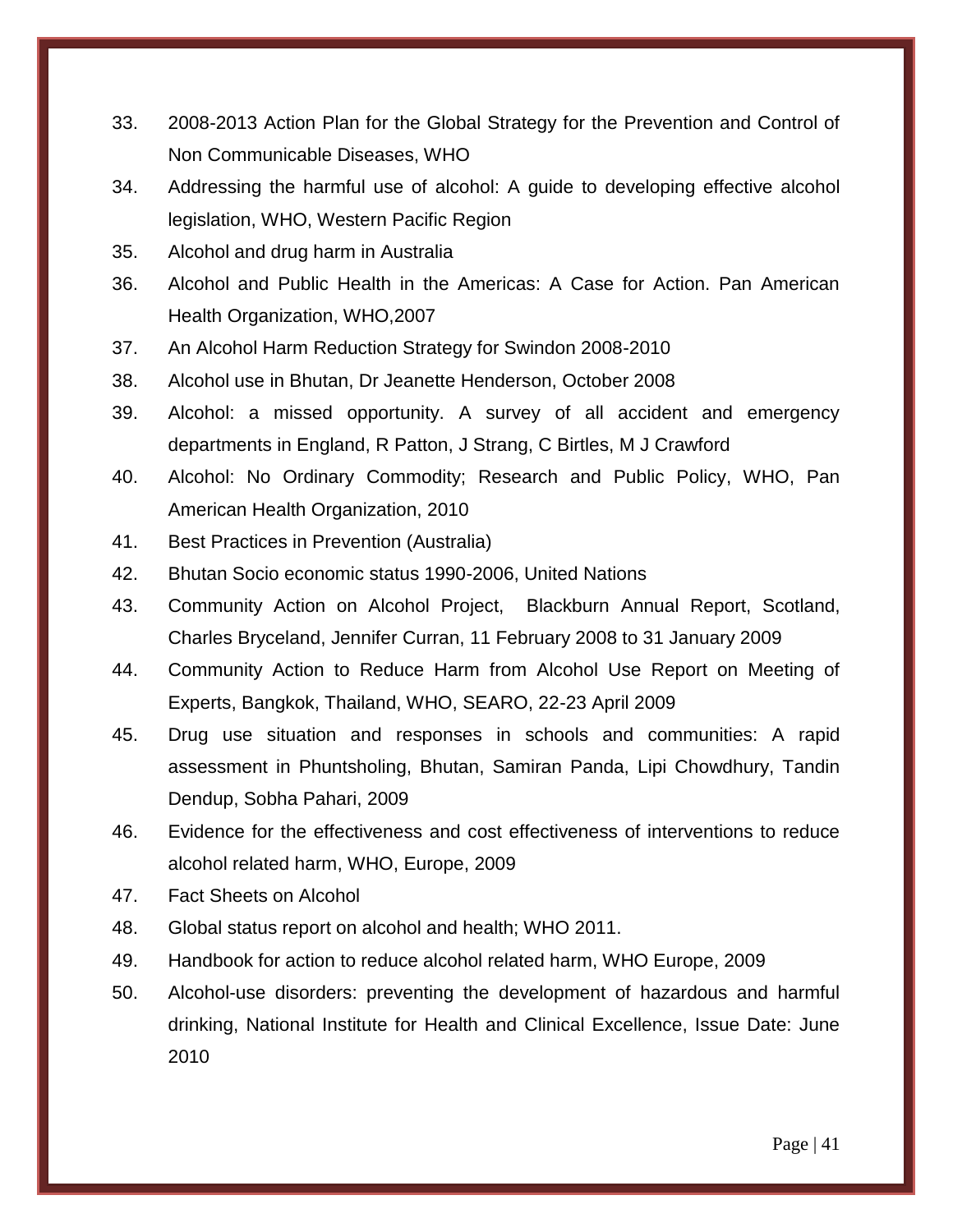- 51. National Baseline Assessment of Drugs and Controlled Substance Use in Bhutan, United Nations Office of Drug and Crime, 2009
- 52. Preventing Alcohol-Related Harm in Australia: A submission to the National Preventative Health Taskforce by Associate Professor Tanya Chikritzhs, Professor Sherry Saggers and Vic Rechichi
- 53. Prevention of acute drug related mortality in prison populations during the immediate post release period, Europe WHO, 2010
- 54. Regional Plan of Action for the reduction of alcohol related harm in the Western Pacific (2009 – 2014), WHO, 2009
- 55. Regional strategy to reduce alcohol related harm, WHO Western Pacific Region, 2007
- 56. WHA58.26 Public-health problems caused by harmful use of alcohol
- 57. What you need to know about alcohol policy, WHO, Pan American Health **Organization**
- 58. Working document for developing a draft global strategy to reduce harmful use of alcohol, WHO, 2009

#### <span id="page-41-0"></span>**Annexure 1: LIST OF NOTIFICATIONS AND RELATED ALCOHOL POLICIES**

Prohibition of alcohol sales to under-age children younger than 18 years*-(Rules and regulations for establishment and operation of industrial and commercial ventures in Bhutan (1985) and Notification issued vide no. KHA (12)-7/89/5070 dated August 24, 1989)*

Prohibition of alcohol sales before 1 pm-(*Circular issued by the then Ministry of Trade and Industry vide letter No. MTI/111-71/274 dated January7, 1999)*

Observe Tuesday as an "alcohol free" day-*(Circular issued by the then Ministry of Trade and Industry vide letter No. MTI/111-71/274 dated January 7, 1999)*

Enforce the prohibition of sale of alcohol in entertainment centers by 10 PM (BICMA)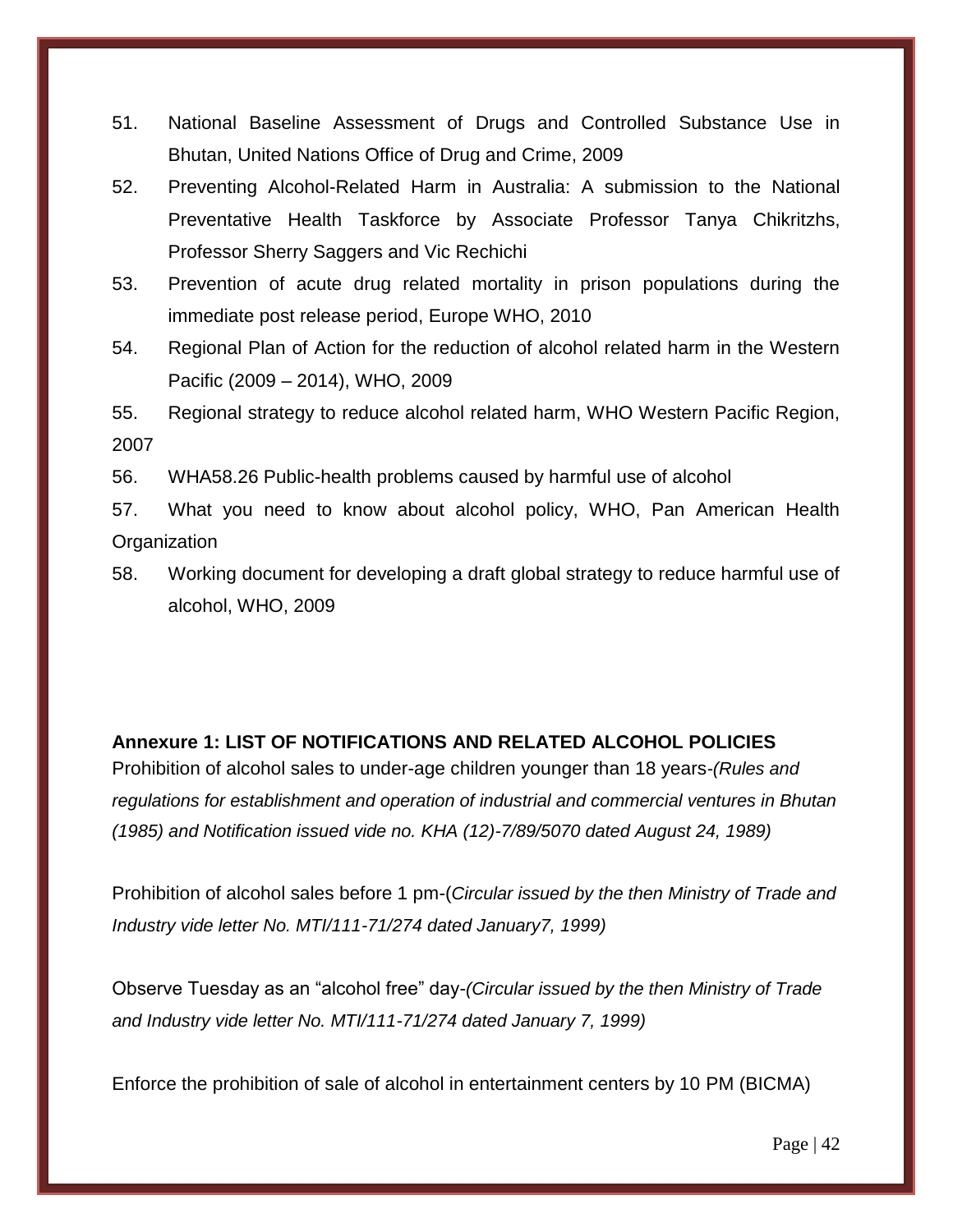Alcohol is prohibited to be sold near premises of educational institutions, Dratsangs, Rabdeys, Gomdeys, Shedras and Dzongs, hospitals and schools-(*Circular issued by the then Ministry of Trade and Industry vide letter No. MTI/111-71/274 dated January7, 1999)*

The sale of home brewed alcohol is banned-(Section 17, *Rules on the Sales Tax, Customs and Excise Act of the Kingdom of Bhutan 2000)*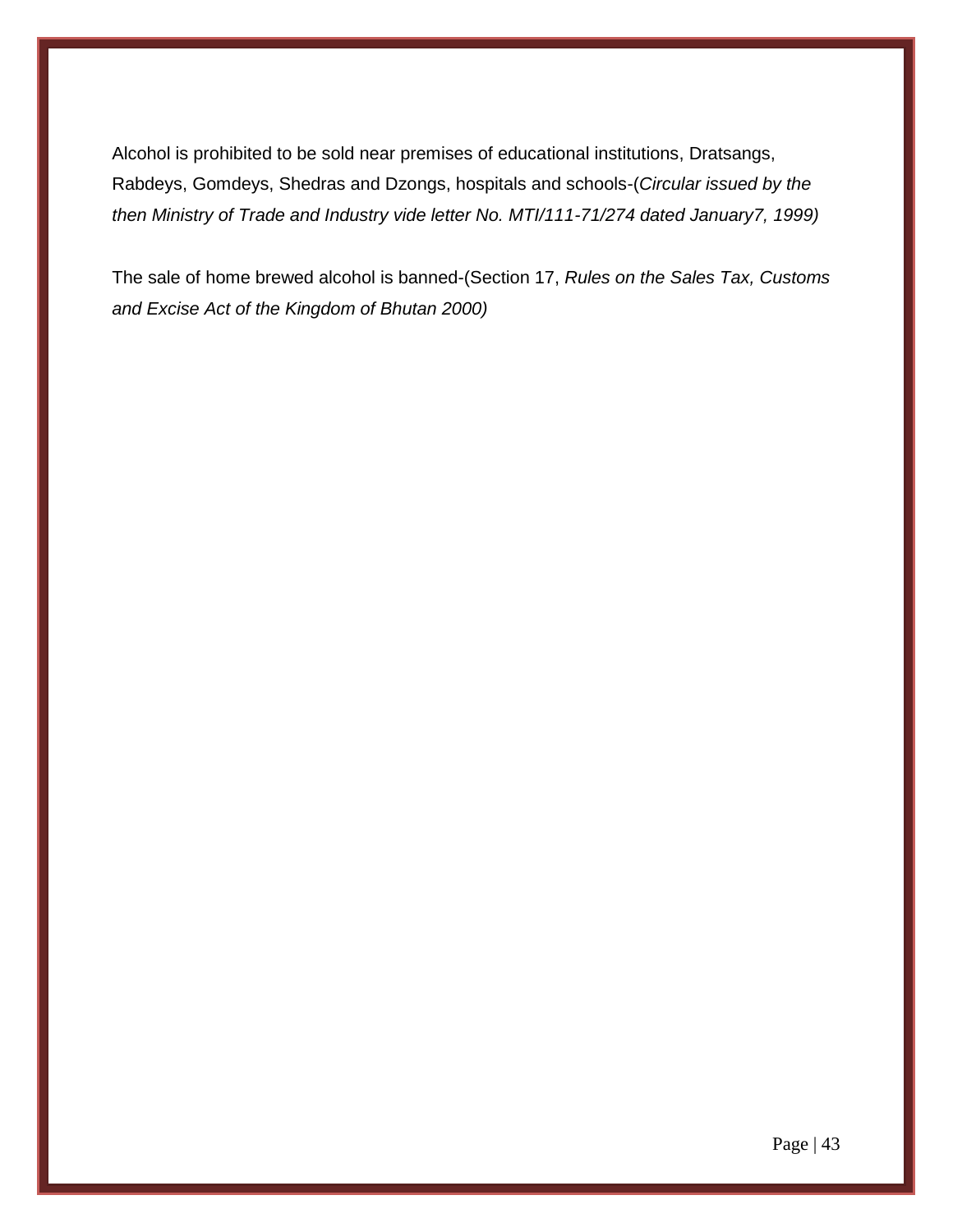*Process of developing this National Policy and Strategic Framework to Reduce Harmful Use of Alcohol*

| <b>Process/Statges</b>                      | <b>Time frame</b>            |
|---------------------------------------------|------------------------------|
| First consultative meeting with the stake   | April 2011                   |
| holders                                     |                              |
|                                             |                              |
| Formation of core group to work on the      | May 2011                     |
| policy strategic framework                  |                              |
|                                             |                              |
| Received National Assembly Resolution       | <b>June 2011</b>             |
|                                             |                              |
| First draft developed by core group         | <b>August-September 2011</b> |
|                                             |                              |
| Second Stakeholders meeting facilitated by  | October 2011                 |
| the Program and WHO Consultant              |                              |
|                                             |                              |
| Continuation of work by core group to make  | November - December 2011     |
| changes as per the recommendation by        |                              |
| <b>WHO</b> consultant                       |                              |
|                                             |                              |
| Review of draft by National Experts both    | January - February 2012      |
| within the MoH and other relevant           |                              |
| organizations                               |                              |
| Third Stakeholders workshop to finalize the | April 2012                   |
| draft                                       |                              |
|                                             |                              |
| Incorporation of comments and feedback by   | $May - June 2012$            |
| core group                                  |                              |
| Final Review and fine-tuning of document by | from July 2012               |
| program & Department of Public Health       |                              |